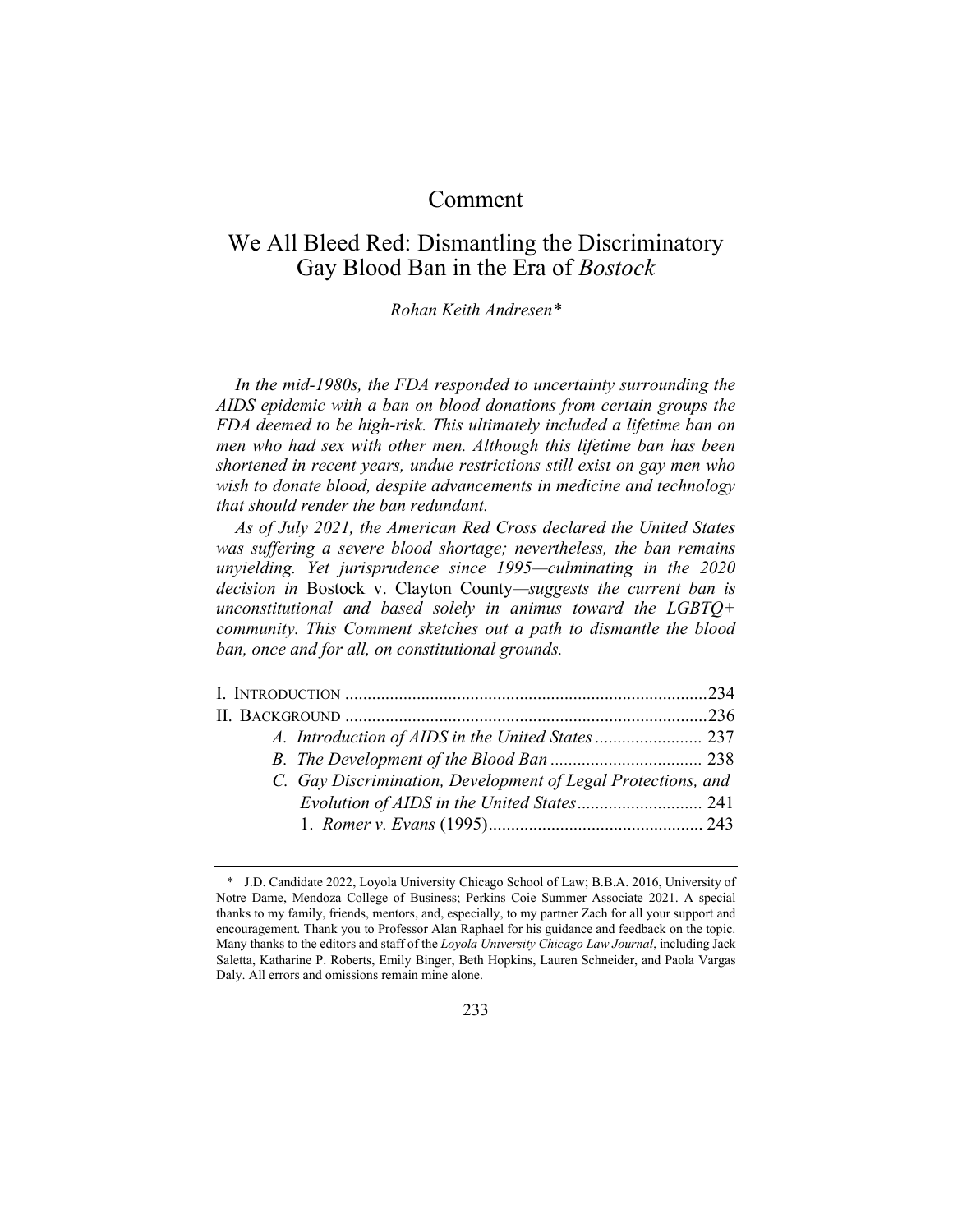| 234                                                  | Loyola University Chicago Law Journal                      | [Vol. $53$ |  |
|------------------------------------------------------|------------------------------------------------------------|------------|--|
|                                                      |                                                            |            |  |
|                                                      |                                                            |            |  |
|                                                      |                                                            |            |  |
|                                                      |                                                            |            |  |
|                                                      |                                                            |            |  |
|                                                      |                                                            |            |  |
|                                                      |                                                            |            |  |
|                                                      |                                                            |            |  |
|                                                      |                                                            |            |  |
|                                                      | 1. Defeating the Blood Ban at Rational Basis 266           |            |  |
|                                                      |                                                            |            |  |
|                                                      | B. Scientific Progress Reduces Rational Relation  270      |            |  |
|                                                      |                                                            |            |  |
|                                                      | A. The Potential Challenge to the Blood Ban in Courts  276 |            |  |
| 1. Beyond Rational Basis; Discrediting the Blood Ban |                                                            |            |  |
|                                                      |                                                            |            |  |
|                                                      |                                                            |            |  |
|                                                      | b. Distinguishing "Gay Men" as a Class  281                |            |  |
|                                                      | c. The Insubstantiality of the Question's Efficacy 283     |            |  |
|                                                      |                                                            |            |  |
|                                                      |                                                            |            |  |

#### I. INTRODUCTION

The text "Be A Hero, Give Blood," emblazoned next to images of the fallen World Trade Centers, is still used to encourage Americans to donate blood twenty years after the 9/11 terrorist attacks.<sup>1</sup> In the days that followed the deadly attack, Americans all over the country lined up at local blood banks to come together and donate over a million units of blood.2 However, among the patriots being called to the aid of their

<sup>1 .</sup> See September 11 Event, INOVA BLOOD DONOR SERVS. (Sept. 11, 2019), https://www.inovablood.org/event/sept112019/ [https://perma.cc/QU4D-875P] (encouraging donations to a Virginia blood bank in 2019 in honor of victims of the 9/11 terrorist attacks eighteen years prior); see also Cindy Uken, 9/11 Blood Drive Designed to Honor Fallen Heroes, BILLINGS GAZETTE (Aug. 25, 2014), https://billingsgazette.com/news/local/9-11-blood-drive-designed-tohonor-fallen-heroes/article\_9eab4b18-2d0f-5641-9c49-1b1dbe8dec3e.html

<sup>[</sup>https://perma.cc/SFY7-FKV5] (urging people, in a Billings, Montana, newspaper advertisement in 2011, to give blood to honor those lost in the 9/11 terrorist attacks, nearly ten years prior).

<sup>2.</sup> Gilbert M. Gaul & Mary Pat Flaherty, Red Cross Collected Unneeded Blood, WASH. POST (Nov. 11, 2001), https://www.washingtonpost.com/archive/politics/2001/11/11/red-cross-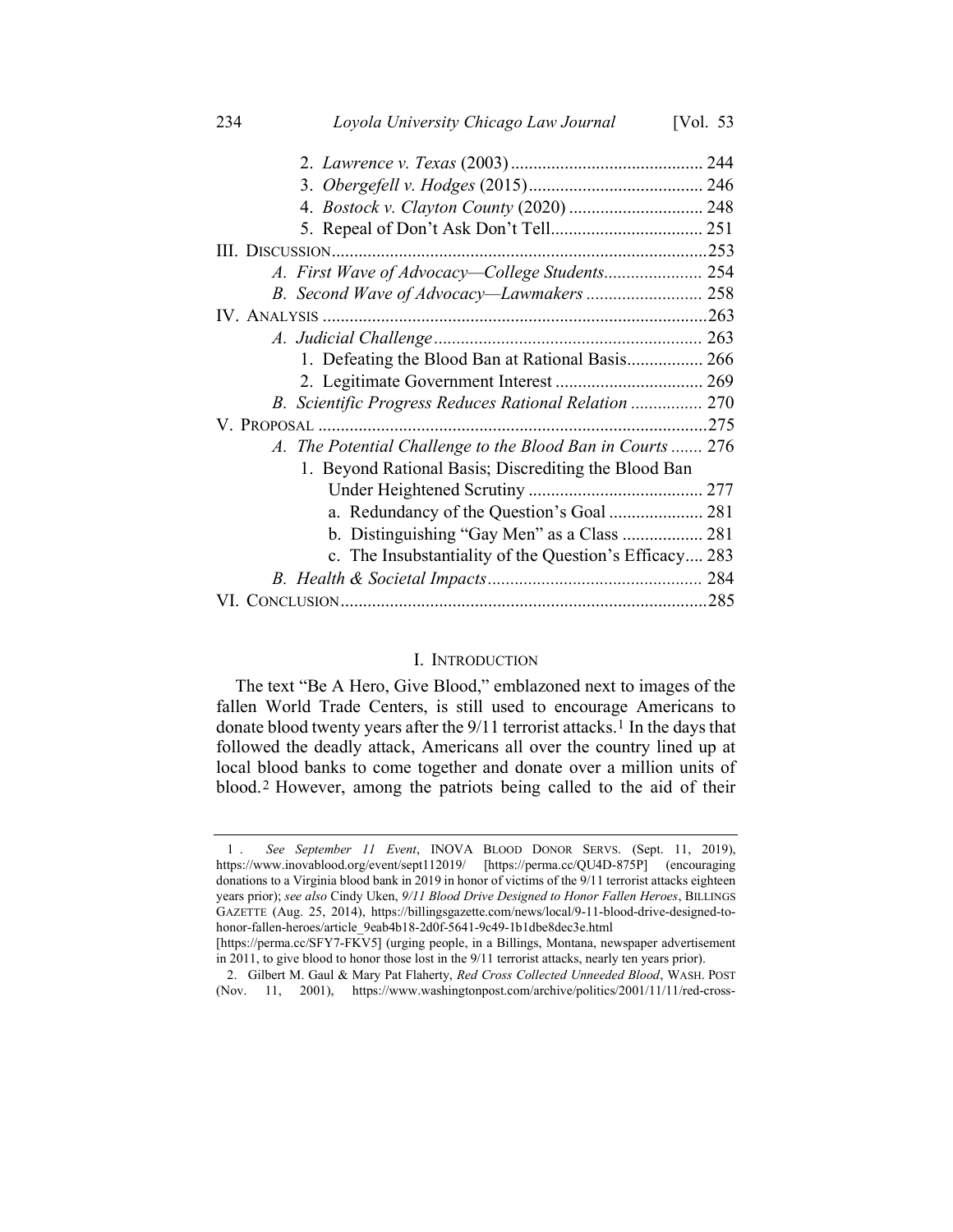fellow countrymen, a subset of the population was excluded from partaking in this selfless act solely because of their sexual orientation, and they still are today.3

Since 1984, the Food and Drug Administration (FDA) has effectively prohibited gay men from donating blood.4 In light of an abundance of caution triggered by the emergence of the novel human immunodeficiency virus (HIV) that causes acquired immunodeficiency syndrome  $(AIDS)$ ,<sup>5</sup> the FDA reacted in 1984 by ultimately barring men who have had sex with other men (MSM).<sup>6</sup> Though this was a lifetime ban until 2015, it was shortened to a one-year period of abstinence in 2015, and then three months of abstinence in 2020 in response to blood

collected-unneeded-blood/639b5ba9-bcb0-40f3-87fb-b0f2c166c614/ [https://perma.cc/5MW2- RYW6] (explaining that the Red Cross received so many blood donations that it was forced to waste many of the donations); Gene Curtis, Donors Overwhelm Blood Banks After 9/11 Attacks, TULSA WORLD (Feb. 24, 2019), https://tulsaworld.com/archive/donors-overwhelm-blood-banksafter-9-11-attacks/article\_d59350a8-ed8c-5a1d-8d39-94dfc1623a7a.html

<sup>[</sup>https://perma.cc/B4VD-3C7M] ("During the first two days after the attack, 1.5 million units of blood were donated nationwide . . . ."); Rose Hartman & Zuma Press Inc., Blood Drive at the American Red Cross in the Aftermath of the World Trade Center Twin Tower Bombing in NYC (photograph), in ALAMY STOCK PHOTOS (Sept. 11, 2001), https://www.alamy.com/sept-11-2001- 31464rh-91101blood-drive-at-the-american-red-cross-in-image64716498.html

<sup>[</sup>https://perma.cc/K462-BD7Y] (showing crowded waiting room of prospective blood donors following the 9/11 terrorist attacks).

<sup>3.</sup> See 21 C.F.R. § 630.10(a–e) (2020) (establishing donor eligibility requirements). Congress has empowered the FDA—as a federal agency within the Health and Human Services Department—to create restrictions around blood donations to limit risks. 42 U.S.C.§ 262 (a-c) (2020); see FDA Organization, U.S. FOOD & DRUG ADMIN., https://www.fda.gov/about-fda/fdaorganization [https://perma.cc/TF9B-QMYS] (last modified Jan. 17, 2020) (explaining the role of the FDA); see REVISED RECS. infra note 6 (recommending the deferral of "[f]or male donors: a history in the past 3 months of sex with another man . . .").

<sup>4.</sup> See id. (establishing donor eligibility requirements); Ronald Bayer, Science, Politics, and the End of the Lifelong Gay Blood Donor Ban, 93 THE MILBANK QUARTERLY 230, 231–32 (2015) (explaining the history of the Blood Ban from 1983 to 2014).

<sup>5.</sup> David Heitz, FDA Moves to End Lifetime Ban on Gay Blood Donors, HEALTHLINE (Jan. 2, 2015), https://www.healthline.com/health-news/fda-moves-to-end-lifetime-ban-on-gay-blooddonors-122314#One-Year-Deferral-Troubling-to-Lawmakers [https://perma.cc/RH26-86YF] ("The FDA established the no donations policy for gay men in 1983 after the government first learned that HIV could be transmitted via a blood transfusion. It was a time of fear and uncertainty. HIV tests weren't very sophisticated."). See infra note 12 (explaining HIV and AIDS).

<sup>6.</sup> See 21 C.F.R. § 630.10(a–e) (2020) (establishing donor eligibility requirements); U.S. FOOD & DRUG ADMIN., DEP'T HEALTH & HUM. SERVS., REVISED RECOMMENDATIONS FOR REDUCING THE RISK OF HUMAN IMMUNODEFICIENCY VIRUS TRANSMISSION BY BLOOD AND BLOOD PRODUCTS 3 (2020), https://www.fda.gov/media/92490/download [https://perma.cc/HNG5- DQKU] [hereinafter REVISED RECS.]; Adam R. Pulver, NLGLA Michael Greenberg Writing Competition, Gay Blood Revisionism: A Critical Analysis of Advocacy and the "Gay Blood Ban", 17 LAW & SEXUALITY: REV. LESBIAN, GAY, BISEXUAL & TRANSGENDER LEGAL ISSUES 107, 107 (2008); Maggie L. Shaw, FDA's Revised Blood Donation Guidance for Gay Men Still Courts Controversy, AJMC (Apr. 4, 2020), https://www.ajmc.com/view/fdas-revised-blood-donationguidance-for-gay-men-still-courts-controversy [https://perma.cc/T43F-73Y4]; see also MSM Deferral, STANFORD BLOOD CTR., https://stanfordbloodcenter.org/msm-12-month-deferral/ [https://perma.cc/WT2W-8E34] (last visited Aug. 28, 2021) (explaining the Blood Ban generally).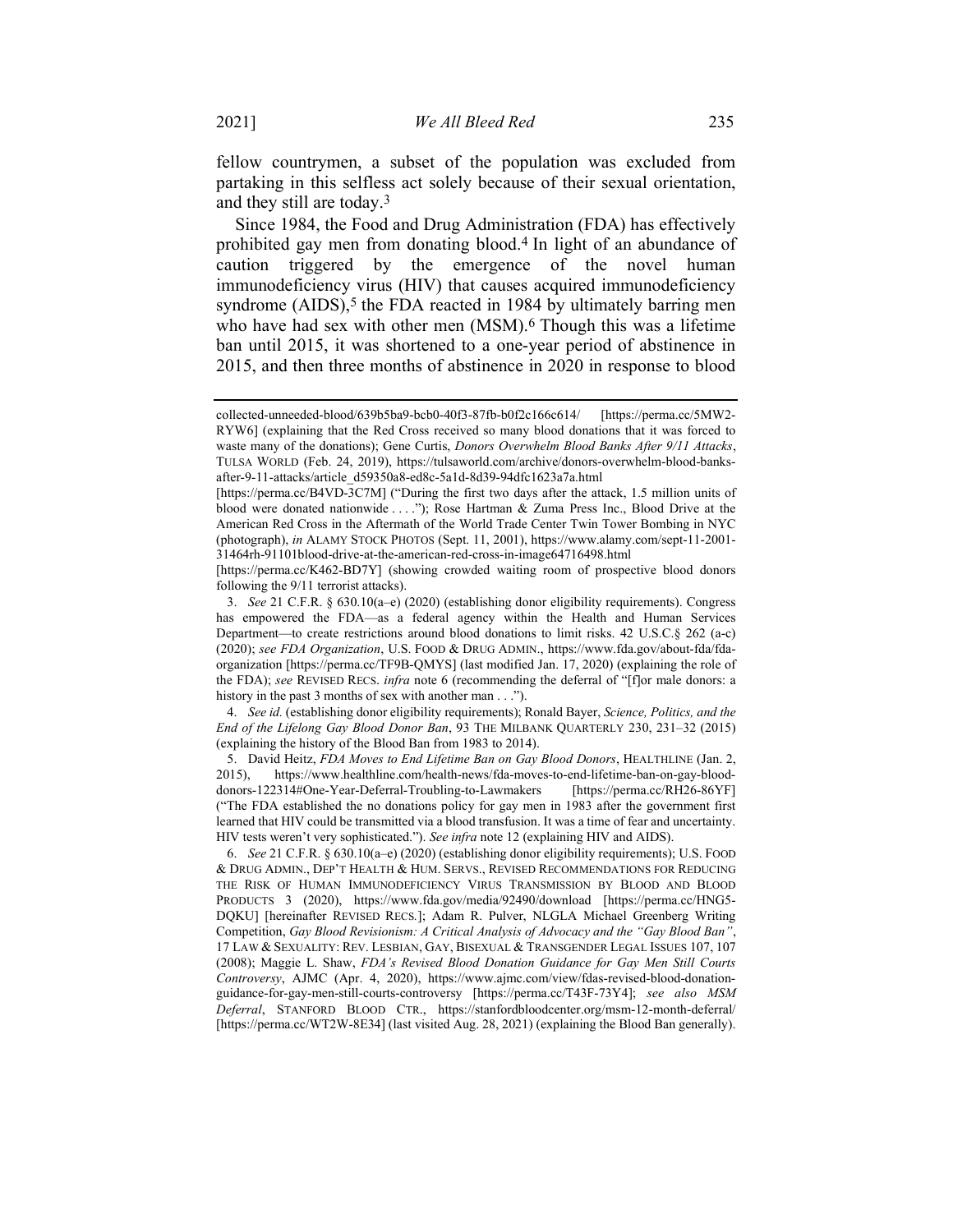shortages caused by the COVID-19 pandemic. 7 Nevertheless, the discriminatory restriction exists to this day as both a written policy and an enforced practice at blood banks.8

Amid substantial progress in the elimination of policies and laws that discriminated against people based on sexual orientation and in medical developments in the detection and prevention of HIV transmission, there has been a renewed call to eradicate this discriminatory policy.

In light of the Supreme Court's decisions in *Obergefell v. Hodges* and Bostock v. Clayton County, the repeal of "Don't Ask, Don't Tell," and significant medical advancements in the detection and prevention of HIV transmission, this Comment proposes that any challenge to the gay blood donation ban will be successful in striking down the discriminatory restriction.9

#### II. BACKGROUND

The history of how the policy prohibiting the donation of blood by any man who has sex with another man was developed is extremely important for understanding why the policy has continued to exist.10 The policy is as discriminatory as it is anachronistic, but its historical ties to the emergence of HIV/AIDS and the societal visibility of the gay community explain the Blood Ban's enactment, as well as its longevity and tenacity. The public learned of HIV and AIDS through a stilted media lens suggesting the virus was inherent in and inseparable from gay men.<sup>11</sup>

11. Christopher McAdam & Logan Parker, An Antiquated Perspective: Lifetime Ban for MSM

<sup>7.</sup> See REVISED RECS., supra note 6, at 9 ("Defer for 3 months from the most recent sexual contact, a man who has had sex with another man during the past 3 months.").

<sup>8.</sup> See 21 C.F.R. § 630.10(a-e) (2020); see also REVISED RECS., supra note 6, at 9 (prohibiting blood donation from a man who has had sex with a man in the previous three months).

<sup>9.</sup> See Romer v. Evans, 517 U.S. 620, 623–24, 635–36 (1996) (holding unconstitutional a state law prohibiting localities from granting protected class status based on sexual orientation); Lawrence v. Texas, 539 U.S. 558, 562, 578–79 (2003) (holding unconstitutional a state law prohibiting consensual, same-sex sexual relations in privacy of home); Don't Ask, Don't Tell Repeal Act of 2010, Pub. L. No. 111-321, 124 Stat. 3515 (allowing openly gay people to serve in the United States military); Obergefell v. Hodges, 576 U.S. 644, 681 (2015) (holding that marriage is a fundamental right and cannot be denied based on sexual orientation); Bostock v. Clayton Cnty., 140 S. Ct. 1731, 1737 (2020) (holding that Title VII's prohibition of sex-based discrimination forbids employment discrimination based on gender identity or sexual orientation); see generally infra Part II and accompanying discussion of cases.

<sup>10.</sup> In this Comment, the Author will refer to the MSM ban as the "Blood Ban" and homosexual as "gay." The usage of either term is not meant to be pejorative but rather reflects how both terms are commonly and colloquially used. Furthermore, as this Comment discusses, the Blood Ban only applies to men who have sex with other men. Thus, "gay" in terms of the Blood Ban is only meant to refer to men who have sex with other men. This term thus excludes lesbians and includes bisexual men, for the purposes of this Comment.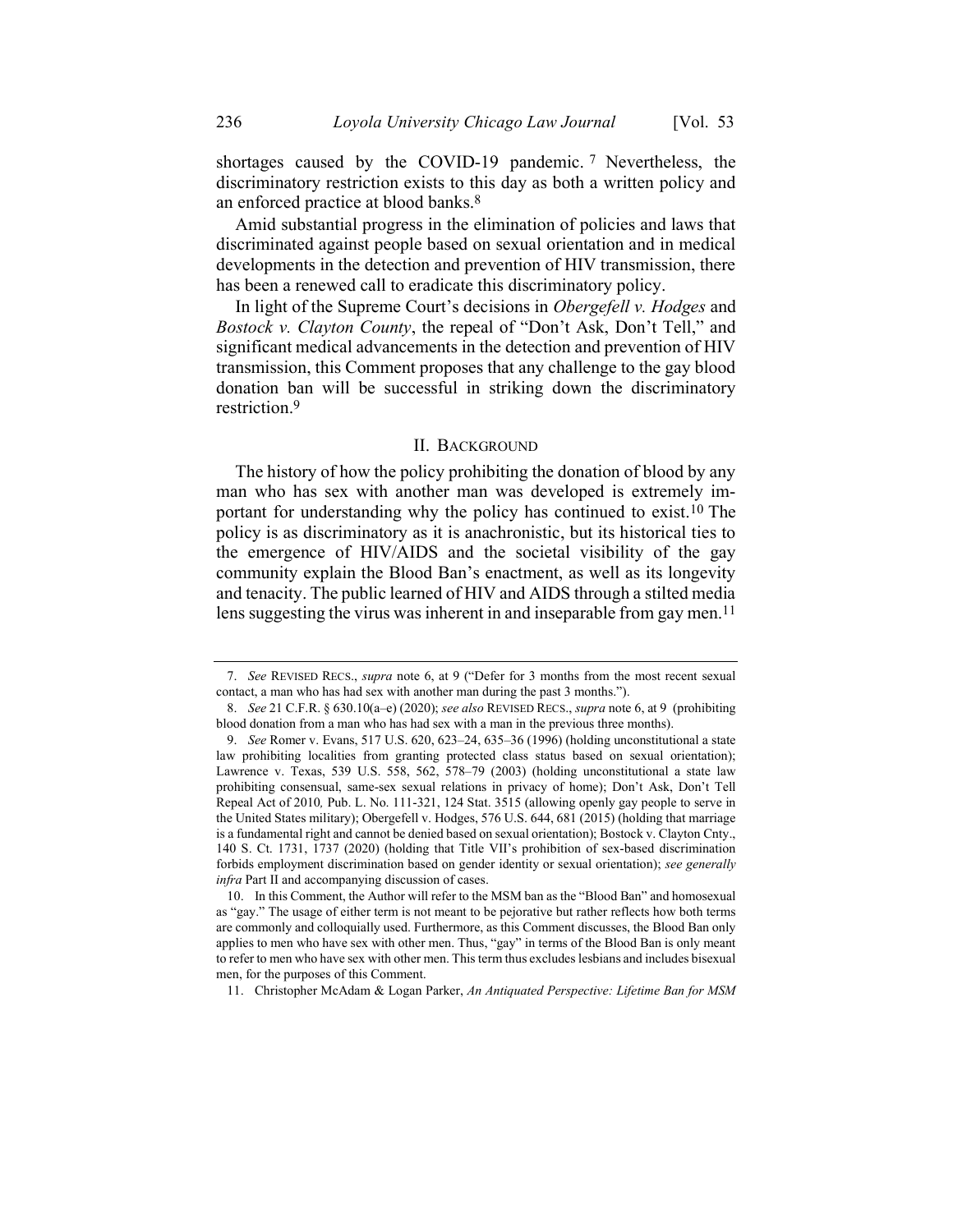This Part thus recounts the history of both HIV/AIDS and gay rights in the United States.

#### A. Introduction of AIDS in the United States

The first known cases of what scientists and medical professionals now believe to have been HIV/AIDS<sup>12</sup> were documented in a June 1981 Morbidity and Mortality Weekly Report from the Centers for Disease Control and Prevention (CDC).13 The report noted what doctors believed at the time to be a rare case of pneumonia among five young, otherwise healthy, gay men in Los Angeles in 1980–81.<sup>14</sup> By mid-1981, handfuls of gay men—mostly white and from urban areas—began displaying similar immunodeficiency symptoms.<sup>15</sup> Within months of the publication of the CDC article, the novel illness began to be referred to by the public and researchers as "gay cancer" and "GRID" (Gay-Related Immune Deficiency).16 By the end of 1981, there were 270 reported cases of a

13 . A Timeline of HIV and AIDS, HIV.GOV, https://www.hiv.gov/hiv-basics/overview/ history/hiv-and-aids-timeline [https://perma.cc/XSK4-PERG] (last visited Nov. 5, 2020) (explaining the history of AIDS through an interactive timeline from 1981–2019).

14. See id. (noting 1981 report that five otherwise healthy, gay men died of a rare lung infection, which doctors believed was *pneumocystis carinii* pneumonia (PCP)).

15. Id.

Blood Donations No Longer Global Norm, 16 DEPAUL J. HEALTH CARE L. 21, 23 (2014) ("'The fact that homosexual men constituted the initial population in which AIDS occurred in the United States led some to surmise that a homosexual lifestyle was specifically related to the disease.' The disease was also referred to as 'gay plague,' 'gay cancer,' 'gay-related immune disorder,' and even a bug that could be brought home to infect the family." (first quoting The Relationship Between the Human Immunodeficiency Virus and Acquired Immunodeficiency Syndrome, NAT'L INSTS. OF HEALTH NAT'L INST. OF ALLERGY AND INFECTIOUS DISEASES (Mar. 23, 2010), then citing History of AIDS Up to 1985, AVERT, http://www.avert.org/aids-hiv-epidemic.htm [https://perma.cc/7FR3-8LA9] (last visited Mar. 23, 2013))).

<sup>12.</sup> Today, we know human immunodeficiency virus (HIV) spreads through contact with certain bodily fluids and is most commonly contracted during unprotected sex (i.e., sex without a condom or medicine to prevent or treat HIV), or through sharing injection (intravenous) drug equipment. HIV attacks cells that help a body fight infection, making people who have HIV more susceptible to other infectious diseases. If left untreated, HIV can lead to acquired immunodeficiency syndrome (AIDS). AIDS is the late stage of HIV infection that occurs when the body's immune system is very damaged from the HIV infection. Today, most HIV-positive people in the United States do not develop AIDS because taking HIV medicine daily prevents the disease's progression. There is no known cure for HIV, and the body cannot eliminate it on its own; thus, if contracted, a person will have the virus for life. However, HIV medicine called antiretroviral therapy (ART) allows people to live "long and healthy lives" and prevents HIV transmission to sexual partners. Once diagnosed with AIDS, people typically survive about three years unless infected by a dangerous opportunistic illness, in which case their life expectancy drops to one year. Nevertheless, ART treatment can still help—and, in some cases, save lives—at this late stage. What Are HIV and AIDS, HIV.GOV, https://www.hiv.gov/hiv-basics/overview/about-hiv-and-aids/whatare-hiv-and-aids [https://perma.cc/ABC3-K34H] (last visited Oct. 3, 2020).

<sup>16.</sup> See id. (noting that the New York Times published an article on July 3, 1981, referring to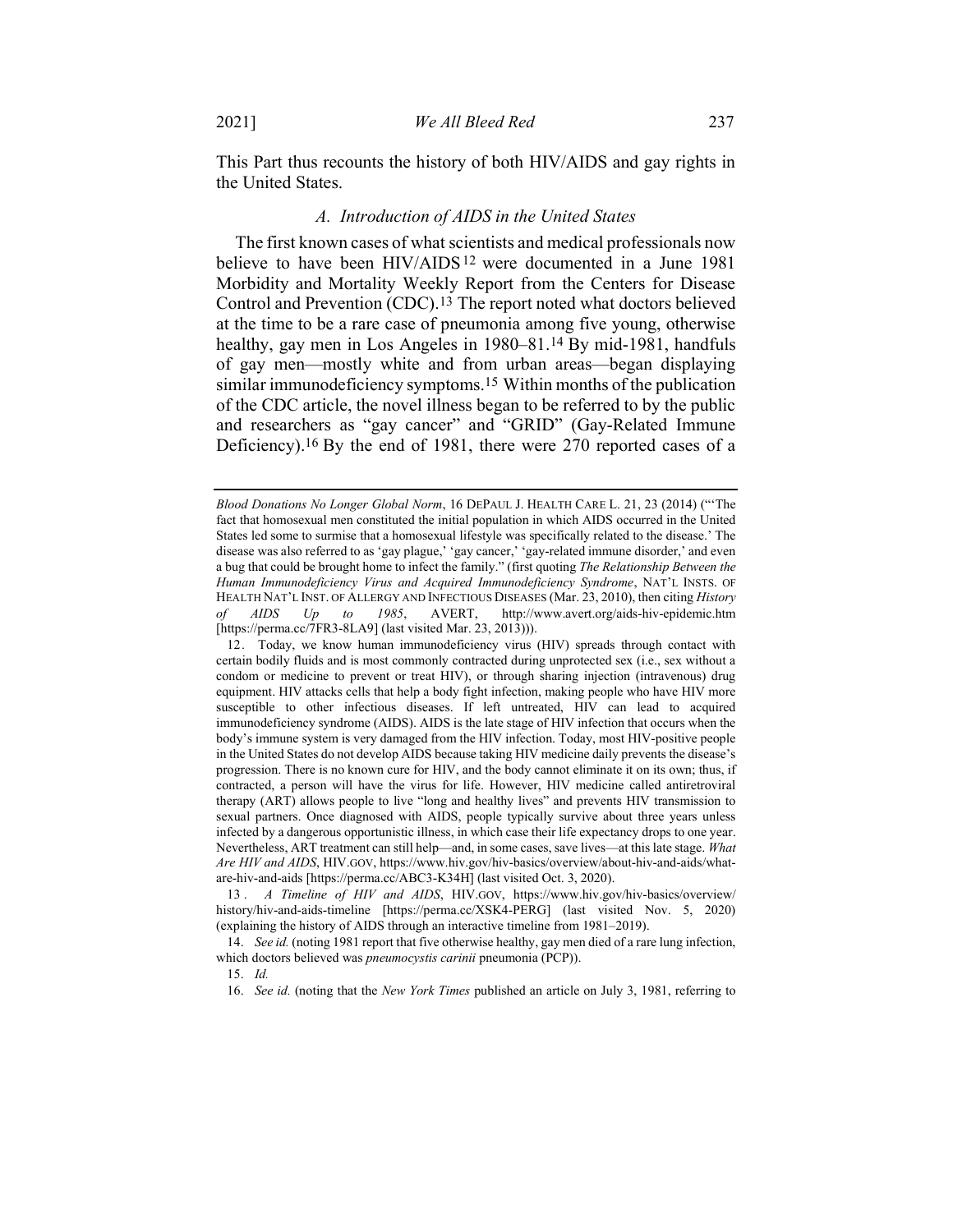severe immune deficiency among gay men, and 121 of them had already died.17

In early 1982, the medical community learned that a number of hemophiliacs, intravenous drug abusers, and Haitians—none of whom seemed to have any link to the gay community—were suffering from a similar immune deficiency disorder. 18 Hemophiliac patients require frequent transfusions of a blood clotting factor received from a national donor pool.19 This prompted initial theories that the mysterious disorder could be communicated through the blood.20 However, in summer 1982, CDC representatives experienced pushback from a variety of stakeholders<sup>21</sup> after presenting the bloodborne-agent causation theory.<sup>22</sup> Not many decisions emerged following this meeting; however, the CDC did recategorize the immunodeficiency as Acquired Immunodeficiency Syndrome (AIDS), implying that the illness might affect other populations besides gay men.23 In fall 1982, more hemophilic patients began exhibiting AIDS symptoms, including some who had received transfusions, thus turning the leaders' attention to blood.24

## B. The Development of the Blood Ban

After the medical community's acknowledgement that AIDS was a

<sup>&</sup>quot;gay cancer"); Joe Wright, Remembering the Early Days of 'Gay Cancer', NPR (May 8, 2006, 4:00) PM), https://www.npr.org/templates/story/story.php?storyId=5391495 [https://perma.cc/9SGW-4BQL] (explaining early stereotypes around the emergence of AIDS and how these misconceptions of AIDS and the gay community have persisted).

<sup>17.</sup> See A Timeline of HIV and AIDS, supra note 13 (detailing beginnings of AIDS epidemic in 1981).

<sup>18.</sup> B. L. Evatt, The Tragic History of AIDS in the Hemophilia Population, 1982–1984, 4 J. OF THROMBOSIS AND HAEMOSTASIS 2295, 2296 (2006) (describing 1982 emergence of AIDS cases in populations with no links to the gay community).

<sup>19.</sup> See id. at 2295 (noting blood transfusion treatments for hemophiliacs); see also Harold M. Schmeck Jr., Infant Who Received Transfusion Dies of Immune Deficiency Illness, N.Y. TIMES, Dec. 10, 1982, at A22 ("Patients who suffer from hemophilia require frequent transfusions of a blood clotting factor from normal blood to stem their tendency to bleed copiously after the slightest injury.").

<sup>20.</sup> See Evatt, supra note 18, at 2296 (highlighting earliest researchers' theory of a possible blood-borne pathogen).

<sup>21.</sup> Id. at 2296–97. Stakeholders included leaders from the blood industry, gay-rights activists, representatives from hemophilia groups, and the FDA and the National Institutes of Health (NIH). Id.

<sup>22.</sup> Id. at 2296 ("Only the high risk for blood-borne infections could explain a risk common to all four groups. But, rather than expressing alarm at a possible blood-borne infection and suggesting ways to reduce a blood-borne risk, the audience expressed an almost universal reluctance to act.").

<sup>23.</sup> Id. at 2297 ("The official name of the disease, the AIDS, was established. The new name facilitated an expansion of investigations beyond that of solely a homosexual problem.").

<sup>24.</sup> Id. ("In the fall of 1982, we identified four additional and one probable case of AIDS in hemophilic patients, two of whom were children. In addition, we investigated and identified AIDS in a number of individuals who had received transfusions.").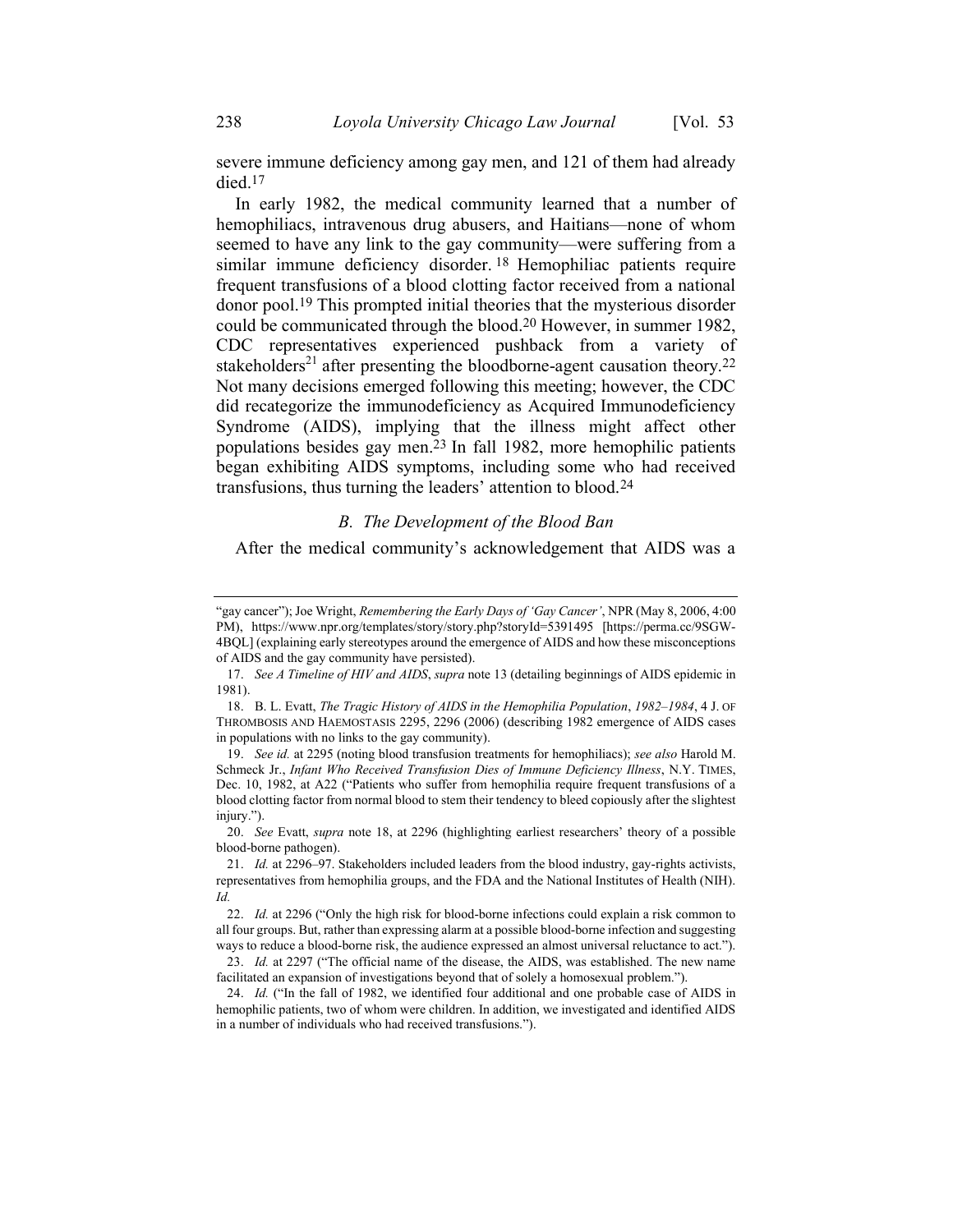bloodborne pathogen, focus began to shift. In early 1982, medical experts, scientists, blood bank leaders, and gay activists met in Atlanta and debated the proper response to the growing crisis.25 Blood banks and gay activists resisted proposals to screen or defer gay men who wanted to donate blood because gay white men made up a significant percentage of donors nationwide, and blood banks feared screening questions would offend.26 However, in March 1983, the Public Health Service published recommended guidelines to restrict gay men from donating blood.27 The FDA, CDC, and NIH agreed to the guidelines and enacted exclusionary recommendations to deter sexually active men who have had sex with another man from donating blood. 28 The ban underwent multiple revisions until 1992 when the FDA issued mandatory guidelines recommending the indefinite deferral of men who have had sex with other men from donating blood.29

Over two decades later, in 2015, the FDA moved to revise the lifetime ban on MSM, prohibiting donations only from men who had had sex with another man in the preceding twelve months.30 The Department of Health

27. See Evatt, supra note 18, at 2298 (explaining policies prohibiting blood donations from "high-risk donor groups," effectively screening out men who have sex with men).

<sup>25.</sup> See id. at 2296–98 (detailing response to AIDS crisis in 1982). The various parties struggled to reach consensus because they all had competing self-interests, and the disease was still mysterious. Evatt recounted his personal experience: "Unfortunately, 4 January 1983 became possibly the most discouraging and frustrating day of the epidemic for CDC staff. Rather than a rational discussion of the data, the meeting quickly became a forum to advance individual agendas and 'turf protection.'" Id. at 2298.

<sup>26.</sup> Id. at 2296–97. Gay men were frequent blood donors in large east and west coast cities. Blood industry leaders feared stigmatizing this population through exclusion without sufficient evidence of transmission risk. Id. ("The blood industry, threatened by losing a large donor pool, strongly supported the position of the gay groups on this issue; 'three hemophilia patients with the syndrome did not mean that they should spend millions of dollars' changing recruitment and screening practices."); Harvey M. Sapolsky & Stephen L. Boswell, The History of Transfusion AIDS: Practice and Policy Alternatives, in AIDS: THE MAKING OF A CHRONIC DISEASE 170, 174 (Elizabeth Fee & Daniel M. Fox eds., 1992) ("Sensitive to the concerns of the gay community, some influential blood bankers were reluctant to force the exclusion of gays and doubted the effectiveness of direct questioning of donors to achieve that exclusion.").

<sup>28.</sup> See id. ("[B]ut after appropriate amendments, the FDA, CDC and NIH agreed on a set of guidelines that was published by the PHS on 4 March 1983, although it was clearly short of what we, as individuals, at the CDC wanted."); see Bayer, supra note 4 ("In this context of fear, the US Public Health Service issued its first, cautiously worded, exclusionary recommendations on March 4, 1983: 'Sexually active homosexual and bisexual men with multiple partners' should refrain from blood donation."); see also McAdam & Parker, supra note 11 (explaining that the original ban in 1983 followed the issuance of non-mandatory recommendations from the Office of Biologics recommendation that certain groups, including sexually active gay and bisexual men, refrain from donating blood).

<sup>29.</sup> See McAdam & Parker, supra note 11 (giving an overview of the history and evolution of the Ban); see also Heitz, supra note 5 (noting the 2015 policy change).

<sup>30.</sup> See id. (explaining FDA's 2015 modification changing the lifetime restriction to a twelvemonth deferral).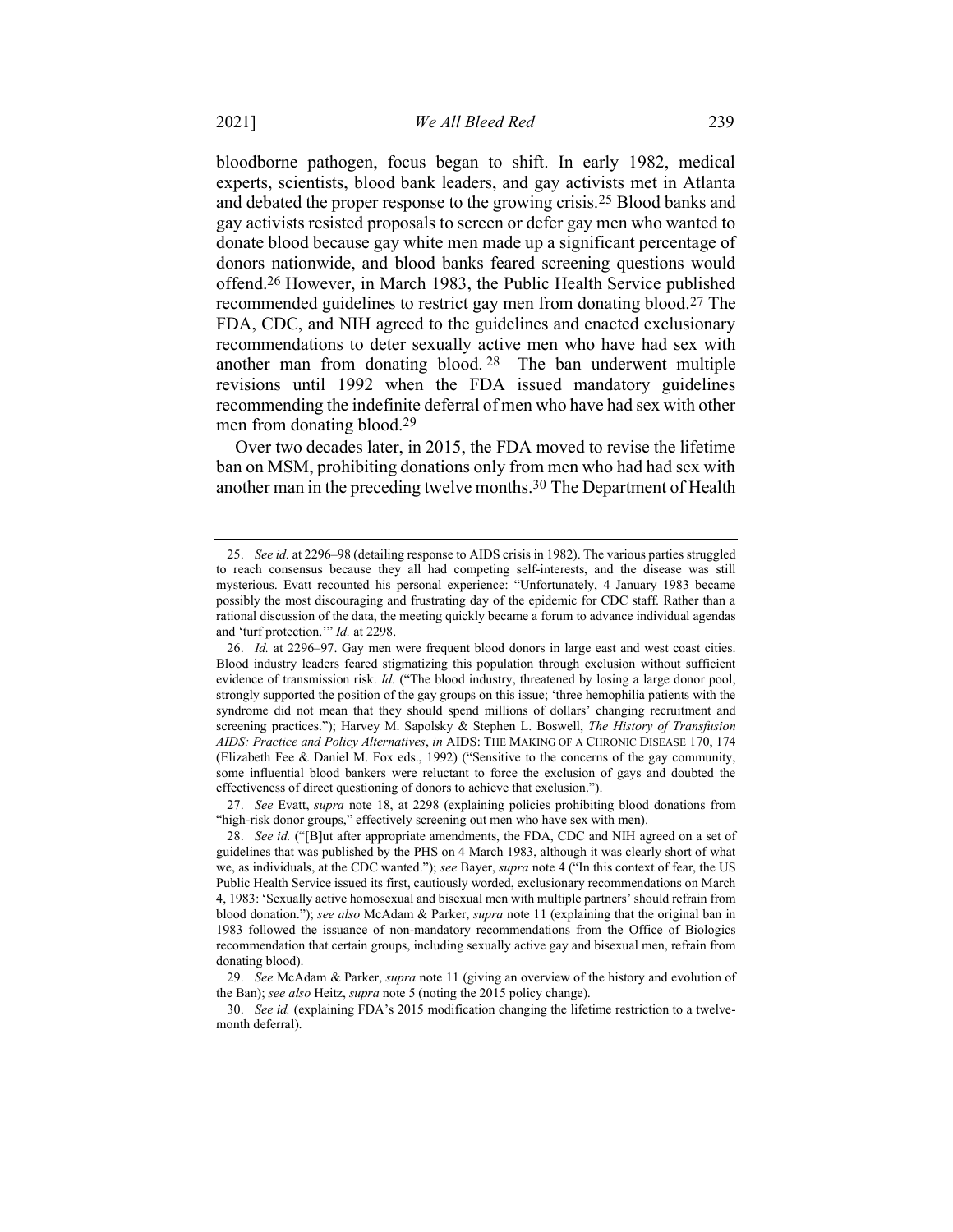and Human Services (HHS) made the recommendation based on a multiagency collaboration within the department, as well as new information from recent studies and similar reductions abroad.31 Though this policy change may seem significant after decades of inaction, critics found the reduction inadequate to eradicating animus.32

Most recently, in 2020, the ban was again reduced from one year to three months.33 Like the 2015 reduction, this change was inspired by the success of shortened deferments in other developed countries.<sup>34</sup> Notably, the United Kingdom and Canada shortened their respective MSM deferral periods from one year to three months in 2017 and 2019, respectively. 35 Though advocates celebrated the three nations'

33. See REVISED RECS., supra note 6, at 9 (outlining new blood donation guidelines, shortening deferment to three months for MSM).

<sup>31.</sup> Blood Donation Policies Regarding Men Who Have Sex with Men (MSM), Blood Products Advisory Committee Meeting (March 20–21, 2019), https://www.fda.gov/<br>media/120953/download [https://perma.cc/4D4U-W69M]; Press Release, Committee media/120953/download [https://perma.cc/4D4U-W69M]; Press Release, Committee Recommendation on Change to Blood Donation Ban Continues to Stigmatize Gay & Bisexual Men, HUM. RTS. CAMPAIGN (Nov. 13, 2014), https://www.hrc.org/press-releases/committeerecommendation-on-change-to-blood-donation-ban-continues-to-stigm [https://perma.cc/L9GG-AZE6] (last visited Sep 23, 2020).

<sup>32.</sup> See Press Release, supra note 31 ("'This recommendation—although nominally better than the existing policy—falls far short because it continues to stigmatize gay and bisexual men, preventing them from donating life-saving blood based solely on their sexual orientation,' said David Stacy, HRC's Government Affairs Director. 'The current policy, adopted in the earliest days of the HIV/AIDS epidemic, and the new recommendation are both simply wrong and can no longer be justified in light of scientific research and updated blood screening technology. It's far past time for this stigma to end.'").

<sup>34.</sup> Patrick Greenfield, Gay Men to Be Allowed to Give Blood Three Months after Sex, THE GUARDIAN (July 23, 2017, 3:37 PM), https://www.theguardian.com/world/2017/ jul/23/gay-men-blood-donation-three-months-after-sex [https://perma.cc/4TSS-UCF2] (explaining how blood donation restrictions for gay men and sex workers were relaxed in England and Scotland); see also May Bulman, Gay Men to Be Allowed to Donate Blood Three Months after Having Sex under New Government Policy, THE INDEP. (July 23, 2017, 0:11 AM), https://www.independent.co.uk/news/uk/home-news/gay-men-donate-blood-rules-three-monthsafter-having-sex-12-government-policy-freedomtodonate-stonewall-a7854811.html

<sup>[</sup>https://perma.cc/GRP5-ZVSU] (explaining that gay men in the United Kingdom would be allowed to donate blood three months rather than a year after having sex); Blood Donation Waiting Period for Men Who Have Sex with Men Reduced to Three Months, CANADIAN BLOOD SERVICES (May 8, 2019), https://www.blood.ca/en/about-us/media/newsroom/blood-donation-waiting-period-formen-who-have-sex-with-men-reduced-to-three-months

<sup>[</sup>https://perma.cc/KY2F-LUB5] (explaining Canada's Blood Services' request to reduce blood donation waiting period for gay men).

<sup>35</sup>. See Greenfield, supra note 34 (noting relaxed blood donation restrictions in England and Scotland); Blood Donation Waiting Period for Men Who Have Sex with Men Reduced to Three Months, supra note 34 (explaining Canada's reduced blood donation waiting period); see also REVISED RECS., supra note 6, at 6 ("The totality of the surveillance information and the experience with a 3-month deferral in other countries, combined with the uniform use of nucleic acid testing for HIV, HBV, and HCV, which can detect each of these viruses well within a 3-month period following initial infection, leads the Agency to conclude that at this time a change to a recommended 3-month deferral is scientifically supported.").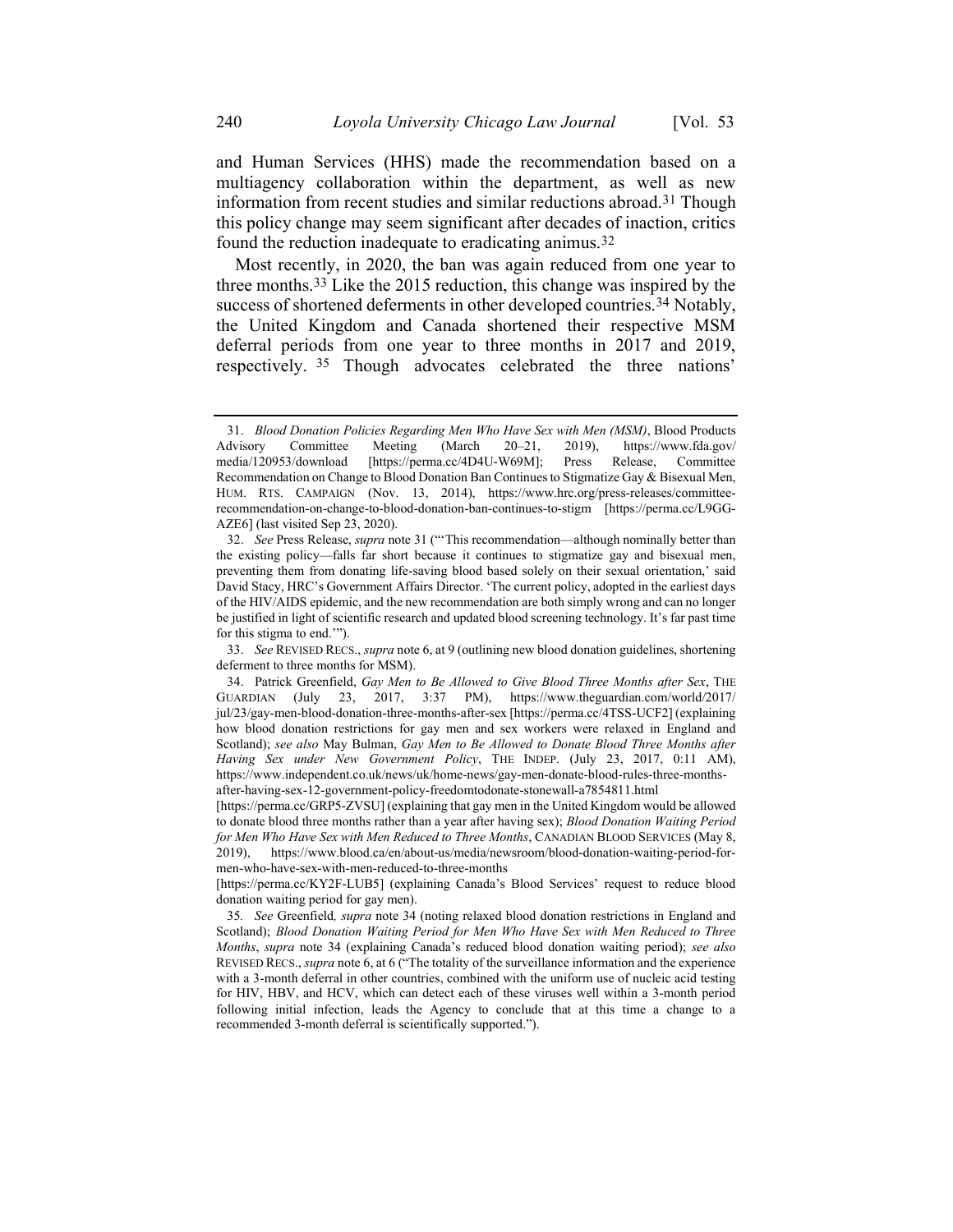reductions, many doubted such a narrow change could meaningfully combat the enduring stigma and discrimination.36

Like the Canadian and United Kingdom governments, the United States also acknowledged the shortage of blood donations during the COVID-19 pandemic as a compelling reason to increase the size of the potential donor pool.37 Inarguably, the reduction of the deferral in the last five years represents substantial progress. However, the mere existence of any sexual orientation-based deferral—that treats a group as a monolithic risk, rather than assesses individuals—perpetuates discriminatory animus. Before analyzing how courts might review a legal challenge to the Blood Ban as unlawful discrimination based on sexual orientation, it is imperative to understand the gay-rights movement's history and relevant case law.

## C. Gay Discrimination, Development of Legal Protections, and Evolution of AIDS in the United States

The Blood Ban sits indomitably as good law; however, four decades of gay-rights cases created protections and furthered equality for gay men, weakening legal arguments for the Blood Ban.

Four Supreme Court cases and the repeal of the federal policy known as "Don't Ask, Don't Tell," set legal precedent and a relevant yardstick for evaluating facially discriminatory laws and policies. Though not the only relevant decisions, they show the progression and development of the Court's gay-rights jurisprudence. The Supreme Court evolved from merely allowing gay people to freely go about their daily lives without state interference (Romer v. Evans; Lawrence v. Texas) to affirming equal access to significant life activities (Obergefell v. Hodges; Bostock v.

<sup>36.</sup> See Bulman, supra note 34 ("'Changes to the blood donation rules are welcome. However, while this is an important move, it's vital that this is a stepping stone to a system that doesn't automatically exclude most gay and bi men,' [Ruth Hunt, Chief Executive of Stonewall] said."); see also Blood Donation Waiting Period for Men Who Have Sex with Men Reduced to Three Months, supra note 34 ("'The work to evolve the blood donation eligibility criteria doesn't end here. The research required to generate further evidence-based changes is ongoing,' added [Dr. Graham Sher, chief executive officer with Canadian Blood Services]."); see also HRC Staff, Equality Magazine: FDA Loosens Ban on Blood Donations from Gay and Bi+ Men, HUM. RTS. CAMPAIGN (June 11, 2020), https://www.hrc.org/news/equality-magazine-fda-loosens-ban-onblood-donations-from-gay-and-bi-men [https://perma.cc/X38S-DQGZ] ("While this FDA announcement is a step in the right direction, it's still not enough. We are not yet there with equality in the rules surrounding blood donations, and won't be until the policy treats all potential donors based on the actual risk their blood poses to the blood supply rather than who they are.").

<sup>37 .</sup> See REVISED RECS., supra note 6, at 1 ("Furthermore, early implementation of the recommendations in this guidance may help to address significant blood shortages that are occurring as a result of a current and ongoing public health emergency.").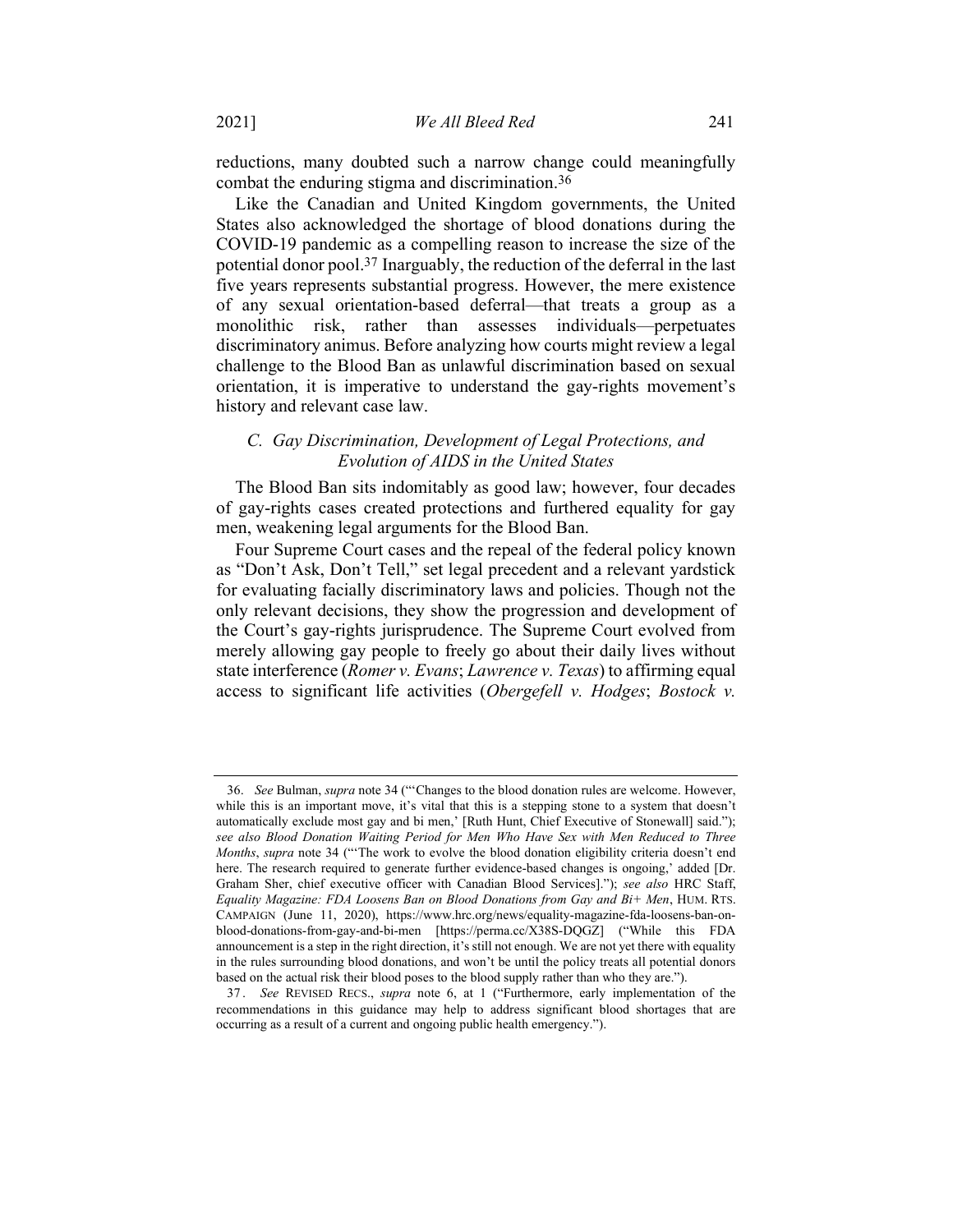#### Clayton County).38

Modern courts employ three levels of scrutiny when they assess discriminatory policies' validity: rational basis, intermediate scrutiny, and strict scrutiny. Rational basis is the lowest level of scrutiny and requires only that a law be rationally related to a legitimate state interest. 39 Craig v. Boren introduced intermediate scrutiny, distinguishing classifications by sex—which are not subject to strict scrutiny—as subject to "rational basis with a bite" or "heightened scrutiny."<sup>40</sup> Under intermediate scrutiny, a discriminatory policy must further an important government interest by substantially related means.41 Finally, a discriminatory law passes constitutional muster under strict scrutiny if it furthers a compelling governmental interest and is narrowly tailored to achieve that interest.<sup>42</sup> Courts apply strict scrutiny to laws or policies that infringe upon a fundamental right (e.g., marriage) or involve a suspect classification (race, national origin, religion, or alienage).43

As HIV/AIDS spread throughout the nation, sectors other than healthcare and medicine responded. But recognition was slow and came with animus.<sup>44</sup> President Ronald Reagan first publicly recognized AIDS in 1985—four years after the epidemic began—though, prior to Reagan's recognition, Reagan's press secretary, Larry Speakes, joked about the "gay plague" and discussed the administration's lack of concern

<sup>38.</sup> See generally Romer v. Evans, 517 U.S. 620 (1996); Lawrence v. Texas, 539 U.S. 558 (2003); Don't Ask, Don't Tell Repeal Act of 2010, Pub. L. No. 111-321, 124 Stat. 3515; Obergefell v. Hodges, 576 U.S. 644 (2015); Bostock v. Clayton Cnty., 140 S. Ct. 1731 (2020).

<sup>39 .</sup> Rational Basis Test, CORNELL L. SCH. LEGAL INFO. INST., https://www.law. cornell.edu/wex/rational\_basis\_test [https://perma.cc/EX2L-S9U9] (last visited Nov. 1, 2020).

<sup>40 .</sup> Intermediate Scrutiny, CORNELL L. SCH. LEGAL INFO. INST., https://www.law. cornell.edu/wex/intermediate\_scrutiny [https://perma.cc/QFN5-DMN5] (last visited Mar. 16, 2021).

<sup>41.</sup> Id.; see also Natalie Wexler, Sex Discrimination: The Search for a Standard, in SUPREME COURT DECISIONS AND WOMEN'S RIGHTS: MILESTONES TO EQUALITY 39, 51–52 (Clare Cushman ed. 2d ed. 2011) (analyzing Craig v. Boren's application of intermediate scrutiny where the law's gender-based distinction must address "important governmental objectives" that are "substantially related to the achievement of those objectives").

<sup>42 .</sup> Strict Scrutiny, CORNELL L. SCH. LEGAL INFO. INST., https://www.law.cornell .edu/wex/strict\_scrutiny (last visited March 16, 2021).

<sup>43.</sup> Id.; see also Johnson v. California, 543 U.S. 499, 505 (2005) ("Under strict scrutiny, the government has the burden of proving that racial classifications 'are narrowly tailored measures that further compelling governmental interests.'" (quoting Adarand Constructors, Inc., v. Peña, 515 U.S. 200, 227 (1995))).

<sup>44.</sup> See Philip Shenon, A Move to Evict AIDS Physician Fought by State, N.Y. TIMES, Oct. 1, 1983 (§ 1), at 31 (detailing the attempt to evict Dr. Joseph Sonnabend, a physician who treated AIDs patients, by his fellow tenants of the building his clinic was located in).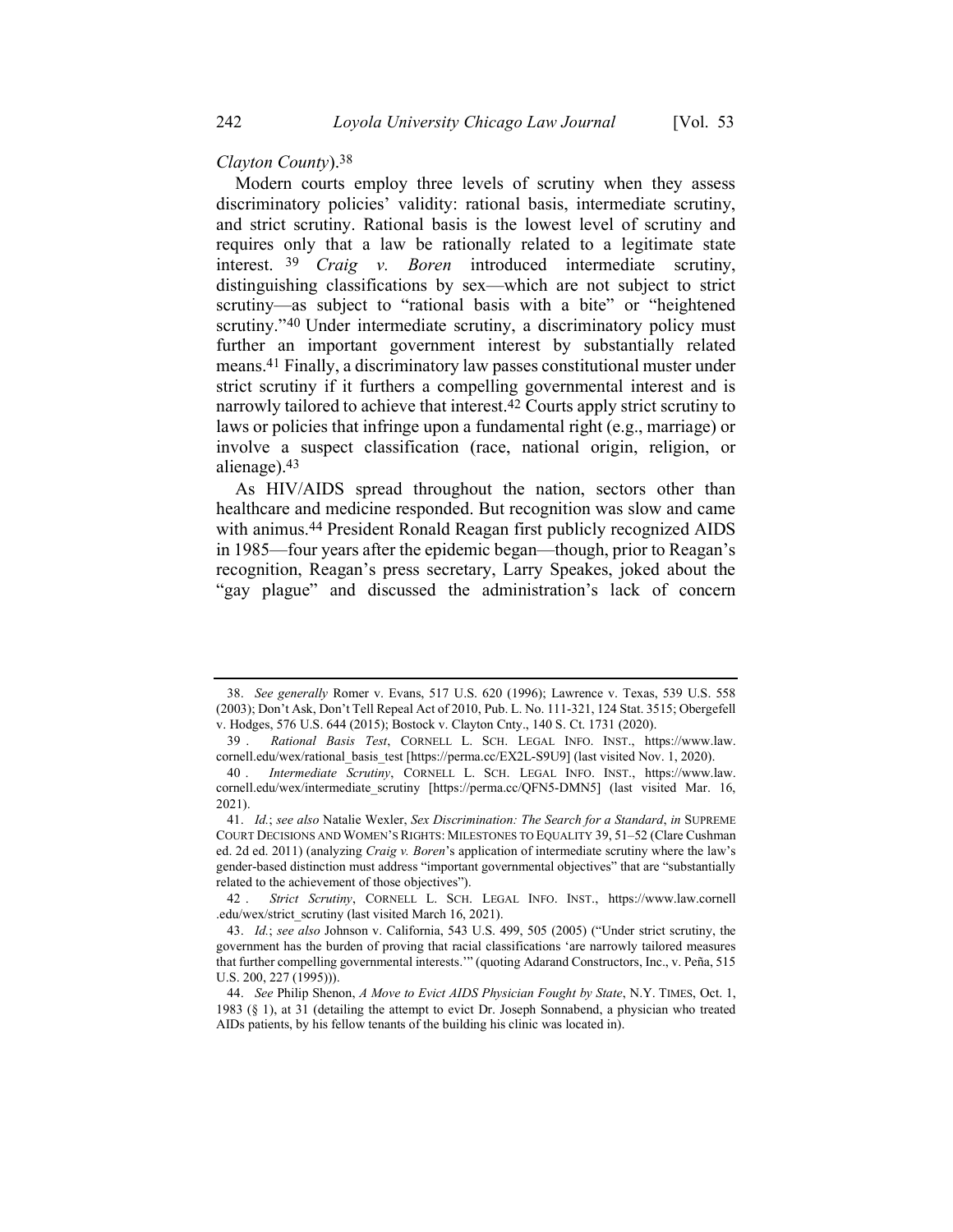regarding the virus.45 But this early indifference soon transformed into fear and concern. 46 The growing fear in communities prompted restrictions of gay rights.

#### 1. Romer v. Evans (1995)

In the early 1990s, Colorado voters adopted a state constitutional amendment that disallowed any judicial, legislative, or executive action protecting people from discrimination based on their sexual orientation.47 In other words, the voters of Colorado forbade any state or municipal court, government, or jurisdiction from enacting a law protecting gay people from discrimination based on their orientation.

The Supreme Court held the amendment unconstitutional under the Equal Protection Clause of the Fourteenth Amendment. 48 The Court explained equal protection is incompatible with arbitrary inequities imposed by law.49 The Court applied rational basis review, thus declining to treat homosexuality as a suspect classification.<sup>50</sup> Still, the majority opinion represents one of the Court's earliest efforts to counter animus entrenched in law based on sexual orientation. The Court recognized the

<sup>45.</sup> See Joseph Bennington-Castro, How AIDS Remained an Unspoken—But Deadly—Epidemic for Years, HISTORY (June 1, 2020), https://www.history.com/news/aids-epidemic-ronald-reagan [https://perma.cc/7JFN-LGQ8] ("Yet, U.S. leaders had remained largely silent and unresponsive to the health emergency. And it wasn't until September 1985, four years after the crisis began, that President Ronald Reagan first publicly mentioned AIDS. But by then, AIDS was already a fullblown epidemic."); see also German Lopez, The Reagan Administration's Unbelievable Response to the  $HIV/ALDS$  Epidemic, VOX (Dec. 1, 2016, 11:20 AM), https://www.vox.com/2015/12/1/9828348/ronald-reagan-hiv-aids [https://perma.cc/3DYE-VLPU] (explaining Reagan administration's slow response to the AIDS crisis); WHEN AIDS WAS FUNNY (Scott Calonico 2015), http://www.scottcalonico.com/when-aids-was-funny [https://perma.cc/E89H-QMA8] (showing documentary footage of the early response to and sentiments about AIDS in which many joked about the disease that seemed to only be killing gay men).

<sup>46 .</sup> Madonna, among many artists at the time, memorialized the fear and uncertainty surrounding the AIDS crisis and the young, otherwise healthy gay men who perished during the crisis. MADONNA, In This Life, on EROTICA (Maverick and Sire Records 1992) ("He was only 23 / Gone before he had his time / It came without a warning / Didn't want his friends to see him cry . . . People pass by and I wonder who's next / Who determines, who knows best / Is there a lesson I'm supposed to learn in this case / Ignorance is not bliss . . .").

<sup>47.</sup> Romer v. Evans, 517 U.S. 620, 624 (1996) (citing statute, whichdisallowed local laws protecting people based on their "homosexual, lesbian or bisexual orientation, conduct, practices or relationships"); COLO. CONST. art. II, § 30b, invalidated by Romer, 517 U.S. at 635–36.

<sup>48.</sup> Romer, 517 U.S. at 635–36 (holding the Colorado constitutional provision unconstitutional).

<sup>49.</sup> Id. at 633 ("Equal protection of the laws is not achieved through indiscriminate imposition of inequalities." (quoting Sweatt v. Painter, 339 U.S. 629, 635 (1950) (quoting Shelley v. Kraemer, 334 U.S. 1, 22, (1948)))).

<sup>50.</sup> Id. at 632 ("[T]he amendment seems inexplicable by anything but animus toward the class it affects; it lacks a rational relationship to legitimate state interests."); see id. at 635 ("We must conclude that Amendment 2 classifies homosexuals not to further a proper legislative end but to make them unequal to everyone else. This Colorado cannot do.").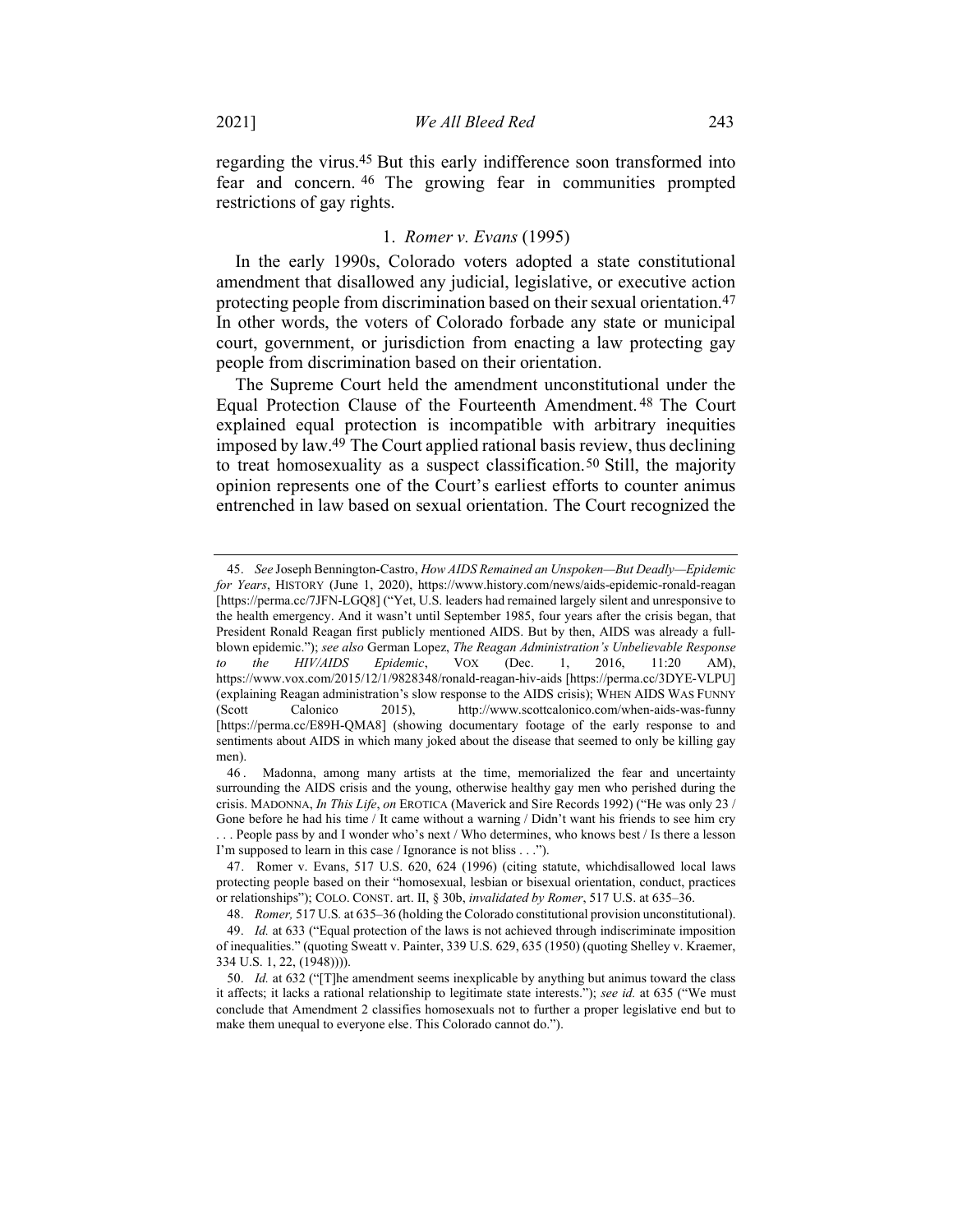Colorado law's discriminatory intent and stated, "[L]aws of the kind now before us raise the inevitable inference that the disadvantage imposed is born of animosity toward the class of persons affected."51

When this decision came out, 500,000 cases of AIDS had been reported in the United States, and then-President Bill Clinton had issued an executive order establishing an Advisory Council on HIV/AIDS.52 Though Romer ensured laws could not specifically target homosexuals, Congress safeguarded the coveted right to marriage as restricted to heterosexual couples, and within a year of Romer, President Clinton signed the Defense of Marriage Act (DOMA) into law.53 DOMA defined marriage as the union of one man and one woman, and it allowed states to refuse to recognize same-sex marriages granted under the laws of other states.54 While Romer was a significant first step toward equality, the prospect was still grim for equal social acceptance and legal rights for homosexuals while the AIDS crisis persisted.

### 2. Lawrence v. Texas (2003)

At the turn of the millennium, only a few years after *Romer v. Evans*, two men in Texas were arrested and convicted for engaging in consensual sexual acts, a violation of a Texas statute.<sup>55</sup> Texas law provided: "A person commits an offense if he engages in deviate sexual intercourse with another individual of the same sex."<sup>56</sup> Texas law defined "deviate sexual intercourse" as "any contact between any part of the genitals of one person and the mouth or anus of another person." 57 The men

<sup>51.</sup> Id. at 634 ("[I]f the constitutional conception of 'equal protection of the laws' means anything, it must at the very least mean that a bare . . . desire to harm a politically unpopular group cannot constitute a legitimate governmental interest." (quoting U.S. Dep't of Agric. v. Moreno, 413 U.S. 528, 534 (1973))).

<sup>52.</sup> See A Timeline of HIV and AIDS, supra note 13.

<sup>53.</sup> Defense of Marriage Act, Pub. L. No. 104-199, 110 Stat. 2419 (1996) (codified at 1 U.S.C. § 7; 28 U.S.C. § 1738C), invalidated by United States v. Windsor, 570 U.S. 744 (2013), and Obergefell v. Hodges, 576 U.S. 644 (2015). Passed by Congress and signed into law by President Bill Clinton, the Defense of Marriage Act (DOMA) was intended to protect under federal law only traditional marriage between a man and a woman. See id. at  $\S$  3(a) (defining marriage under federal law).

<sup>54.</sup> Id. at  $\S$  3(a) ("In determining the meaning of any Act of Congress, or of any ruling, regulation, or interpretation of the various administrative bureaus and agencies of the United States, the word 'marriage' means only a legal union between one man and one woman as husband and wife, and the word 'spouse' refers only to a person of the opposite sex who is a husband or a wife.").

<sup>55.</sup> Lawrence v. Texas, 539 U.S. 558, 562 (2003) ("The question before the Court is the validity of a Texas statute making it a crime for two persons of the same sex to engage in certain intimate sexual conduct."); see also Petition for Writ of Certiorari at 127a, 139a, Lawrence v. Texas, 539 U.S. 558 (2003) (No. 02-102) (providing original charging documents for alleged criminal conduct of "deviate sexual intercourse, namely anal sex, with member of the same sex (man)").

<sup>56.</sup> Lawrence, 539 U.S. at 563 (citing TEX. PENAL CODE. ANN. § 21.06(a) (2003)).

<sup>57.</sup> Id. (citing TEX. PENAL CODE. ANN. § 21.01(1)(A) (2003)).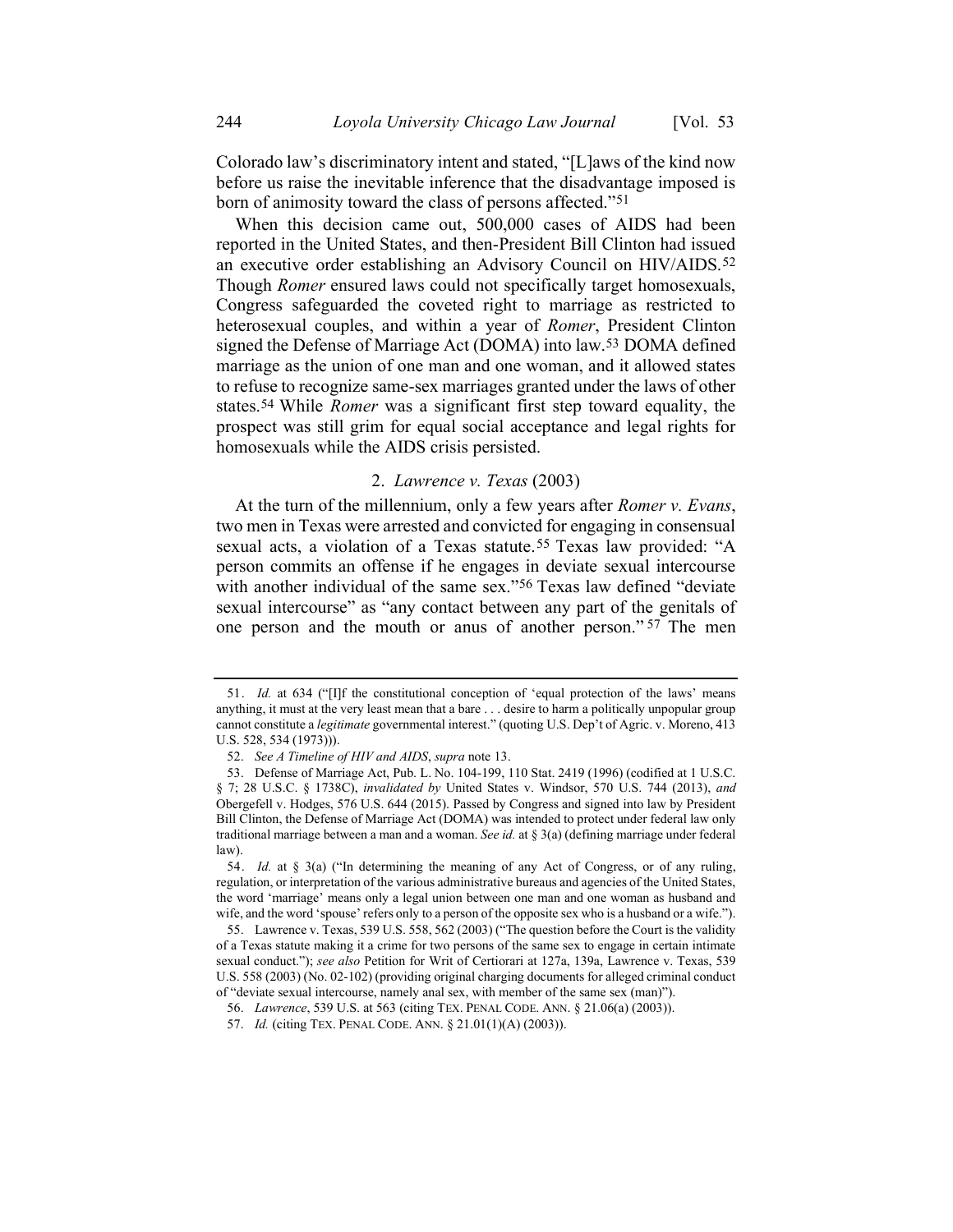appealed the conviction, claiming the Texas statute was unconstitutional because, like the law in Romer, it violated the Equal Protection Clause of the Fourteenth Amendment.58

The Court held that the Fourteenth Amendment's Due Process Clause and the Equal Protection Clause protected people's right to engage in consensual, private sexual acts. 59 Justice Sandra Day O'Connor explained in her concurrence that "[a] law branding one class of persons as criminal based solely on the State's moral disapproval of that class and the conduct associated with that class runs contrary to the values of the Constitution and the Equal Protection Clause, under any standard of review."<sup>60</sup> Lawrence's holding notably overruled an earlier holding (Bowers v. Hardwick)—decided in 1986 during the early years of the AIDS crisis—which had upheld a Georgia law criminalizing sodomy, finding no constitutional protection to engage in consensual sodomy.61

In the fifteen years between Bowers and Lawrence, significant progress had been made inside and outside the courts. Beyond Romer's and Lawrence's holdings that laws cannot simply target people for being gay, research and public opinion around AIDS had started to evolve, as well. Around the time *Bowers* was decided, Princess Diana stunned the world when she touched an AIDS patient without wearing a glove;<sup>62</sup> conversely, by the time Lawrence was decided, a rapid HIV diagnostic kit with a 99.6 percent accuracy rate had been developed,  $63$  and President George W. Bush allocated \$15 billion to combat AIDS in countries with a high burden of infections.<sup>64</sup> Significant progress was being made for

63. A Timeline of HIV and AIDS, supra note 13.

64. Fact Sheet: The President's Emergency Plan for AIDS Relief, WHITE HOUSE ARCHIVES (Jan. 29, 2003), https://georgewbush-whitehouse.archives.gov/news/releases/2003/01/20030129- 1.html [https://perma.cc/FK6K-KW6T].

<sup>58.</sup> Id. ("They challenged the statute as a violation of the Equal Protection Clause of the Fourteenth Amendment and of a like provision of the Texas Constitution.").

<sup>59.</sup> Id. at 562, 578–79.

<sup>60.</sup> Id. at 585 (O'Connor, J., concurring).

<sup>61.</sup> Bowers v. Hardwick, 478 U.S. 186, 196 (1986) ("The law, however, is constantly based on notions of morality, and if all laws representing essentially moral choices are to be invalidated under the Due Process Clause, the courts will be very busy indeed. . . . [The respondent] insists that majority sentiments about the morality of homosexuality should be declared inadequate. We do not agree . . . ."), overruled by Lawrence v. Texas, 539 U.S. 558 (2003); Lawrence, 539 U.S. at 578 ("Bowers was not correct when it was decided, and it is not correct today. It ought not to remain binding precedent. Bowers v. Hardwick should be and now is overruled.").

<sup>62 .</sup> How Princess Diana Changed Attitudes to AIDS, BBC (Apr. 5, 2017), https://www.bbc.com/news/av/magazine-39490507 [https://perma.cc/FZ4W-KMDW] ("In front of the world's media, Princess Diana shook the hand of a man suffering with the illness. She did so without gloves, publicly challenging the notion that HIV/Aids was passed from person to person by touch. She showed in a single gesture that this was a condition needing compassion and understanding, not fear and ignorance.").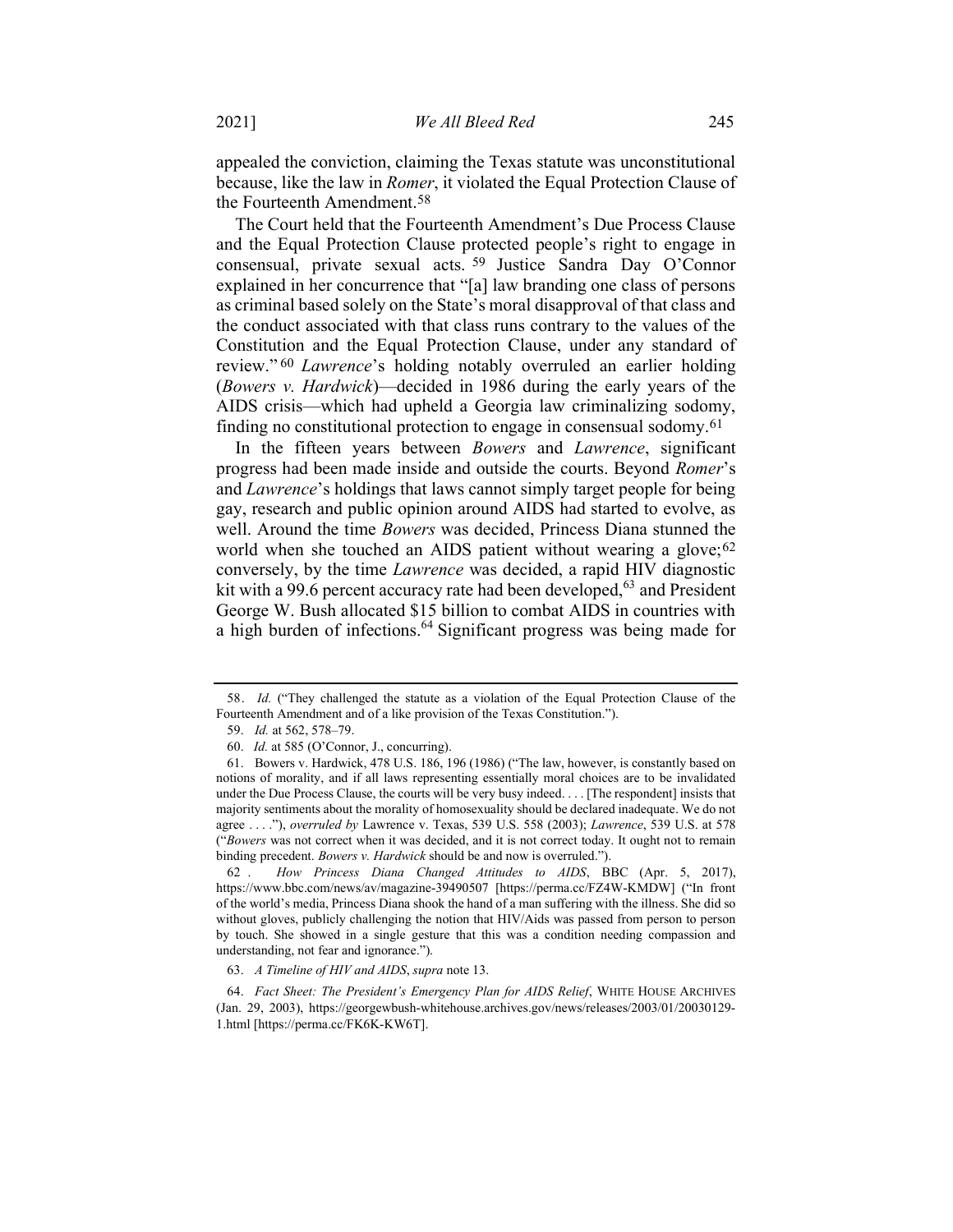gay rights in the courts as well as in the battle against AIDS, but the Blood Ban remained untouched.

# 3. Obergefell v. Hodges (2015)

Federal gay rights remained essentially stagnant for the next decade. But the Supreme Court delivered two consecutive wins for gay rights, first in United States v. Windsor (2013), and more significantly in Obergefell v. Hodges (2015).<sup>65</sup> Windsor asked whether gay partnerships could qualify for tax benefits heterosexual couples enjoyed; however, it effectively eliminated DOMA's definition of marriage for federal purposes as exclusively between a man and a woman.66 Consequently, Windsor paved the way for *Obergefell*.<sup>67</sup> Furthermore, as noted earlier, Obergefell marked a difference from the Court's treatment of gay rights in Romer and Lawrence. In the few years between Windsor and Obergefell, the Court's analysis evolved from asking, "Does the Constitution protect homosexuals from discriminatory laws?" to "Does the Constitution afford homosexuals equal rights?" The Obergefell Court said yes.

The Court in *Obergefell* ultimately held that same-sex couples have the same fundamental right to marry afforded to all under the Fourteenth Amendment.68 The Court reached this conclusion through both a dueprocess analysis of the fundamental right to marry, as well as an equalprotection analysis. 69 The Court also stressed the many benefits of marriage and the risks of denying gay couples access to benefits afforded

<sup>65.</sup> See Sarah Wheeler, United States v. Windsor, Obergefell v. Hodges and the Future of LGBT Rights in the Workplace, 33 HOFSTRA LAB. & EMP. L.J. 329, 332 (2016) ("The outcome of Windsor was a pivotal moment in the fight to legalize same-sex marriage in the United States."); see id. at 334 ("Just four years after the Windsor decision, the Obergefell decision made it illegal for individual states to refuse to recognize the same-sex marriages of couples based on where their ceremony was."); see generally United States v. Windsor, 570 U.S. 744 (2013); see generally Obergefell v. Hodges, 576 U.S. 644 (2015).

<sup>66.</sup> Windsor, 570 U.S. at 775 ("The federal statute is invalid, for no legitimate purpose overcomes the pur- pose and effect to disparage and to injure those whom the State, by its marriage laws, sought to protect in personhood and dignity."); see Wheeler, supra note 65, at 330–31 (providing background on Windsor holding).

<sup>67.</sup> Id. at 335 ("The overturn of section 3 of DOMA had broad implications not just for marriage equality up until the decision in *Obergefell* issued . . . .").

<sup>68.</sup> Obergefell, 576 U.S. at 672 ("The right of same-sex couples to marry that is part of the liberty promised by the Fourteenth Amendment is derived, too, from that Amendment's guarantee of the equal protection of the laws.").

<sup>69.</sup> Id. at 664 ("[T]he Court has long held the right to marry is protected by the Constitution. In Loving v. Virginia,  $\dots$  which invalidated bans on interracial unions, a unanimous Court held marriage is 'one of the vital personal rights essential to the orderly pursuit of happiness by free men."" (quoting 388 U.S. 1, 12 (1967))); see id. at 681 ("The Court, in this decision, holds samesex couples may exercise the fundamental right to marry in all States.").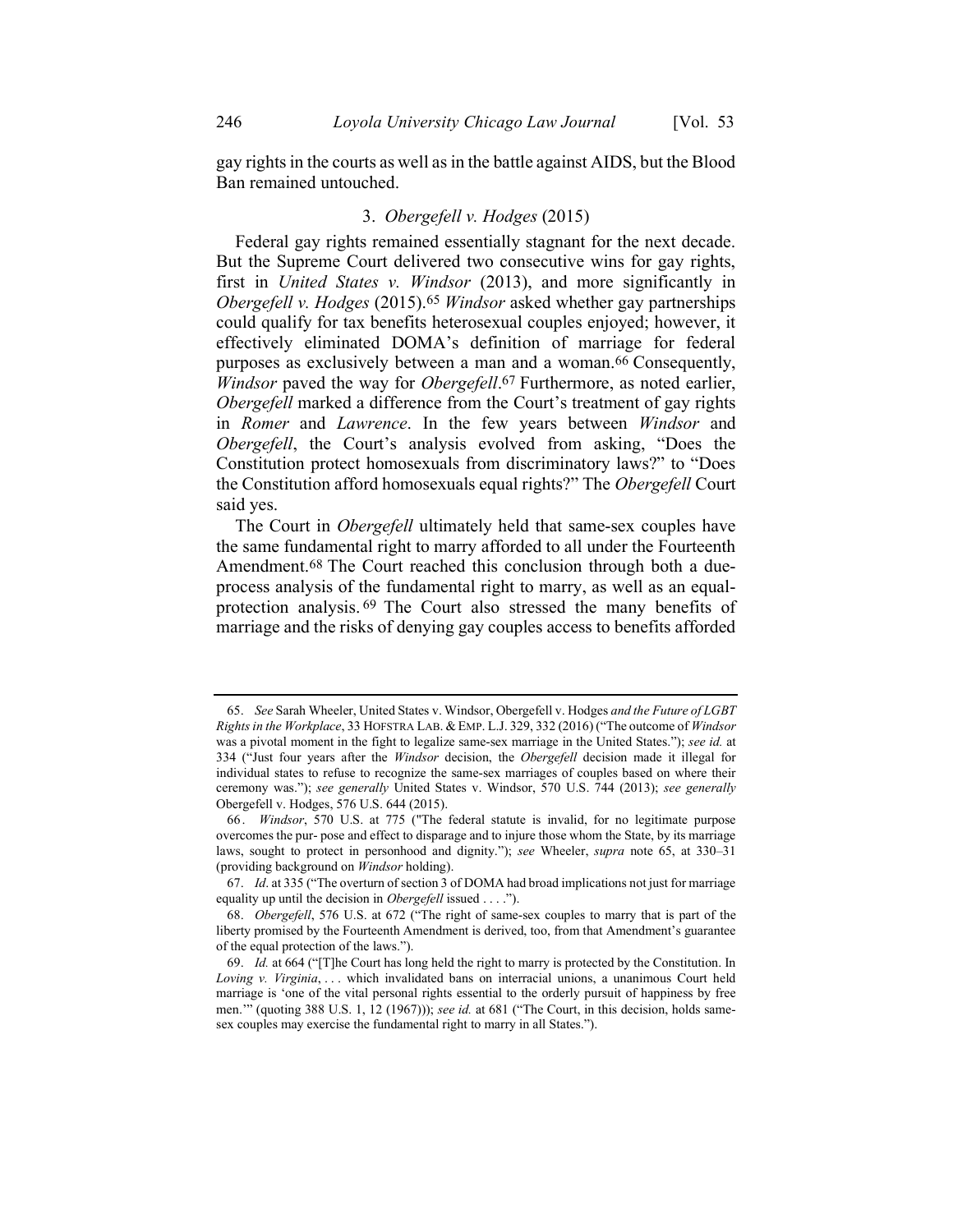to other married couples. 70 The Court emphasized that the right to marriage was essential to the fundamental right to build a family.<sup>71</sup> Accordingly, much of the opinion stemmed from the importance of allowing all to exercise this fundamental right, rather than an analysis of equality for gay people.72 Although the Court acknowledged that the Equal Protection Clause was implicated in this case, the Court refrained from deciding if classifications based on sexual orientation required any form heightened scrutiny and instead rested upon due-process analysis of the fundamental right to marriage along with the implication of the Equal Protection Clause.73

Obergefell was pivotal for allowing homosexuals to enjoy the fundamental right of marriage, and it paved the way for the second phase of gay-rights cases in the Supreme Court, that affirmatively granted equal rights. Nevertheless, the Court's limitation on extending a higher level of scrutiny based on sexual orientation is significant.

Meanwhile, from the Lawrence v. Texas decision in 2003 to the time the Supreme Court heard Obergefell, annual HIV diagnoses in the United

<sup>70.</sup> See Mark P. Strasser, Obergefell's Legacy, 24 DUKE J. GENDER L. & POL'Y 61, 69-72 (2016) (discussing legal benefits and risks afforded married versus unmarried couples).

<sup>71.</sup> See Obergefell, 576 U.S. at 668 ("As all parties agree, many same-sex couples provide loving and nurturing homes to their children . . . . Excluding same-sex couples from marriage thus conflicts with a central premise of the right to marry."). Including the right to build a family, the Court recognized four principles of why marriage is a fundamental right under the Due Process clause, these included 1) the personal choice of choosing whom to marry as inherent to one's individual autonomy 2) marriage's unique support and recognition of a two-person union 3) the safeguarding of children in a family unit 4) the importance of marriage in the nation's social order. Id. at 665-72; see also Rodney M. Perry, Obergefell v. Hodges: Same-Sex Marriage Legalized, CONGRESSIONAL RESEARCH SERVICE (Aug. 7, 2015), https://sgp.fas.org/crs/misc/R44143.pdf [https://perma.cc/XE3P-U6YK].

<sup>72.</sup> See id. at 663–73 (analyzing right to marry as a fundamental right under due-process analysis).

<sup>73.</sup> See id. at 675 ("These considerations lead to the conclusion that the right to marry is a fundamental right inherent in the liberty of the person, and under the Due Process and Equal Protection Clauses of the Fourteenth Amendment couples of the same-sex may not be deprived of that right and that liberty. The Court now holds that same-sex couples may exercise the fundamental right to marry."); Ann L. Schiavone, Unleashing the Fourteenth Amendment, 2016 WIS. L. REV. FORWARD 27, 28 ("[C]ases like Romer, Lawrence, Windsor, and Obergefell potentially signal a shift away from declaration of new rights and suspect classes, while applying a stronger rational basis test."); see also Strasser, supra note 70, at 88 ("The Obergefell Court suggested that equal protection informed its decision, while at the same time not recognizing sexual orientation as a protected class. Perhaps in light of Romer, Lawrence, Windsor and Obergefell the Court will soon announce that orientation is suspect or quasi-suspect. Perhaps not."); Perry, *supra* note 71 at 5 ("The Court held that both equal protection and due process guarantees protect the fundamental right to marry, and that states can no longer deny this right to same-sex couples. Importantly, in doing so, the Court did not hold that classifications based on sexual orientation warrant any form of heightened scrutiny.").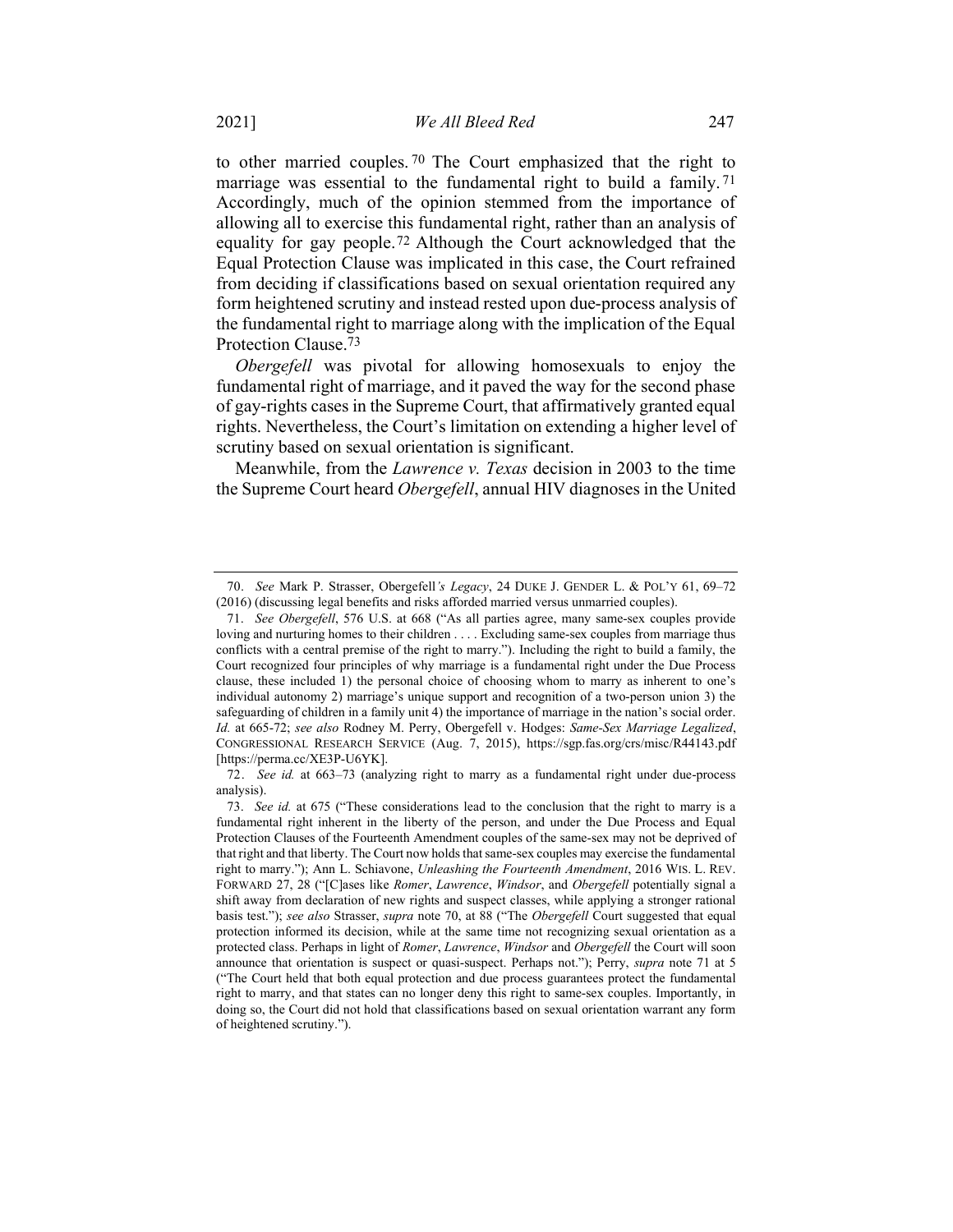States had fallen by approximately 20 percent.74 Additionally, between Lawrence and Obergefell, the FDA had approved the use of a medication called Truvada, a pre-exposure prophylaxis (PrEP), that reduced the risk of communicating the virus through sexual activity.75 Furthermore, at the time of *Obergefell*, the World Health Organization announced new treatment recommendations that called for all people living with HIV to begin antiretroviral therapy after diagnosis.  $^{76}$  The World Health Organization also determined that taking PrEP as an additional prevention measure for those at substantial risk for contracting HIV could help avert more than 21 million deaths and 28 million new infections by 2030.<sup>77</sup> Finally, the same year *Obergefell* was decided, the FDA Blood Ban on gay donors was modified from an indefinite restriction to a twelve-month deferral.78

## 4. Bostock v. Clayton County (2020)

Most recently, the Supreme Court decided Bostock v. Clayton County in early 2020.79 Bostock was consolidated with two other similar cases: Altitude Express, Inc. v. Zarda and R. G. & G. R. Harris Funeral Homes, Inc. v. Equal Employment Opportunity Commission.<sup>80</sup> The Supreme Court heard these three cases together because their factual similarities posed the same legal question.81 Each questioned whether terminating an employee based on their sexual orientation or transgender status violated Title VII of the Civil Rights Act of 1964 (Title VII), which forbids sexbased discrimination.82 In all three cases, an employer terminated a longtime employee shortly after the employee had divulged that he or she was transgender or gay.83

Title VII of the Civil Rights Act of 1964 (Title VII) specifically prohibits the termination of employees based on an individual's race,

<sup>74.</sup> See A Timeline of HIV and AIDS, supra note 13 (showing the decline in new HIV diagnoses during the time between Lawrence and Obergefell).

<sup>75.</sup> Id.

<sup>76</sup>. Id.

<sup>77.</sup> Id.

<sup>78.</sup> Id.

<sup>79.</sup> Bostock v. Clayton Cnty., 140 S. Ct. 1731 (2020).

<sup>80.</sup> Id. at 1731.

<sup>81.</sup> Id. at 1737.

<sup>82.</sup> See id. ("[I]n Title VII, Congress outlawed discrimination in the workplace on the basis of race, color, religion, sex, or national origin. Today, we must decide whether an employer can fire someone simply for being homosexual or transgender.").

<sup>83.</sup> Id. ("Each of the three cases before us started the same way: An employer fired a long-time employee shortly after the employee revealed that he or she is homosexual or transgender—and allegedly for no reason other than the employee's homosexuality or gender identity.").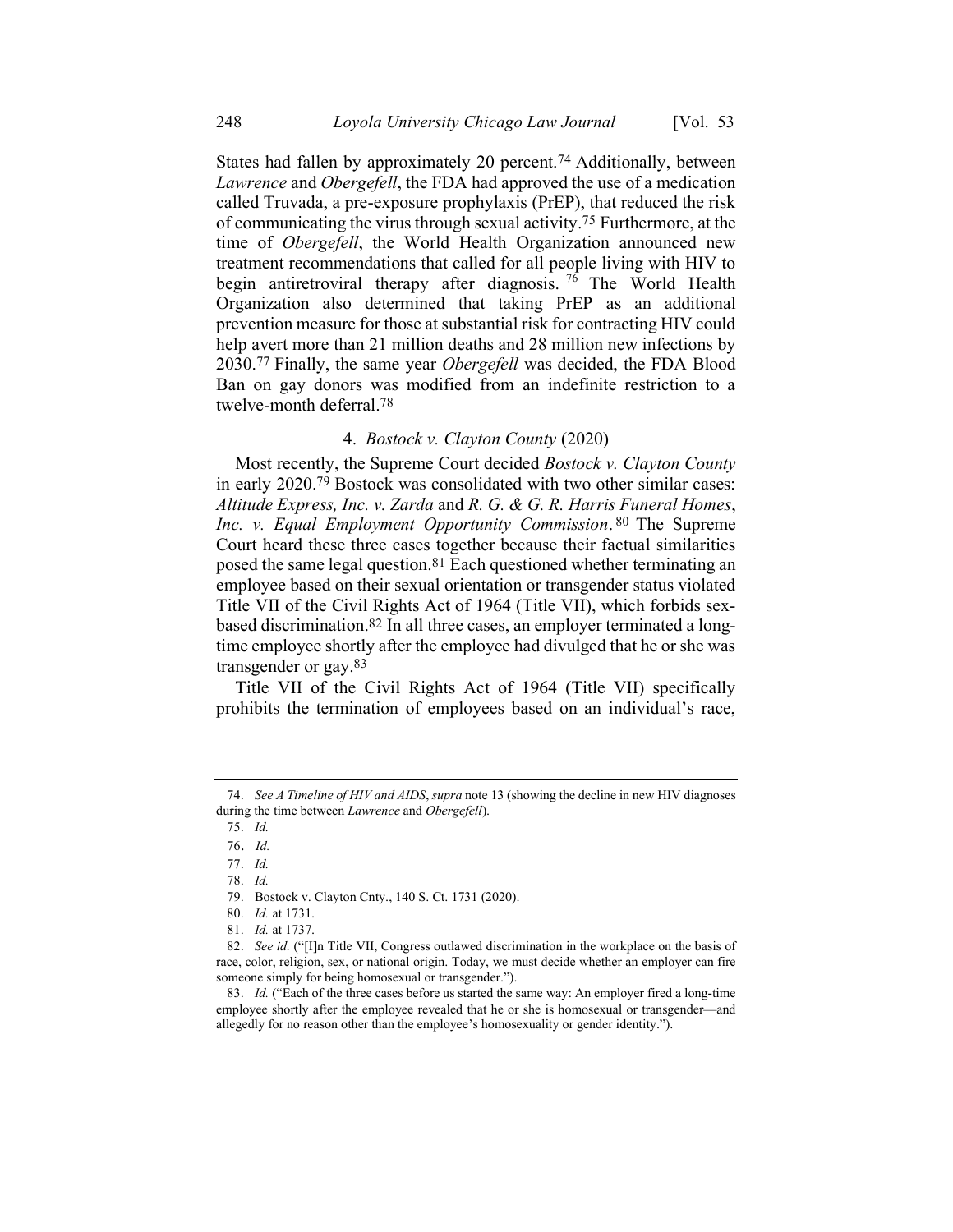color, religion, sex, or national origin.84 Title VII had been amended multiple times prior to the *Bostock* ruling.<sup>85</sup> "So long as the plaintiff's sex was one but-for cause of that decision [to fire], that is enough to trigger the law."86 Courts had long assumed that Title VII did not protect against discrimination based on sexual orientation.87 But the Supreme Court in Bostock interpreted Title VII's text to cover discrimination based on sexual orientation and gender identity as sex-based.

The Court interpreted Title VII to mean that "an employer who intentionally treats a person worse because of sex—such as by firing the person for actions or attributes it would tolerate in an individual of another sex—discriminates against that person in violation of Title VII." 88 The Court found sexual orientation and gender identity are inextricably tied to sex and, therefore, both included in the protection from discrimination based on "sex" under Title VII.89 The Court went on to explain that "[f]or an employer to discriminate against employees for being homosexual or transgender, the employer must intentionally discriminate against individual men and women in part because of sex."90 The Court emphasized this was not a new interpretation of Title VII but rather an application of an already-prohibited employer action.<sup>91</sup>

Bostock involves statutory—not constitutional—interpretation. Unlike the preceding cases, Bostock may be viewed in more of a vacuum, in which the Court's interpretation goes no further than Title VII's explicitly

42 U.S.C. § 2000e–2(a)(1) (2019).

88. Bostock, 140 S. Ct. at 1740.

90. Id. at 1743.

<sup>84. (</sup>a) Employer practices: It shall be an unlawful employment practice for an employer—(1) to fail or refuse to hire or to discharge any individual, or otherwise to discriminate against any individual with respect to his compensation, terms, conditions, or privileges of employment, because of such individual's race, color, religion, sex, or national origin; . . . .

<sup>85. 42</sup> U.S.C. § 2000e–2(a) (2019); see Max C. Farris, Title VII of the Civil Rights Act of 1964, 8 GEO. J. GENDER & L. 543, 544 (2007) (providing an overview of Title VII of the Civil Rights Act of 1964 and its amendments).

<sup>86.</sup> Bostock, 140 S. Ct. at 1739; see generally Burrage v. United States, 571 U.S. 204, 211 (2014); Univ. of Tex. Sw. Med. Ctr. v. Nassar, 570 U.S. 338, 350 (2013).

<sup>87.</sup> See 42 U.S.C. § 2000e (2019) (enumerating protected classes of employees); see also Allen v. Min. Fiber Specialists, No. Civ. A. 02-7213, 2004 WL 231293, at \*7 (E.D. Pa. Jan. 30, 2004) (finding Title VII does not address discrimination based on sexual orientation); Farris, supra note 85, at 580 ("Title VII does not recognize sexual orientation as a classification and discrimination based on sexual orientation is not actionable under Title VII.").

<sup>89.</sup> Id. at 1742. The Court further elaborated that the connection to sex exists, "[n]ot because homosexuality or transgender status are related to sex in some vague sense or because discrimination on these bases has some disparate impact on one sex or another, but because to discriminate on these grounds requires an employer to intentionally treat individual employees differently because of their sex." Id.

<sup>91.</sup> See id. (describing the decision as a "straightforward application of legal terms" to an issue that "has always been prohibited" under Title VII).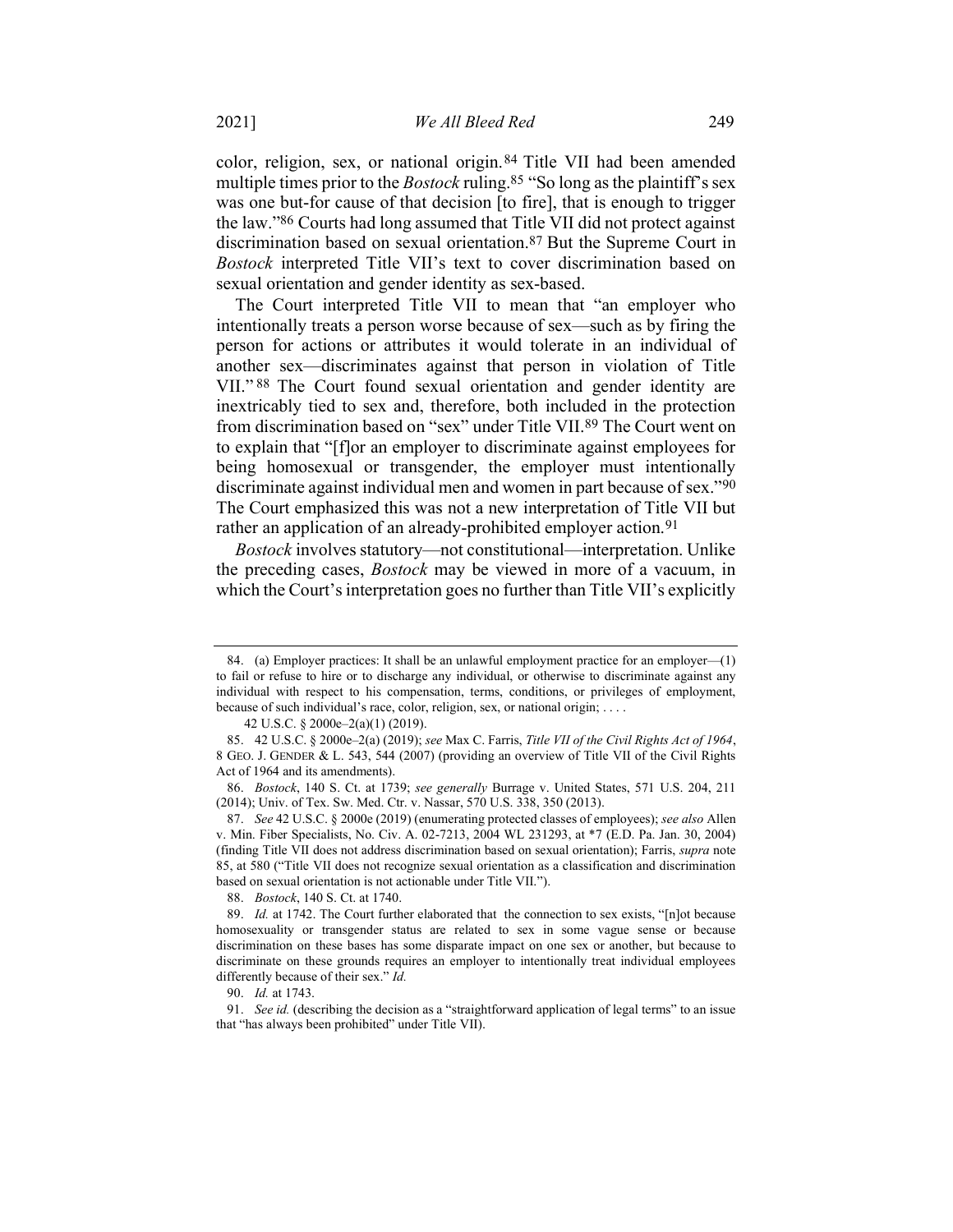stated protections. <sup>92</sup> Therefore, some may argue that *Bostock*'s explanation that sexual orientation and identity are inextricably linked to sex need not extend beyond Title VII. The majority in *Bostock*—like in Romer, Lawrence, and Obergefell-declined to hold that sexual orientation classifications should be assessed under any higher standard of review than rational basis.

The Court in *Romer* clearly applied a rational basis review, while the Court in Lawrence and Obergefell focused its discussions on the denial of a fundamental right (privacy and marriage); in Bostock, the Court avoided this discussion altogether by simply answering the statutory interpretation question before it. 93 But as much as Bostock operates within a statutory vacuum, its reasoning could apply just as easily to future questions regarding discrimination based on sexual orientation that would trigger an Equal Protection Clause analysis under the Fourteenth Amendment.94 Justice Alito also referenced this possibility in his dissent in Bostock, where he stated:

Finally, despite the important differences between the Fourteenth Amendment and Title VII, the Court's decision may exert a gravitational pull in constitutional cases. Under our precedents, the Equal Protection Clause prohibits sex-based discrimination unless a "heightened" standard of review is met. By equating discrimination because of sexual orientation or gender identity with discrimination because of sex, the Court's decision will be cited as a ground for

<sup>92.</sup> See Hecox v. Little, 479 F. Supp. 3d 930, 974 (D. Idaho 2020) ("Further, although in the context of Title VII, the Supreme Court has, as mentioned, recently stated, 'it is impossible to discriminate against a person for being . . . transgender without discriminating against that individual based on sex." (quoting *Bostock*, 140 S. Ct. at 1741)). Because the Court's decision in Bostock revolved around the interpretation of a specific statute, the holding does not necessarily have to define "gender" or "sex" for other statutes as the same way it was defined in Bostock. Nevertheless, the court in *Hecox* uses the decision in *Bostock* as persuasive in its decision regarding transgender rights.

<sup>93.</sup> See generally Romer v. Evans, 517 U.S. 620 (1996); Lawrence v. Texas, 539 U.S. 558 (2003); Don't Ask, Don't Tell Repeal Act of 2010, Pub. L. No. 111-321, 124 Stat. 3515; Obergefell v. Hodges, 576 U.S. 644 (2015); Bostock v. Clayton Cnty., 140 S. Ct. 1731 (2020).

<sup>94.</sup> See Sharita Gruberg, Beyond Bostock: The Future of LGBTO Civil Rights, CTR. FOR AM. PROGRESS (Aug. 26, 2020, 9:01 AM), https://www.americanprogress.org/issues/lgbtqrights/reports/2020/08/26/489772/beyond-bostock-future-lgbtq-civil-rights/

<sup>[</sup>https://perma.cc/AWJ9-ANEM] ("Despite the holding's language and Bostock's focus on firing under Title VII, the potential impact of the decision is much broader: The Supreme Court's opinion states that 'it is impossible to discriminate against a person for being homosexual or transgender without discriminating against that individual based on sex." (citing  $\textit{Bostock}, 140 \text{ S}$ . Ct. at 1741)); see id. ("An extension of the Supreme Court's finding in *Bostock* that sex necessarily includes sexual orientation and gender identity could also mean, then, that laws that target people based on sexual orientation or gender identity could be subject to heightened scrutiny."); see generally Hecox v. Little, 479 F. Supp. 3d 930 (D. Idaho 2020).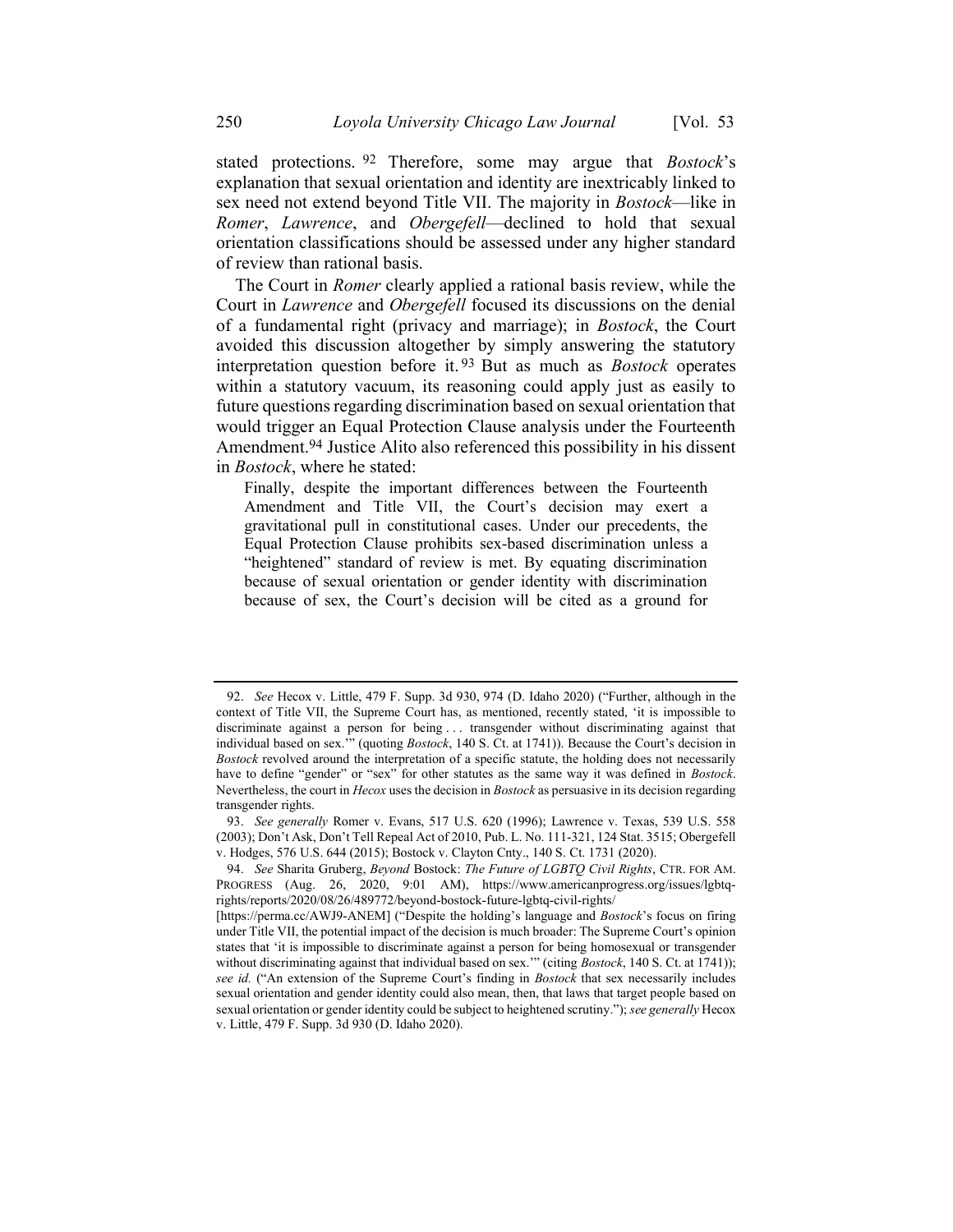subjecting all three forms of discrimination to the same exacting standard of review.95

Justice Alito recognized that, though Bostock ostensibly restricted its holding to the statutory interpretation of Title VII, the majority's reasoning lends itself to deeper inferences and broader applications.<sup>96</sup> Nevertheless, Bostock extended newly recognized rights and protections to homosexuals, and it was an important step in gay-rights legislation and jurisprudence.

As gay rights have continued to evolve, HIV/AIDS statistics have also improved in the years between Obergefell in 2015 and Bostock in 2020. Between 2015 and 2019, new diagnoses decreased by 9 percent. 97 In 2019, male-to-male sexual contact amounted for 65 percent of new cases, while the remainder was attributed to heterosexual contact or injection drug use.98 Contemporaneously, there has also been a 73 percent annual increase between 2012 and 2016 (an 880 percent total increase) in the number of PrEP users, with over 77,000 people using PrEP in 2016.99 Furthermore, recall that in early 2020, the one-year ban on MSM donors was further reduced to a three-month deferral,100 while President Donald Trump outlined a plan aimed to end the HIV epidemic (by 2030) and secured donations from the drug manufacturer Gilead to donate PrEP medication for up to 200,000 individuals for up to eleven years.<sup>101</sup>

### 5. Repeal of Don't Ask Don't Tell

Alongside the aforementioned Supreme Court cases, the government took additional action to reverse discriminatory laws and policies.

<sup>95.</sup> Bostock, 140 S. Ct. at 1783 (Alito, J., dissenting) (citations omitted). In Justice Alito's dissent, he focuses on the consequences that the majority opinion's definition of sex to include sexual orientation and transgender status could have beyond simply a Title VII statutory reading. Justice Alito foresees the possibility for this definition to influence constitutional and equal-rights analyses, triggering a heightened level of scrutiny that was not afforded to sexual orientation or transgender status prior to Bostock.

<sup>96.</sup> Id.

<sup>97.</sup> See HIV: Basic Statistics, CDC, https://www.cdc.gov/hiv/basics/statistics.html [https:// perma.cc/M5JW-RQDK] (last visited Sept. 25, 2020) (outlining basic statistics, changes, and trends for HIV tracking in the United States).

<sup>98.</sup> Id.

<sup>99.</sup> Mapping PrEP: First Ever Data on PrEP Users Across the U.S., AIDSVU (Mar. 6, 2018), https://aidsvu.org/prep/ [https://perma.cc/N7YS-78RU] (looking at the number of PrEP users throughout the U.S. and over different periods of time).

<sup>100.</sup> See REVISED RECS., *supra* note 6, at 9 (outlining the purpose and the current status of the FDA MSM policy).

<sup>101.</sup> Trump Administration Secures Historic Donation of Billions of Dollars in HIV Prevention Drugs, HIV.GOV (May 9, 2019), https://www.hiv.gov/blog/news-release-trump-administrationsecures-historic-donation-billions-dollars-hiv-prevention [https://perma.cc/9NDS-Y828]; What Is Ending the HIV Epidemic in the U.S.?, HIV.GOV, https://www.hiv.gov/federal-response/endingthe-hiv-epidemic/overview [https://perma.cc/5V2X-S5DM] (last updated June 2, 2021).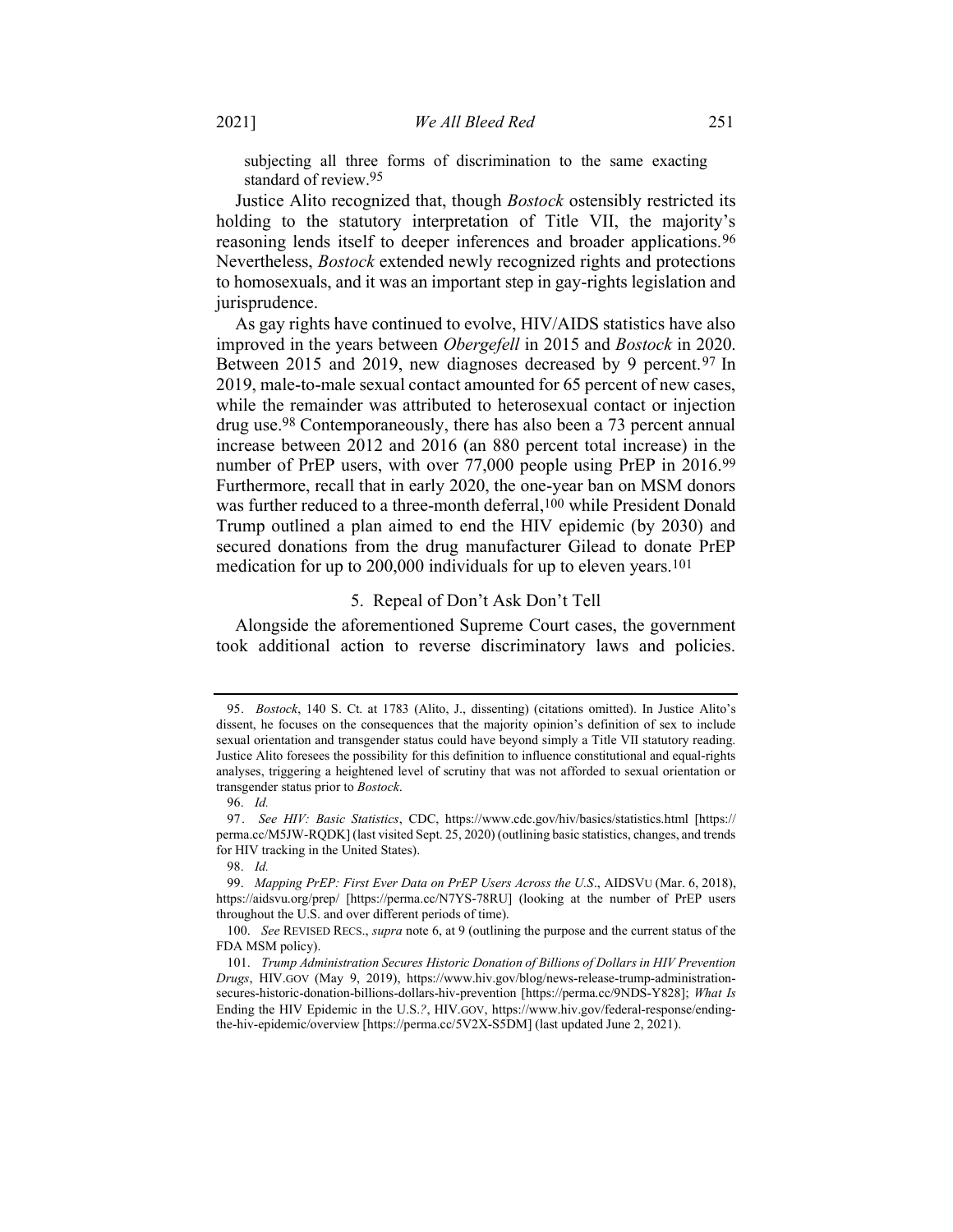Perhaps the most recognizable anti-gay policy was "Don't Ask, Don't Tell," which President Clinton signed into law in 1993.102 "Don't Ask, Don't Tell" (DADT) was one of the few federal policies—including the Blood Ban—that specifically burdened individuals based on their sexual orientation.103 DADT barred openly gay, bisexual, and lesbian people from serving in the military based on the assumption that they would disturb the morale, order, discipline, and cohesion of the military.104 The policy was enforced throughout its time as law; during the approximately fifteen years it existed, DADT was used to discharge more than 13,000 gay, lesbian, and bisexual soldiers from the American military.105

In 2010, President Barack Obama certified the repeal of DADT, stating that the policy was discriminatory and that all Americans—no matter their sexual orientation—should be free to serve in the United States military.106

DADT's relevance to the Blood Ban is twofold. First, after DADT's repeal, the Blood Ban remains the most prominent facially discriminatory federal policy grounded in gay animus. 107 Second, both restrictions barred gay Americans' access to activities to which Americans are frequently called as a way to selflessly give back to their country. The repeal of DADT reversed a facially discriminatory policy, marking an important milestone in the gay-rights movement.

<sup>102.</sup> Policy Concerning Homosexuality in the Armed Forces ("Don't Ask Don't Tell Act"), Pub. L. 103-160, § 571, 107 Stat. 1547, 1670–73 (1993), repealed by Don't Ask, Don't Tell Repeal Act of 2010, Pub. L. No. 111-321, 124 Stat. 3515. The regulation prohibited military applicants from disclosing their sexual orientation, and military personnel could be discharged based on their stated sexual orientation.

<sup>103.</sup> Pulver, supra note 6, at 108.

<sup>104.</sup> Don't Ask Don't Tell Act § 571(a), supra note 102, ("The presence in the armed forces of persons who demonstrate a propensity or intent to engage in homosexual acts would create an unacceptable risk to the high standards of morale, good order and discipline, and unit cohesion that are the essence of military capability.").

<sup>105.</sup> Sarah Pruitt, Once Banned, Then Silenced: How Clinton's 'Don't Ask, Don't Tell' Policy Affected LGBT Military, HIST. (July 3, 2019), https://www.history.com/news/dont-ask-dont-tellrepeal-compromise [https://perma.cc/C4U8-XFM8] (citing Servicemembers Legal Defense Network).

<sup>106</sup>. See Press Release, Barack Obama, Statement by the President on the Repeal of Don't Ask, Don't Tell (Sept. 20, 2011), https://obamawhitehouse.archives.gov/the-pressoffice/2011/09/20/statement-president-repeal-dont-ask-dont-tell [https://perma.cc/5ZZW-3AYW] ("[T]he discriminatory law known as 'Don't Ask, Don't Tell' is finally and formally repealed. As of today, patriotic Americans in uniform will no longer have to lie about who they are in order to serve the country they love."); see generally Don't Ask, Don't Tell Repeal Act of 2010, Pub. L. No. 111-321, 124 Stat. 3515.

<sup>107.</sup> See Pulver, supra note 6, at 108 n.2 (explaining that besides the gay Blood Ban, 'Don't Ask, Don't Tell' was the only other notable federal policy that "specifically carefdl about the gender of one's sexual partner").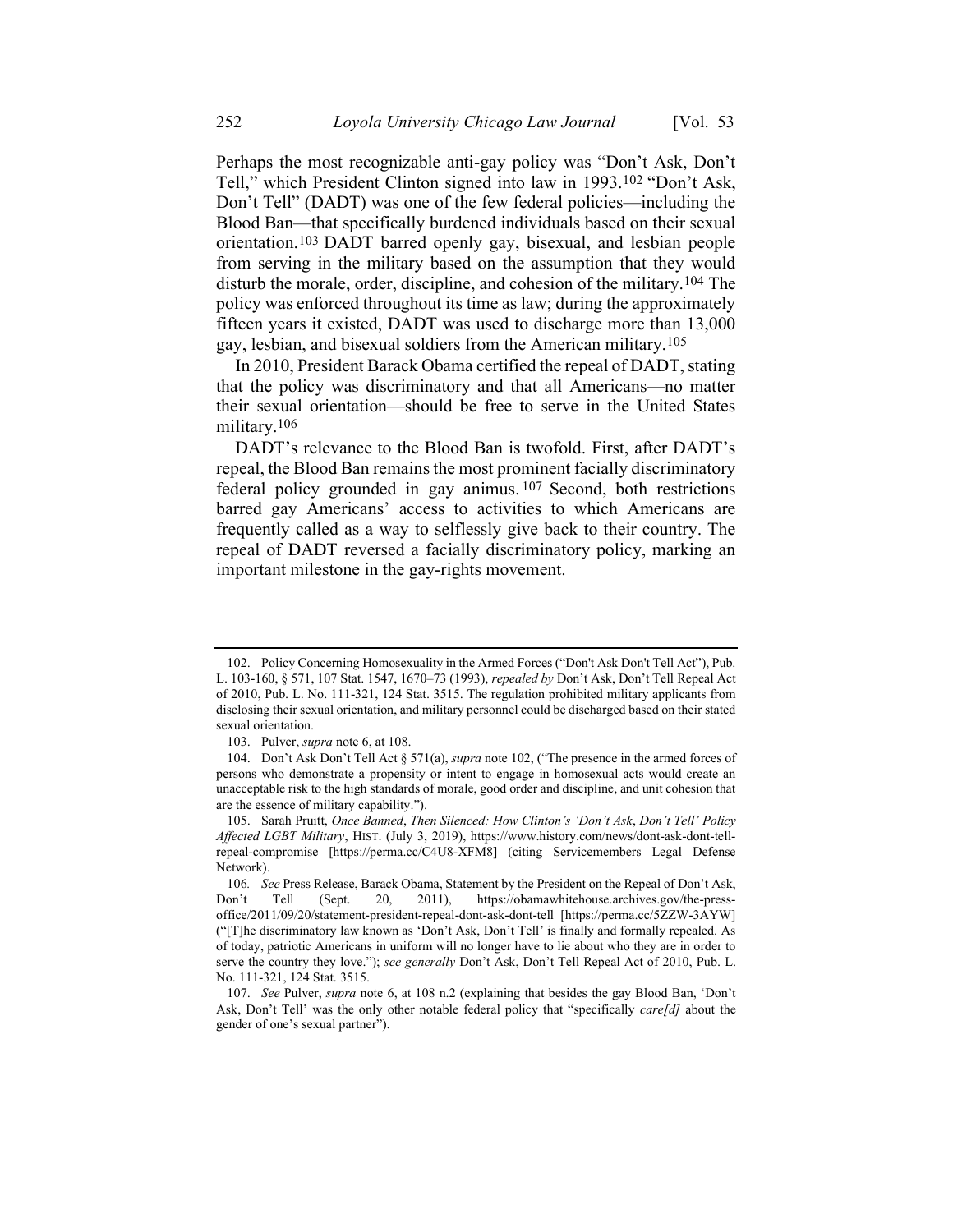### III. DISCUSSION

Though the Blood Ban has endured nearly forty years, it has not existed without criticism and pushback. <sup>108</sup> Many gay community activists vehemently opposed the Blood Ban in the early days of the AIDS crisis.109 But attention quickly shifted elsewhere as the epidemic spread, and the Blood Ban was forgotten.110 The next group to criticize the Ban were mostly college students in the mid-2000s.111 Thus, some of the policy's early critics did not live through the height of the epidemic; they did not carry the troubling memories of what the crisis was like when it seemed uncontrollable. This Comment categorizes the college-based movements in the mid-2000s as the "first wave" of Blood Ban criticism.

Condemnation has also come from other sources in recent years. Over the past five years or so, lawmakers started to take notice of the Blood Ban, even including it in some of their positions, speeches, and proposed laws.112 This Comment will consider pushback by lawmakers and elected officials as the "second wave" of criticism. Interestingly, however, the Ban does not seem to be a major point of contention among LGBTQ+ advocacy groups, with not even a mention on the Human Rights Campaign's website among the federal legislation that it opposes and supports.  $113$  Similarly, the website of the Gay & Lesbian Alliance Against Defamation (GLAAD) contains no mention of it on their

<sup>108.</sup> Ben Carlson, Letter to the Editor, Drop the Foolish Ban on Blood Donations by Healthy Gay Men, S.F EXAM'R, Jan. 26, 1994, at 18.

<sup>109.</sup> See Pulver, *supra* note 6, at 113 ("Gay groups continued to oppose screening vehemently, decrying it as '"scapegoating" homosexuals,' 'reminiscent of miscegenation blood laws that divided black blood from white,' and similar to the 'rounding up of Japanese-Americans . . . to minimize the possibility of espionage' in World War II." (citing RANDY SHILTS, AND THE BAND PLAYED ON: POLITICS, PEOPLE, AND THE AIDS EPIDEMIC 199 (1987))).

<sup>110.</sup> See id. at 117 ("The issue of gays and donor deferral was replaced with concerns about the impact of widespread testing, including dealing with the potential diagnosis of thousands of gay men en masse."); see also SHILTS supra note 109, at 539–43 (noting that the health crisis became the priority for gay men and activists).

<sup>111.</sup> See Pulver, supra note 6, at 119 ("Most prominently, these arguments have been made by student groups on college campuses across the country, mostly LGBT student clubs or student government associations that sponsor blood drives.").

<sup>112.</sup> See generally Susan Scutti, Lawmakers Urge FDA to Lift Blood Ban for Gay Men, CNN (June 28, 2016, 5:32 PM), https://www.cnn.com/2016/06/28/health/fda-gay-men-blooddonation/index.html [https://perma.cc/CE3A-XF3W]; Jill Cowan, Why a California Lawmaker is Pushing to Change Plasma Donation Rules, N.Y. TIMES (Apr. 7, 2020), https://www.nytimes.com/2020/04/07/us/coronavirus-blood-plasma-donation.html [https://perma.cc/64RV-22C2].

<sup>113 .</sup> See generally Federal Legislation, HUM. RTS. CAMPAIGN, https://www.hrc.org /resources/federal-legislation [https://perma.cc/DNN7-YLLM] (last visited Sept. 25, 2020) (omitting any mention of the gay Blood Ban or any reference to current legislation aimed at eradicating it).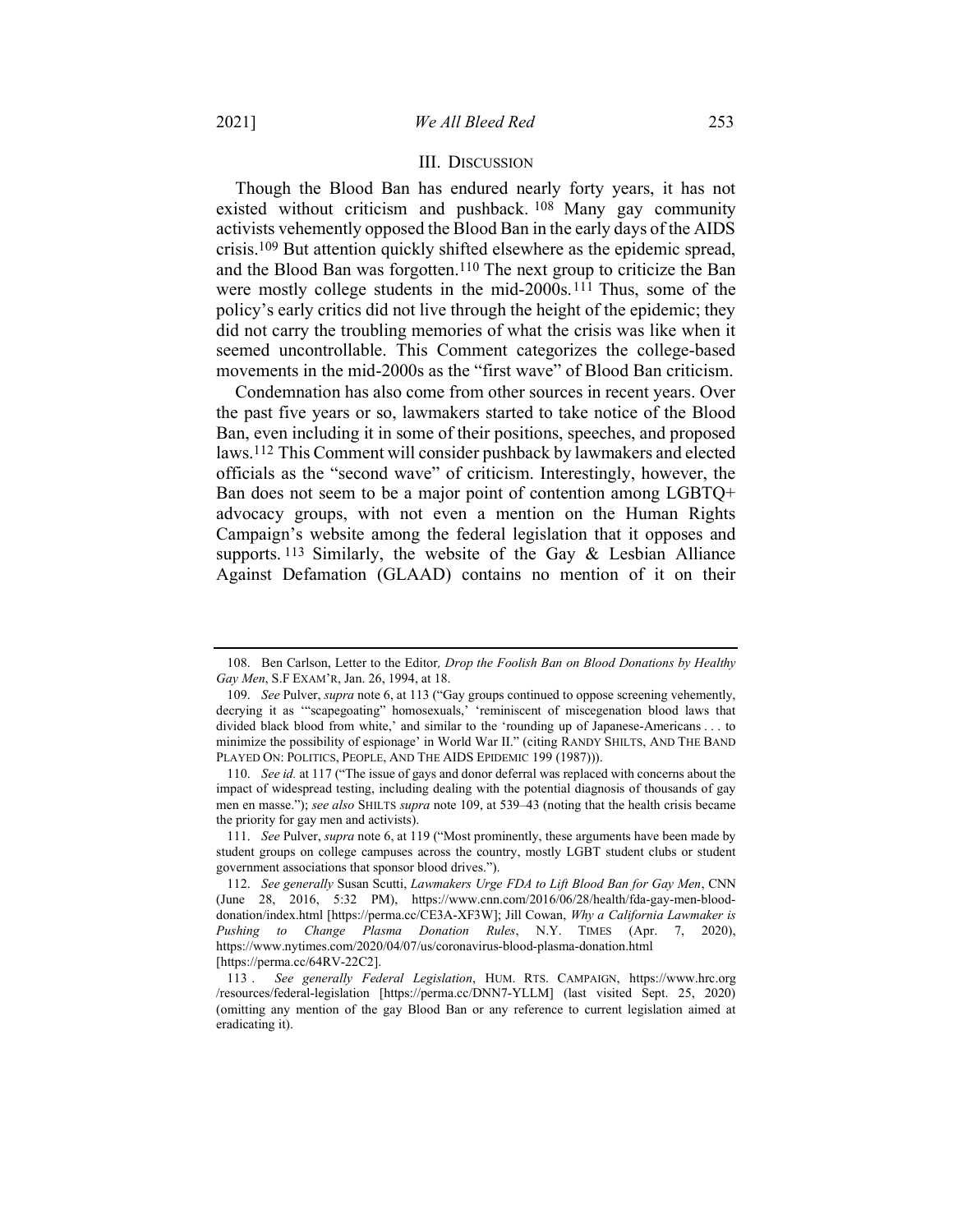"Legislation" page.114 Nevertheless, individual advocates demand the gay Blood Ban's elimination.115

The first wave's history shows why, despite twenty years of public outcry, the policy still stands. The second wave, as this Comment proposes, is more likely to succeed long-term, though it, too, has its faults. This section will explore the two waves of criticism, their merits, and their shortcomings.

## A. First Wave of Advocacy—College Students

The first wave of advocacy to address the gay Blood Ban in the United States came, unsurprisingly, from the nation's college campuses. 116 Statistically, students in the mid-2000s would have been the first generation of adults in the United States who were too young to experience firsthand the first two decades of the AIDS epidemic and, consequently, the fear and uncertainty that surrounded the virus.117 By the time the early college protests began to gain momentum in 2006, twenty-five years had passed since gay men had started dying from a mysterious sickness in Los Angeles.118

Even more noteworthy, when the college movements began, the epicenter of AIDS had shifted from the United States and the developed

<sup>114.</sup> See Legislation, GLAAD, https://www.glaad.org/tags/legislation [https://perma.cc/34UJ-LGHF] (last visited Oct. 2, 2021). A mention of the Blood Ban is found only when one digs deeper to a "media reference guide" page, which contains outdated information. See GLAAD Media Reference Guide - In Focus: HIV, AIDS, & the LGBTQ Community, GLAAD, https://www.glaad.org/reference/hiv [https://perma.cc/2RBY-D5KJ] (last visited Sept. 25, 2020) ("[G]ay and bisexual men are still prohibited by federal law from donating blood unless they have been celibate for at least one year. In December 2015, the FDA amended its policy that previously banned all gay and bisexual men from donating blood.").

<sup>115.</sup> See, e.g., Michael Christian Belli, The Constitutionality of the "Men Who Have Sex with Men" Blood Donor Exclusion Policy, 4 J. L. SOC'Y 315, 373-74 (2003) (explaining that the blood ban policy does not meet rational basis scrutiny, even before Bostock and Obergefell); see also, Pulver, supra note 6, at 129 (explaining that while the Blood Ban ideally should not exist, there may be other more important priorities for the gay-rights agenda); Sam Hemingway, UVM Blood Drives to Continue, BURLINGTON FREE PRESS, Jan. 30, 2006, at 7 (discussing discrimination complaints brought relating to blood drives at the University of Vermont); John G. Culhane, Bad Science, Worse Policy: The Exclusion of Gay Males from Donor Pools, 24 ST. LOUIS U. PUB. L. REV. 129, 131 (2005) ("This perception is detrimental to gay men in two related ways: First, it erodes self-esteem and contributes to a climate in which other kinds of discrimination are more easily justified. Second, the policy is so plainly absurd that it risks being ignored by gay men who should self-defer.").

<sup>116.</sup> See Pulver, supra note 6, at 119 ("Most prominently, these arguments have been made by student groups on college campuses across the country . . . .").

<sup>117.</sup> See id. at 121 ("Many gay college students in the twenty-first century have also never met anyone with HIV, and certainly do not consider themselves high-risk . . . .").

<sup>118.</sup> See A Timeline of HIV and AIDS, supra note 13 (explaining that in 1981, an article was released in which doctors believed that five otherwise healthy gay men died of a rare lung infection, pneumocystis carinii pneumonia (PCP)).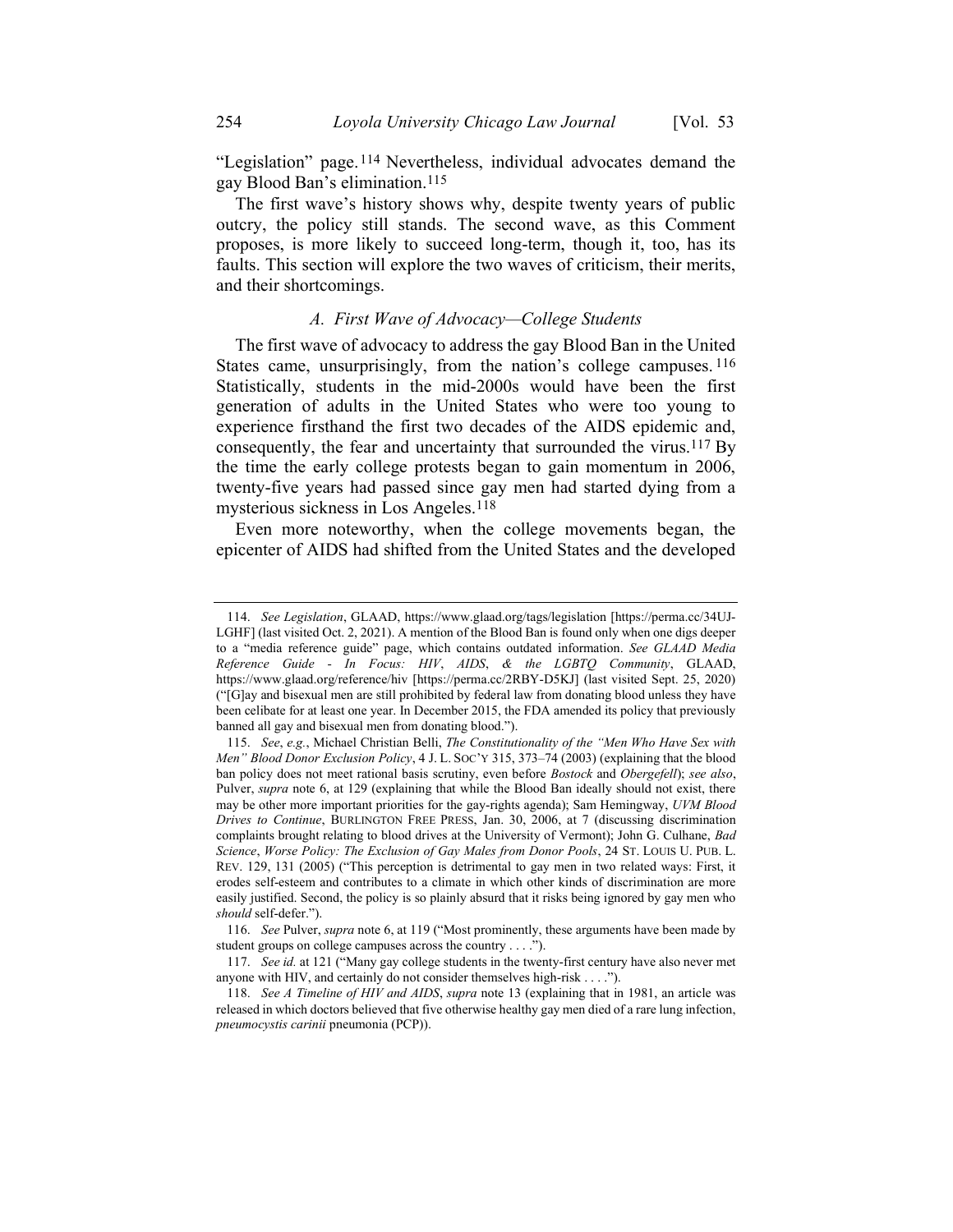world. 119 The virus was now predominantly in Sub-Saharan Africa, which, by the end of 2005, accounted for 64 percent of new infections globally.120 For instance, in 2005, fewer than 14,000 people died from HIV/AIDS in the United States, whereas nearly 109,000 people died from the disease in Kenya.121 Therefore, college students likely associated AIDS with the developing world and not with gay men in the United States, as the prior generation had.122 This lack of a cognitive bias may have allowed college students to consider the gay Blood Ban more rationally. Furthermore, college students tend to be more liberal-leaning and more likely to protest—so the first whispers of dissonance understandably came from the halls of the nation's colleges.123

The issue also enjoyed heightened visibility on college campuses. LGBT campus organizations, coupled with the prevalence of blood drives at colleges, created an environment where discrimination was on display for a progressive and politically vocal population. Advocacy and protests ensued.

In 2006, more than twenty college campuses participated in the "Fight to Give Life" campaign.124 During this movement, LGBT student groups

122. See Roser & Ritchie, *supra* note 121 (noting that, in an analysis of the statistics, numerically AIDS was affecting far more people in Africa and the developing world rather than in the United States and Europe); see also Pulver, supra note 6, at 121.

<sup>119.</sup> WORLD HEALTH ORG., AIDS EPIDEMIC UPDATE: SPECIAL REPORT ON HIV PREVENTION 20 (2005) http://www.who.int/hiv/epi-update2005\_en.pdf?ua=1 [https://perma.cc/5KA4-FFBU] (explaining the updates of the AIDS epidemic globally).

<sup>120 .</sup> See AIDS Epidemic Update: December 2005, WORLD HEALTH ORG.,<br>ttps://www.who.int/hiv/pub/epidemiology/epiupdate2005/en/ [https://perma.cc/4E7K-93V7] https://www.who.int/hiv/pub/epidemiology/epiupdate2005/en/ (last visited Nov. 7, 2020) ("[S]ub-Saharan Africa continues to be the most affected globally– with 64% of new infections occurring here (over three million people).").

<sup>121 .</sup> Max Roser & Hannah Ritchie, HIV/AIDS, OUR WORLD IN DATA, https://ourworldindata.org/hiv-aids [https://perma.cc/H4YR-ZBY2] (last visited Aug. 29, 2021); see also UNAIDS & WORLD HEALTH ORG., AIDS EPIDEMIC UPDATE: DECEMBER 2006, at 3 (2006) http://data.unaids.org/pub/epireport/2006/2006\_epiupdate\_en.pdf [https://perma.cc/6V39- ADEW] (noting that cases in Sub-Saharan Africa continued to increase, especially among women).

<sup>123.</sup> New Research on College Students Political Views, Association of American Colleges and Universities (2008), https://www.aacu.org/publications-research/periodicals/new-researchcollege-students-political-views [https://perma.cc/7PG5-Y253] (A compilation of 2008 Survey of America's College Student to illustrate the political beliefs and views of college students, at that time); see also Christopher J. Broadhurst, Campus Activism in the  $21<sup>st</sup>$  Century: A Historical Framing, NEW DIRECTIONS FOR HIGHER EDUCATION, 3-4 (Sept. 2014) ("The campus protests of each period, while unique, often represent a continuation from earlier eras. Activists are often unaware of such connections, but strong protest tradition in American higher education exists in the very causes students fight for and the tactics used to achieve their goals.").

<sup>124.</sup> Pulver, supra note 6, at 119–20. As a Northeastern University student newspaper article explained, "Fight to Give Life is a national organization opposed to the current regulations regarding blood donations from homosexual men. Fight to Give Life was founded November by Shawn Werner, current president of the organization, and comprises college students from around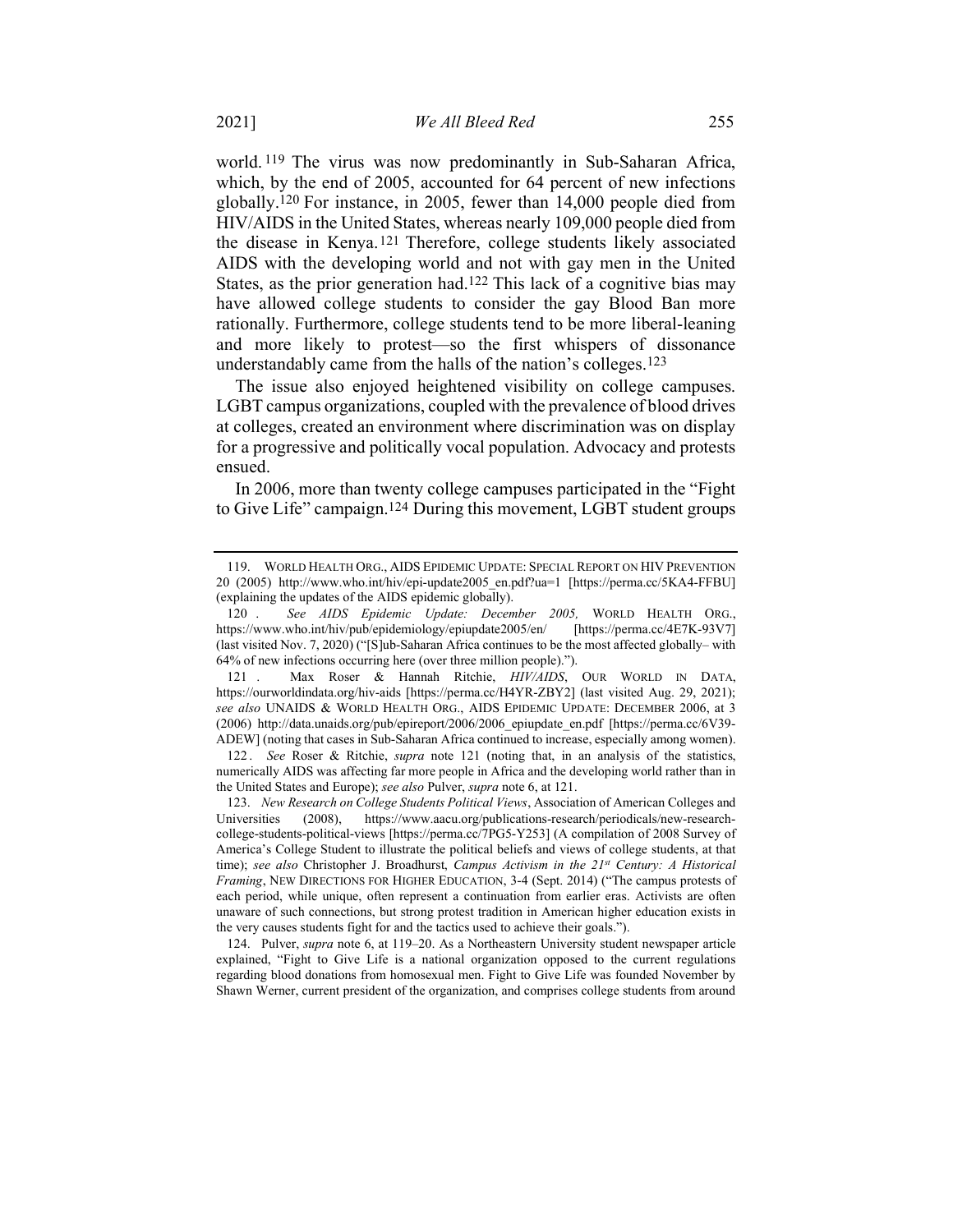accompanied gay male students to blood donation centers where they attempted to donate blood, showing their desire to contribute and give back to the community.125 The following year, a handful of Harvard students created a website complaining of the ban and urging Americans and lawmakers to reconsider what they deemed a nonsensical blooddonation policy in the United States.126 The now-defunct website, which was active throughout the 2000s, pointed out that the Blood Ban was born of homophobia and had an undeniable discriminatory effect.127

Regardless of the good intentions and fervor of the student-led advocacy groups and protests, the movement suffered from critical gaps, preventing long-term and institutional success. The first issue was that students' lives at colleges are inherently temporary.128 Because students only attend college for a few years, there was a lack of long-term projects and subsequent follow-up on issues, resulting in a short institutional memory. For instance, at Columbia University in 2007, a student article criticized the university for hosting blood drives on campus despite the homophobic policy. 129 But the year before, Columbia had hosted a discussion panel between students and the university's administration to discuss their condemnation of the Blood Ban policy and advocate for its change.130 Though well-intentioned, the movement's lack of follow-up and continuity of ownership prevented much of this advocacy from making any significant gains.

In addition, student opposition to the Blood Ban has also faced obstacles by attacking sympathetic targets—blood banks. For example, at Tufts University, a student filed a discrimination complaint against a community-service organization after it sponsored a blood drive hosted by the New England Red Cross.131 But the sponsoring organization had a handful of LGBT students as members and promoted specific AIDSrelated projects that focused on raising money for AIDS research as well as providing services to AIDS patients. 132 Though they ultimately compromised and students and Tufts agreed future blood drives would

the country, including members of Northeastern's NUBiLAGA." Katie Cray, FDA Rules Still Ban<br>
Gay Blood Donations, HUNTINGTON NEWS (Oct. 31, 2006), Gay Blood Donations, HUNTINGTON NEWS (Oct. 31, 2006), https://huntnewsnu.com/5153/campus/fda-rules-still-ban-gay-blood-donations/ [https://perma.cc/3UAW-AYD2]

<sup>125.</sup> Pulver, supra note 6, at 119–20.

<sup>126.</sup> Id. at 120.

<sup>127.</sup> Id. at 123.

<sup>128.</sup> Id. at 122 ("Student groups are also challenged by their tendency to have little or no institutional memory.").

<sup>129.</sup> Id.

<sup>130.</sup> Id.

<sup>131.</sup> Id. at 121–22.

<sup>132.</sup> Id. at 122.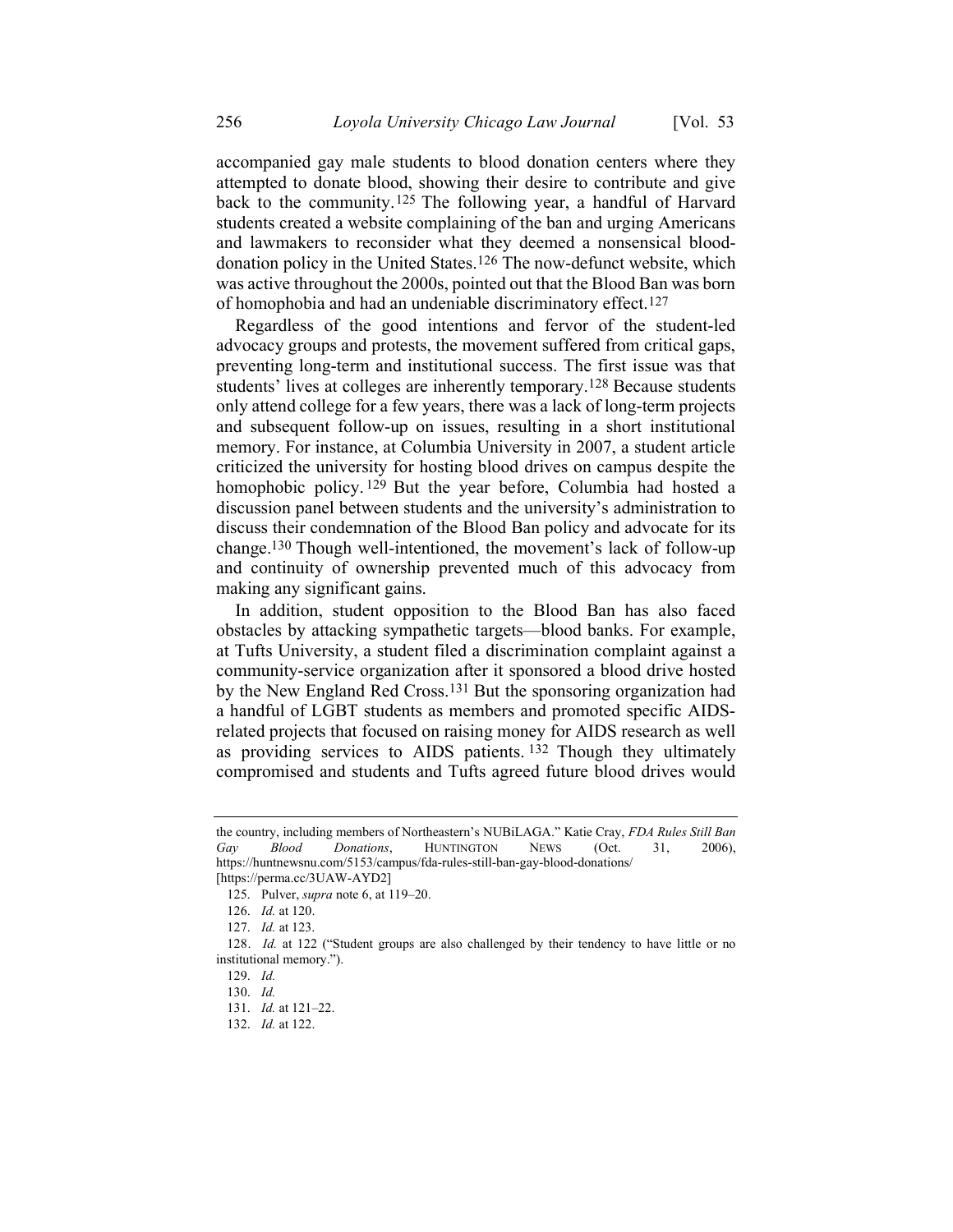also provide information about the discriminatory policy, the dispute had the potential to create fissures amongst students and risk losing support for the elimination of the Blood Ban.<sup>133</sup> In attacking the "good guy" community-service groups that provide blood to those in need advocates risked losing both support and understanding for the cause.

Lastly, college movements have had difficulty advancing any significant change because of the argument that students advanced. The students' argument relied almost exclusively on the premise that the Blood Ban was unfair, created a stigma that burdened homosexual males, and was discriminatory in nature.134 The Blood Ban has always been discriminatory.135 But when it began, the lack of scientific evidence and the potential risks of AIDS-infected blood entering into the blood supply likely outweighed discrimination concerns.136 The students' focus on the equality argument, however, failed to address the Ban's objective of securing a clean blood supply .137

Arguments that focus on eliminating discrimination—without acknowledging the risk—developed when HIV/AIDS cases in the United States had decreased significantly. Thus, when the college students made this argument, the risk of contaminating the blood supply through donations from gay men likely felt minimal.138 Nevertheless, the failure to acknowledge the risk in this discussion made the argument less persuasive in the mid-2000s.

College students have continued to protest the Blood Ban in the decade following these first movements.139 The messaging and argument have

<sup>133.</sup> See id. ("While the action thus raised consciousness around the policy, it also inspired negative attitudes towards the gay community and damaged potential alliances.").

<sup>134.</sup> Id. at 121 ("Gay college students are responding out of a sense of indignity, based on an idea that: 'Homosexuality is placed in the same class as prostitution and intravenous drug use . . . .'" (quoting Derek Link, Should Gay Men Be Allowed to Donate Blood?, TREATMENT ISSUES, Nov./Dec. 2000, available at http://www.thebody.com/gmhc/issues/novdec00/blood.html)).

<sup>135.</sup> See id. at 124 ("The claim that blood screening is discriminatory and unjust is not new; it is the exact same claim that was made throughout the early 1980s in resistance to various HIV prevention policies . . ..").

<sup>136.</sup> See McAdam & Parker, *supra* note 11, at 23 ("With much of the nation still gripped in fear and ignorance, coupled with lack of scientific knowledge about HIV/AIDS, the government thought it imperative and necessary to take action and place appropriate procedures to control the spread of HIV/AIDS and keep the nation's blood supply safe.").

<sup>137.</sup> See Whitney Larkin, Comment, Discriminatory Policy: Denying Gay Men the Opportunity to Donate Blood, 11 HOUS. J. HEALTH L. & POL'Y 121, 140–42 (2011) (asserting the policy is both outdated and discriminatory). But see Pulver, supra note 6, at 127–28 (contending there still are legitimate public health justifications for prohibiting sexually active gay men from donating blood).

<sup>138.</sup> See Pulver, supra note 6, at 121 (explaining a shift in younger people's attitudes as time passes since height of AIDS epidemic).

<sup>139.</sup> See Berkeley Law Students Peacefully Protest the "Gay Blood Ban", LGBTQ+ BAR (April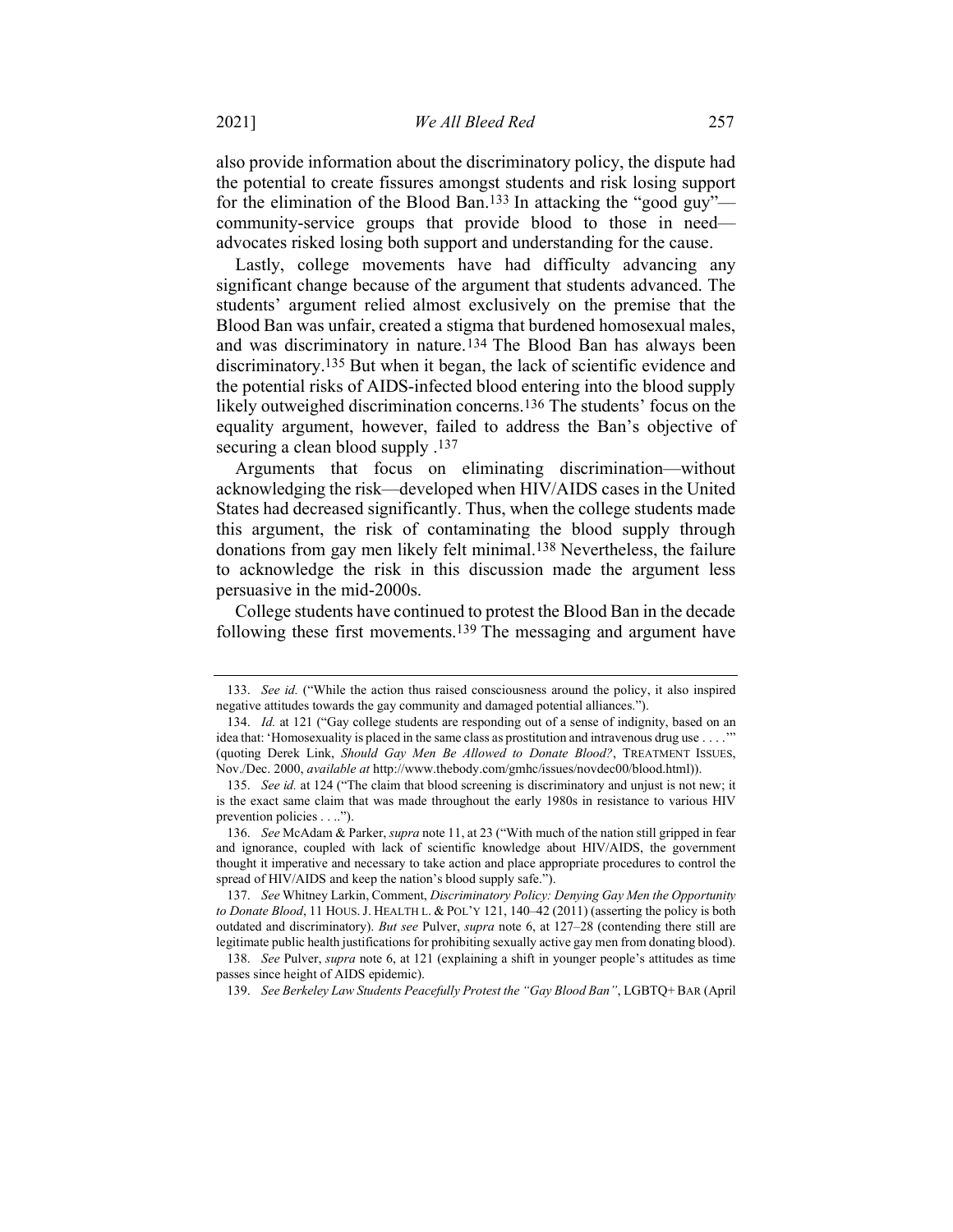remained largely the same, and there is no evidence that these movements have directly affected the law. In 2018, for example, law students at the University of California at Berkeley peacefully protested the gay Blood Ban during the law school's first annual blood drive. The students' messaging and presence was primarily educational, explaining to donors that the gay Blood Ban still existed and that it was a form of discrimination.140 One student protester claimed the policy only existed because of persistent homophobia.141 This student's argument echoes sentiments expressed by college students over the last decade.

For these reasons—1) a lack of longevity in college-based movements, 2) attacking the "good guy", and 3) not weighing the risk versus the discrimination—few results came from the first wave of advocacy among college students in the mid- to late-2000s.

## B. Second Wave of Advocacy—Lawmakers

Although the college protests and movements have not ceased since their beginning in the mid-2000s, elected officials have also advocated in recent years for the Blood Ban's elimination.142 This previously niche issue has now gained traction among both gay and straight lawmakers and elected officials. This Comment will explore three arguments that lawmakers tend to adopt when discussing the Blood Ban's elimination. First, some lawmakers rely on the same argument espoused by college students: that the ban should be eliminated because it is unfair,

<sup>11, 2018),</sup> https://lgbtbar.org/bar-news/berkeley-law-students-peacefully-protest-the-gay-bloodban/ [https://perma.cc/3LAQ-3B97] (covering the LGBT student club at University of California at Berkeley protesting the blood drive on campus to raise awareness for the MSM ban).

<sup>140.</sup> See id. ("The Berkeley Law students' protest aimed to raise awareness of the fact that blood collection agencies could be far more effective at ensuring blood samples are HIV-free, and far less discriminatory, by implementing an individual risk assessment. Under this system, blood collection agencies would defer individuals based on risky behavior rather than sexual orientation."); id. ("[T]he 'Gay Blood Ban' is rooted in blatant homophobia. There is no other explanation." (quoting a student protester)).

<sup>141.</sup> Id. Likely due to a lack of urgency and uncertainty that existed when the Blood Ban began, students protesting the Ban today see only the discriminatory nature of the Ban. See Pulver, supra note 6, at 110, 120 (discussing the history behind the MSM ban and the motivation behind the student protests).

<sup>142.</sup> See Sam Levin, Activists Urge US to End Ban on Gay Men Donating Blood After Orlando Massacre, GUARDIAN (June 14, 2016, 9:14 PM), https://www.theguardian.com/usnews/2016/jun/14/orlando-pulse-shooting-gay-blood-ban-lgbt-rights [https://perma.cc/92Y2- STWH] (discussing the call from Democratic lawmakers to end the blood donation restrictions after the Orlando massacre); see also H.R. Res. 989, 116th Cong. (as introduced in House, June 1, 2020) ("Expressing the sense of the House of Representatives that blood donation policies in the United States should be equitable and based on science."); see generally Pat Schneider, Tammy Baldwin Says Proposed 12-Month Ban on Gay Blood Donors Discriminates, CAP TIMES (Dec. 30, 2014), https://madison.com/ct/news/local/govt-and-politics/tammy-baldwin-says-proposed-12-monthban-on-gay-blood-donors-discriminates/article\_2b0c9f33-142a-5973-8d77-282e2890d7e6.html [https://perma.cc/5WMR-QR49].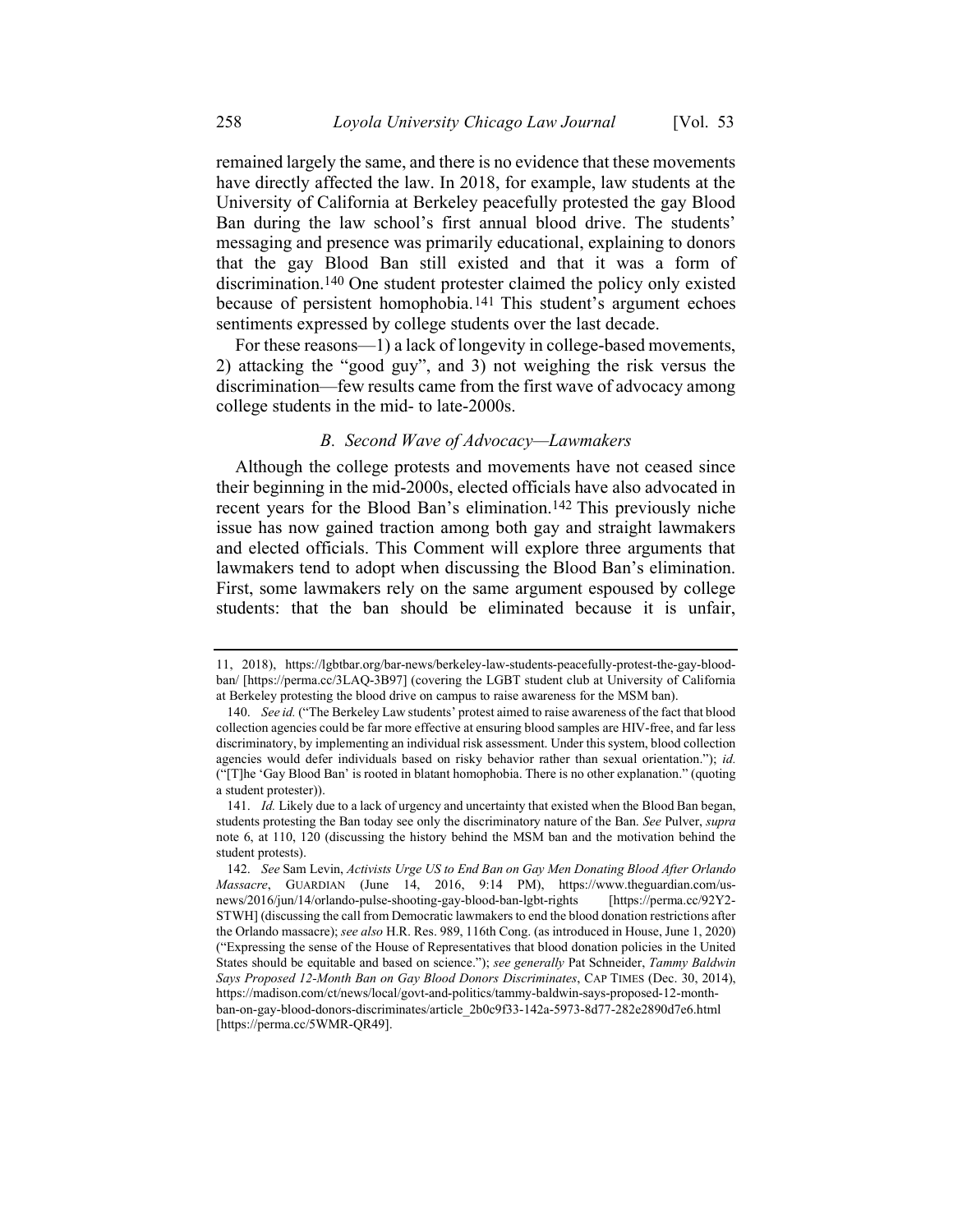discriminatory, and stigmatizes gay men. 143 Second, lawmakers acknowledge that donating blood is both a patriotic and altruistic activity that should not be restricted based on sexual orientation.144 Lastly, a handful of lawmakers employ a more utilitarian argument, highlighting the United States' low blood supply and urgent need to increase it, which maximizing the eligible donor pool would address.<sup>145</sup>

Perhaps the most outspoken opponent of the Blood Ban on the political stage is Senator Tammy Baldwin of Wisconsin. Since 2014 (prior to the 2015 reduction from an indefinite ban to a one-year ban), Baldwin has advocated for the elimination of the Blood Ban.146 At this time, Baldwin and her colleagues' main argument was based on the policy's discriminatory and unfair nature.147 Baldwin authored a letter to the FDA in 2014—joined by eighty congressional Democrats—urging the FDA to end the Blood Ban.148 When the FDA proposed changing the lifetime ban to a one-year deferral, the letter criticized the move as insufficient and based not on individualized risk but rather an exclusionary, categorical approach.149 Additionally, Baldwin and her fellow legislators adopted an increasingly popular comparison to criticize the Ban. Lawmakers explained that the current policy is even more unfair because it restricts a sexually-active gay man from donating, regardless of whether he has had safe sex, has only one sexual partner, or is regularly taking PrEP. In contrast, the current policy allows a straight man or any woman to donate blood regardless of how many sexual partners they have recently had or

<sup>143.</sup> See Schneider, supra note 142 (highlighting that Senator Baldwin contests the Ban because of its discriminatory nature).

<sup>144.</sup> See Scutti, supra note 112 (explaining that two Congressmen—Jared Polis (CO) and Alan Grayson (FL)—urged the FDA to reevaluate the Blood Ban in the wake of the Pulse nightclub massacre).

<sup>145.</sup> Mychael Schnell & Tony Morrison, Senators, Activists Urge FDA to Revise Blood Donation Policy for Gay, Bisexual Men Amid Coronavirus Pandemic, ABC NEWS (Apr. 2, 2020, 10:52 AM), https://abcnews.go.com/Politics/senators-activists-urge-fda-revise-blood-donationpolicy/story?id=69879028 [https://perma.cc/HT5V-JJR8] (discussing lawmakers advocating for the revision of the Blood Ban based on the urgent need for blood donations during the coronavirus pandemic); see also H.R. Res. 989, 116th Cong. (as introduced in House, June 1, 2020) (advocating for eliminating the ban given the present need for blood donations).

<sup>146.</sup> Schneider, supra note 142 (explaining Baldwin's longstanding opposition to the Blood Ban).

<sup>147.</sup> Id.

<sup>148.</sup> Id.

<sup>149.</sup> Id. ("A one-year deferral policy, like a lifetime ban, is a categorical exclusion based solely on the sex of an individual's sexual partner—not his actual risk of carrying a transfusiontransmittable infection. . . . Both policies are discriminatory and both approaches are unacceptable. Low-risk individuals who wish to donate blood and help to save lives should not be categorically excluded because of outdated stereotypes." (quoting letter from Tammy Baldwin, United States Senator, to Sylvia Burwell, Sec'y of the Dep't of Health and Hum. Servs. (Dec. 15, 2014))).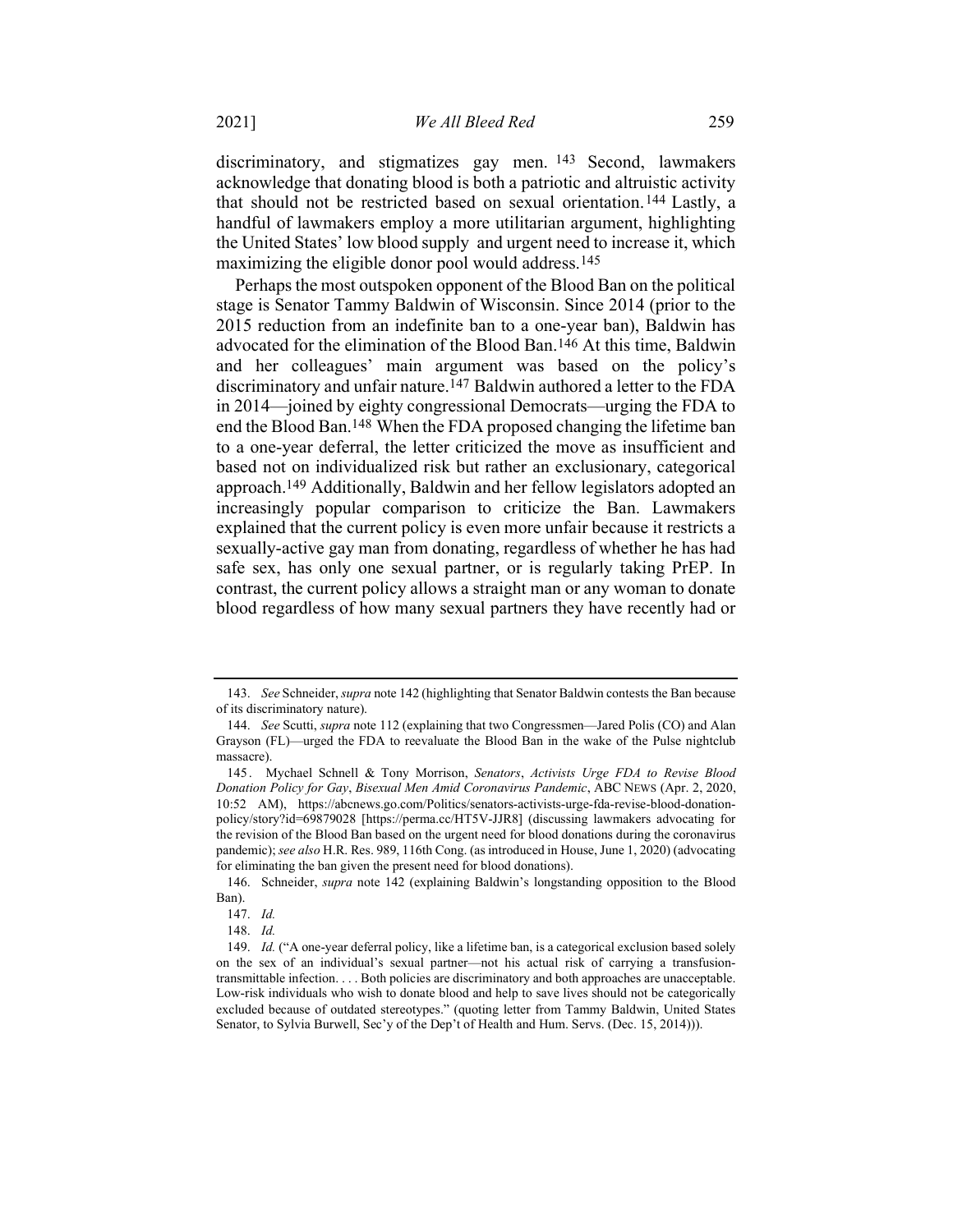the risk level of the sexual behaviors they engage in.150

The gay community's desire to donate blood as a selfless act to help those in need rose to national prominence in 2016, after a mass shooting at a gay nightclub in Orlando, Florida.151 In June 2016, a shooter opened fire at Pulse nightclub in Orlando, killing forty-nine victims.152 In the aftermath of this tragedy, members of the LGBT community looked for ways to honor their friends and help the injured.153 Local blood banks in Orlando issued urgent calls for members of the community to come donate blood to assist the dozens of people injured in the shooting.154 But the Blood Ban prevented many gay men from helping their friends and community members, making many feel the discriminatory policy's sting in a more personal way than perhaps ever before. 155 This sense of injustice and helplessness motivated lawmakers across the country to speak out against the policy with a new, more empathetic fervor.<sup>156</sup>

Following the tragedy in Orlando, Senator Baldwin joined twentythree other senators in another letter to the FDA that urged the agency to eliminate the twelve-month ban on gay blood donations. 157 Baldwin

<sup>150.</sup> See id. ("Rights groups say that current policy is unfair because it blocks a sexually active gay man from donating even if he has had only one sexual partner, has protected sex, and has not been exposed to HIV, but allows sexually active heterosexual men and women who may have been exposed to HIV to donate. They also argue that the lifetime ban stigmatizes homosexuality, making it seem like being gay is a risk in and of itself.").

<sup>151.</sup> Camila Domonoske, Blood Banks See Massive Response After Orlando Attack, NPR (June 12, 2016, 7:44 PM), https://www.npr.org/sections/thetwo-way/2016/06/12/481795633/bloodbanks-see-massive-response-after-orlando-attack [https://perma.cc/D8BJ-U7XD]; see generally Alyson Hurt & Ariel Zambelich, 3 Hours in Orlando: Piecing Together an Attack and Its Aftermath, NPR (June 26, 2016, 5:09 PM), https://www.npr.org/2016/06/16/482322488/orlandoshooting-what-happened-update [https://perma.cc/Z5QS-3BR9] (detailing the mass shooting in Orlando).

<sup>152.</sup> Hurt & Zambelich, supra note 151.

<sup>153.</sup> Id.

<sup>154.</sup> See Levin, supra note 142 ("In the wake of the deadliest US mass shooting in modern history, which also left more than 50 people injured on Sunday, local blood banks in Florida issued urgent calls for donations. But gay men who wanted to donate blood to people recovering from the attack at Pulse nightclub were unable to offer their support.").

<sup>155.</sup> See id. ("To be denied [a tangible way to support members of the gay community] by an outdated rule that's really based more on prejudice than science at this point is hurtful . . . It reminds us that in many ways, our civil rights are still not fully recognized throughout the country." (quoting an HIV advocate)); see also id. ("It adds insult to injury. Here we have someone who murders 50 of our brothers and sisters, and then our own government turns around and says we're not allowed to help them simply because we're gay. . . . There is no basis in science for this ban, and that is pure and simple discrimination." (quoting a member of the gay community in San Francisco)).

<sup>156.</sup> Id. ("On . . . World Blood Donor Day, a group of Democratic lawmakers sent a letter to the FDA noting that there is a dire need for blood in Orlando and urging federal officials to eliminate the 12-month regulation.").

<sup>157.</sup> Amanda Magnus, Senator Tammy Baldwin on Blood Donation Restrictions for Gay Men and Senate Gun Votes, WIS. PUB. RADIO, at 01:47 (June 22, 2016, 6:05 PM), https://www.wpr.org/listen/949756 [https://perma.cc/3JHC-5SPH] ("I certainly was moved to speak out again on this after the horrific shooting in Orlando.").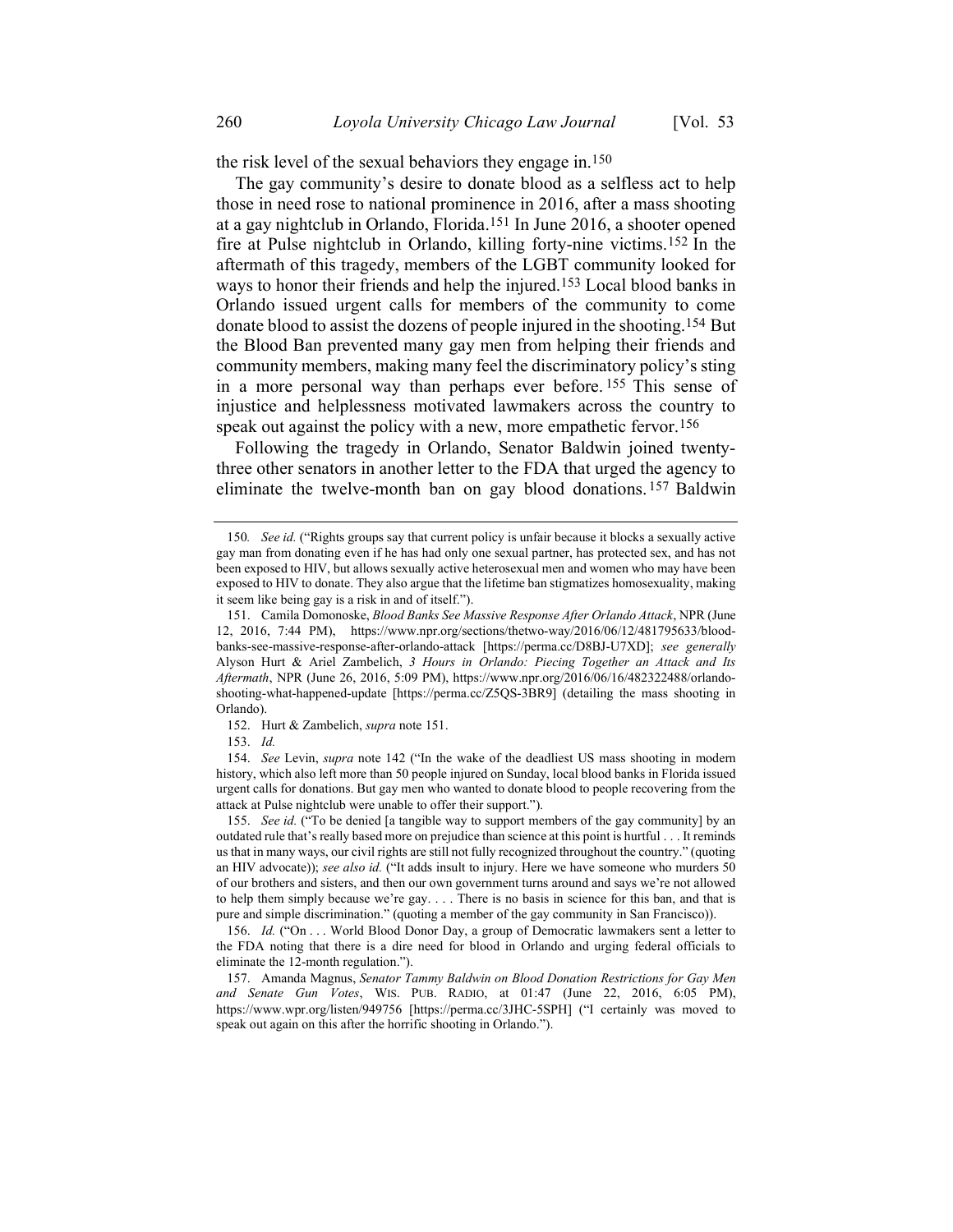called on the FDA to approach blood donations scientifically instead of categorically excluding donors. 158 Baldwin explained that a more individualized screening process would achieve this objective.159 In an interview with Wisconsin Public Radio, Baldwin stressed these points and also explained that there are safeguards and redundancies in the blood-screening process to ensure blood is not infected with HIV.160 In addition to Baldwin and her colleagues in the Senate, two members of the House of Representatives—Jared Polis (CO) and Alan Grayson (FL) also urged the FDA to reevaluate its policies.161 After the shooting in Orlando, Grayson made a statement highlighting the Blood Ban's unfairness in the wake of a tragedy where the gay community was denied the opportunity help their fallen friends and family. 162 Despite Congress's calls for the FDA to end the ban and create a less discriminatory system, the agency refused to change.163 Instead, the FDA stressed that the deferment practice relied on scientific data and that its policies would be reevaluated based on any newly available data.164 The Ban remained intact.

Most recently, lawmakers have made an argument that gained significant traction in 2020 and has been regarded as the primary motivator behind the Blood Ban's most recent modification—shortening the year-long deferment period to three months.165 When the COVID-19 global pandemic began, the United States witnessed a drop-off in blood donations as thousands of blood drives were canceled because of socialdistancing rules and worries about the spread of the novel coronavirus.<sup>166</sup> To combat this issue, the FDA announced in early April 2020 that the Blood Ban's deferral period would be relaxed from one year to three

<sup>158.</sup> Id. at 03:25.

<sup>159.</sup> Id. at 03:10.

<sup>160.</sup> Id. at 04:01.

<sup>161.</sup> See Scutti, supra note 112 (explaining Polis and Grayson's attempts to challenge the Blood Ban).

<sup>162.</sup> See id. ("Florida Rep. Alan Grayson . . . suggested using this month's Pulse nightclub shootings to show renewed respect for people's rights. He said blood donation screening should be based on science and a donor's safe and monogamous sexual behavior, no matter their orientation.").

<sup>163.</sup> See Levin, supra note 142 (explaining the FDA's stance on deferral policies).

<sup>164.</sup> See id. ("[T]he FDA would reevaluate its policies 'as new scientific data becomes available.'").

<sup>165.</sup> See REVISED RECS., supra note 6, at 6, 8–9 (outlining the purpose and current status of the FDA MSM policy).

<sup>166.</sup> See Shaw, *supra* note 6 ("The FDA has announced a relaxing of its restrictions on gay men being allowed to donate blood, in light of the coronavirus disease 2019 (COVID-19) pandemic. Red Cross figures in March showed a drop-off of 86,000 fewer blood donations across the United States, due to almost 2700 blood drives that had to be cancelled.").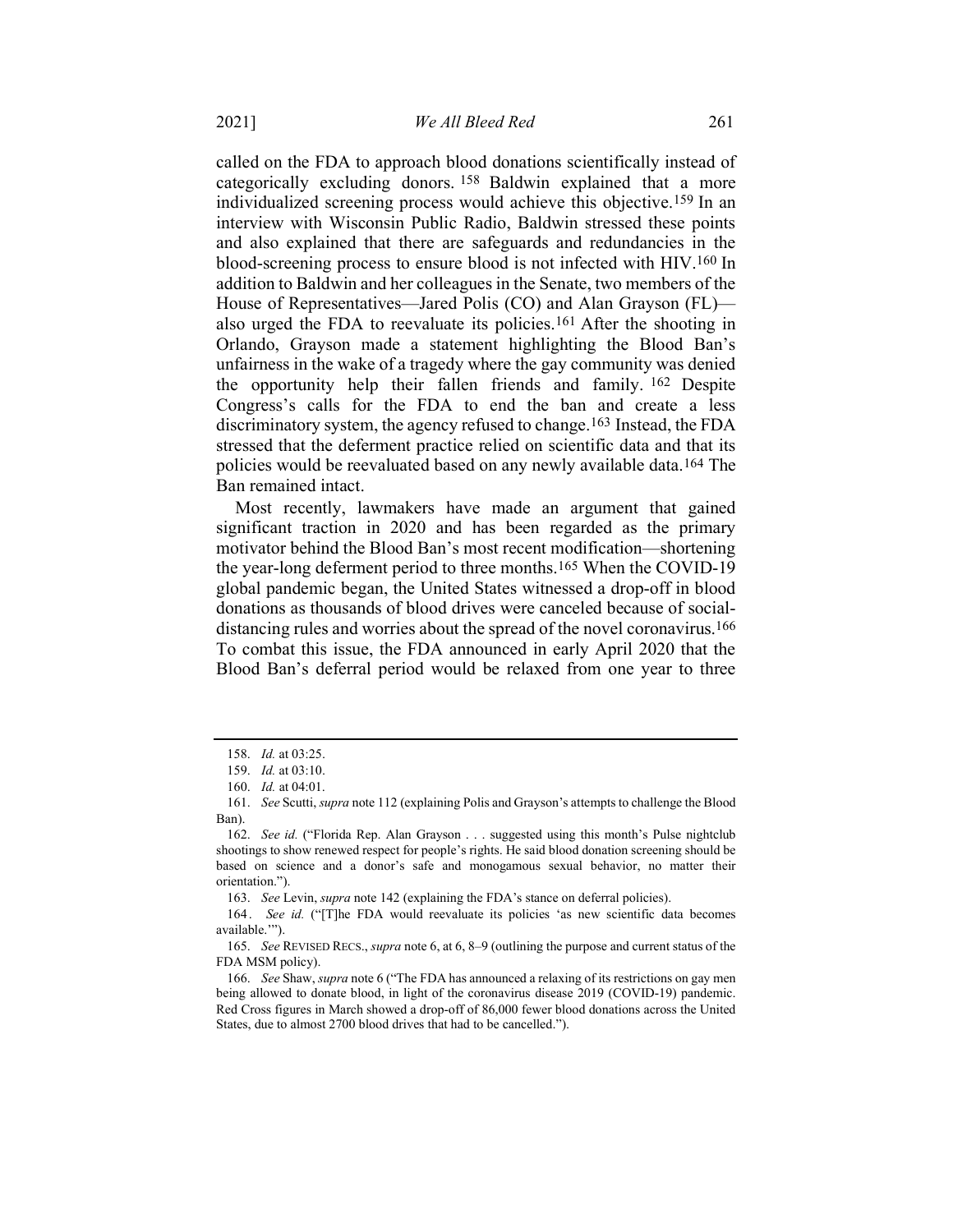months to increase the size of the potential donor pool.167 The motivation to increase the size of the blood pool by including gay men is not unfounded. The Williams Institute on Sexual Orientation and Gender Identity Law at the University of California, Los Angeles, estimated that the ban's elimination would result in more than 600,000 additional pints of donated blood, resulting in aid to more than one million individuals.168

The change to a three-month deferral occurred after significant outcry from elected officials.169 Interestingly, the argument has gained traction based on a premise that directly opposes the one the Ban's creation was based on: blood from gay men will help the United States, instead of the forty-year-old justification that blood from gay men will hurt the United States. Accordingly, groups of lawmakers have proposed bills using this exact justification for why the Blood Ban should be eliminated. 170 Career-long advocate Senator Baldwin, joined by various prominent United States senators (including Elizabeth Warren (MA), Corey Booker (NJ), and Bernie Sanders (VT)), wrote a letter to FDA Commissioner Dr. Stephen Hahn urging him to reevaluate "discriminatory blood donation policies" in light of the blood shortage to save American lives.171

Following the waiting period's reduction from one year to three months, lawmakers continued to urge the FDA to eliminate the ban altogether, using the same argument.<sup>172</sup> On June 1, 2020, Congressman Adam Schiff—along with other prominent Representatives—introduced a resolution that called on the FDA to eliminate the Ban, as it was discriminatory and not based in science.<sup>173</sup>

The resolution employed a familiar argument: there was a tangible need for more blood donations during the pandemic, with 130,000 fewer

<sup>167.</sup> Id. (explaining the FDA's decision to reduce the deferment period to three months in an effort to increase the donor pool in light of blood shortages caused by the COVID-19 pandemic).

<sup>168.</sup> Schnell & Morrison, supra note 145.

<sup>169.</sup> See Shaw, supra note 6 (highlighting the pressure that lawmakers put on the FDA to reassess the policy amid the coronavirus pandemic).

<sup>170.</sup> Letter from Tammy Baldwin, U.S. Senator for Wisconsin, to Stephen M. Hahn, Comm'r, U.S. Food & Drug Admin. (Mar. 26, 2020), https://www.baldwin.senate .gov/imo/media/doc/FDA%20MSM%20Blood%20Donor%20Deferral%20Policy%20Letter%200 3262020\_final.pdf [https://perma.cc/HB5F-XSJH ] [hereinafter Letter to Hahn]; Donald Padgett, New U.S. Resolution Renews Calls to End 'Gay Blood Ban', OUT (June 3, 2020, 11:39 AM), https://www.out.com/health/2020/6/03/new-us-resolution-renews-calls-end-gay-blood-ban [https://perma.cc/GBA7-7EMJ].

<sup>171.</sup> Letter to Hahn, supra note 170.

<sup>172.</sup> See Padgett, supra note 170 ("Noting the need for policies grounded in science rather than fear and bias, a coalition of Democratic House representatives have introduced a resolution that calls for the elimination of deferral periods for queer men wanting to donate blood by the U.S. Food and Drug Administration (FDA).").

<sup>173.</sup> See H.R. Res. 989, 116th Cong. (as introduced in House, June 1, 2020) (demanding that the FDA create a new policy that is "grounded in science" and does not "unfairly single out any group of individuals").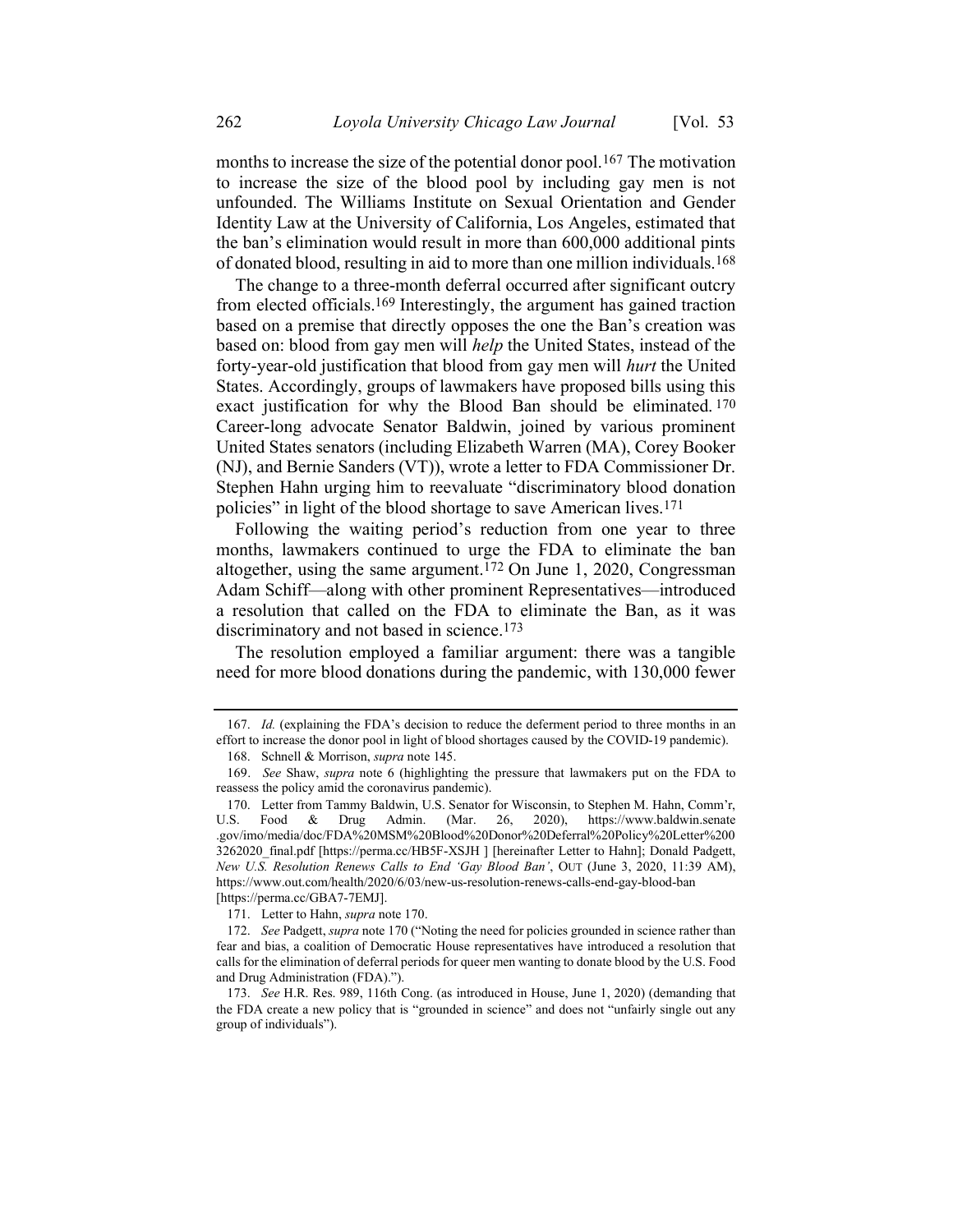blood donations after more than 4,000 blood drives were canceled.174 The resolution criticized the three-month deferral by saying it was still overly stringent and not scientifically grounded. 175 Furthermore, the resolution's authors reiterated the contention that the policy is unfair and discriminatory because it treats straight men and bisexual or gay men differently based solely on their sexual orientation.176 But the majority of the resolution concentrated on the urgent need for blood and the scientific evidence for safe screening procedures.177

Though the utilitarian argument that the United States needs more blood is attractive to many and helps justify the elimination of the Ban along with safety assurances from scientific advances to screen blood this argument does suffer one key criticism, akin to the reaction when people called for the repeal of "Don't Ask, Don't Tell" because there was a troop shortage.178 This criticism, in short, points out that gay soldiers and gay blood are only acceptable when the United States is in desperate need of them.179 In other words, under normal circumstances, gay blood is not good enough and discrimination against gays is acceptable; however, in the nation's hour of need, gay blood will suffice just fine regardless of any justice-based argument to ameliorate discriminatory policies.

Regardless of the argument used, there are a handful of avenues to challenge the Blood Ban. At least one of these will likely succeed in finally dismantling the Blood Ban.

#### IV. ANALYSIS

#### A. Judicial Challenge

In order for the Blood Ban to come onto the docket of the Supreme

<sup>174.</sup> See id. ("[M]ore than 4,000 blood drives across the United States have been canceled due to the COVID–19 pandemic, resulting in approximately 130,000 fewer donations . . . .").

<sup>175.</sup> See id. ("[A] 3-month deferral policy for gay and bisexual men to donate blood remains overly stringent given the scientific evidence, advanced testing methods, and the safety and quality control measures in place within the different FDA-qualified blood donating centers . . . .").

<sup>176.</sup> See id. ("[A] double standard remained as the revised policy continued to treat gay and bisexual men differently from others.").

<sup>177.</sup> Id.

<sup>178.</sup> See Pulver, supra note 6, at 124 ("Like calls to repeal 'Don't Ask, Don't Tell' in a time of troop shortage . . . ."). But see JODY FEDER, CONG. RSCH. SERV., R40795, "DON'T ASK, DON'T TELL": A LEGAL ANALYSIS 3–4 (2013) (focusing on the need to reconcile the deference the Court has given Congress and the Executive Branch in establishing military rules with the safe harbor for homosexual conduct between consenting adults established in *Lawrence v. Texas*).

<sup>179.</sup> See Pulver, *supra* note 6, at 124 ("[T]his argument has a dangerous undertone that gay blood (or soldiers) is 'good enough' only when other options have been exhausted."); see also FEDER, supra note 178, at 13 (noting troop shortage as one factor Congress considered when deciding to repeal DADT as a matter of public policy).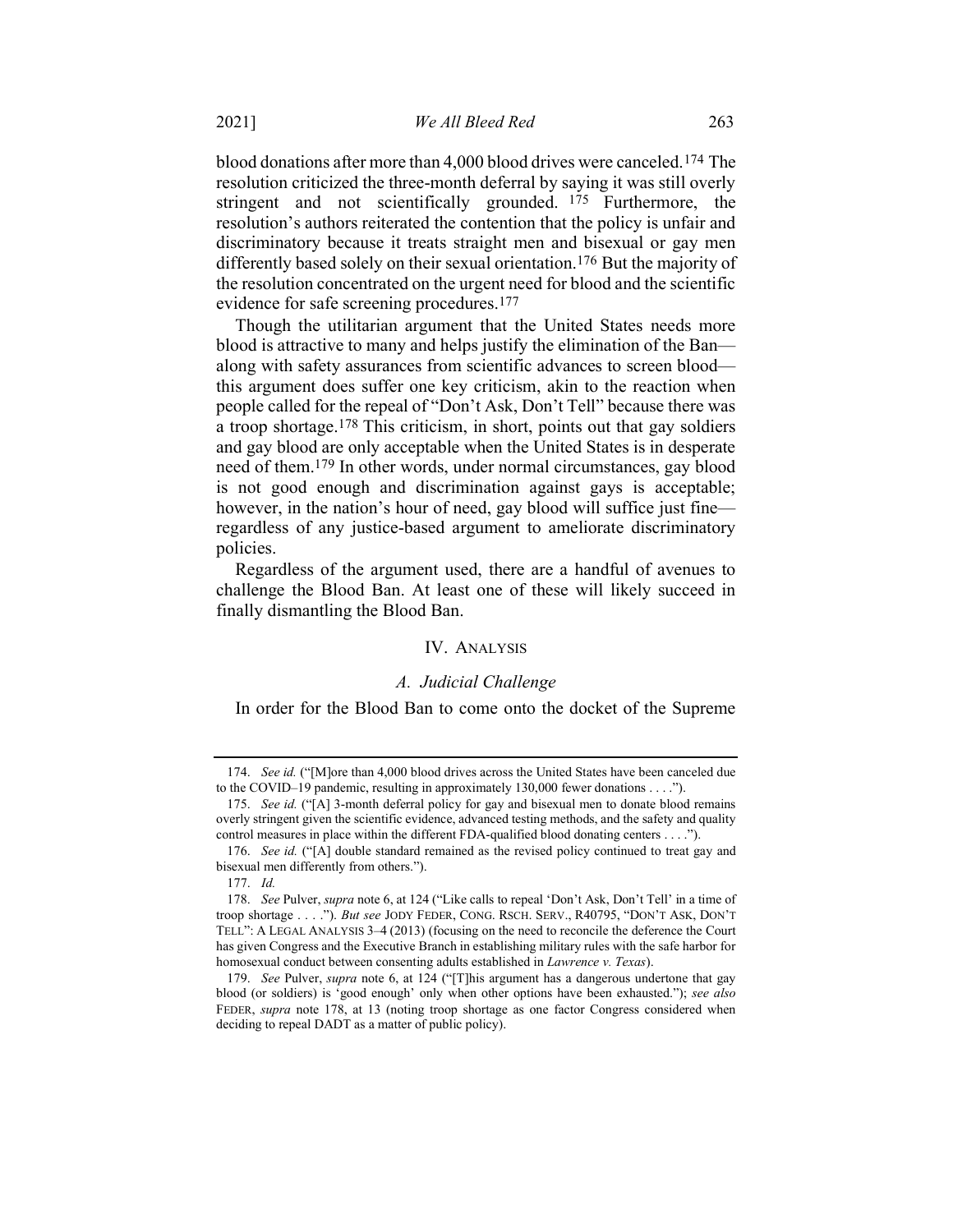Court of the United States, there would have to be a plaintiff who has been injured by the Blood Ban—in other words, a gay man unable to give blood due to the Ban.180 There have been two tangential challenges to the Blood Ban in courts over the last few years; however, the complaints failed to directly challenge the constitutionality of the Blood Ban. Instead, they disputed the Ban's application in specific instances. 181 In these cases, two transgender women brought actions against a plasma collection center for denying their ability to donate plasma under the MSM Ban. 182 Both cases challenged the Ban's applicability to transgender women who had never had sexual contact with males, as opposed to validity of the Ban itself.<sup>183</sup> In *Kaiser v. CSL Plasma*, the court focused on the fact that the FDA has provided no specific instructions or guidance restricting transgender women from donating blood or plasma under the MSM Ban and, therefore, it was inapplicable.184 In Kaiser, the court did not opine on the soundness of the Ban itself but found Ms. Kaiser had stated a claim, which was ultimately settled outside the court.  $185$  In Scott v. CSL Plasma, Ms. Scott also brought an action against CSL Plasma for denying her ability to donate

<sup>180 .</sup> Standing, CORNELL L. SCH. LEGAL INFO. INST., https://www.law.cornell.edu /wex/standing [https://perma.cc/7JRJ-QTPR] (last visited Oct. 20, 2020) (explaining the requisite standing to sue in federal courts).

<sup>181.</sup> See Kaiser v. CSL Plasma Inc., 240 F. Supp. 3d 1129, 1132 (W.D. Wash. 2017) (addressing a transgender woman's claim that the Ban was wrongly applied to her); see also Scott v. CSL Plasma, Inc., 151 F. Supp. 3d 961, 963 (D. Minn. 2015) (addressing a transgender woman's claim that she was discriminated against when she was not allowed to donate "due to sex change operation and hormone replacement medication").

<sup>182.</sup> Kaiser, 240 F. Supp. 3d at 1132; Scott, 151 F. Supp. 3d at 963.

<sup>183.</sup> See Kaiser, 240 F. Supp. 3d at 1137 (explaining that Ms. Kaiser had been denied based on her transgender status and that she was "simply ask[ing] Defendant to stop 'deferring' donations based only on gender identity"); see also Scott, 151 F. Supp. 3d at 963 (describing the basis for Scott's cause of action).

<sup>184.</sup> See Kaiser, 240 F. Supp. 3d at 1139 ("The FDA has never issued direct guidance on the eligibility of transgender donors and, most recently, has proposed leaving the question within the discretion of medical directors, suggesting that one typical rationale for invoking the primary jurisdiction doctrine—promoting uniformity and consistency—is not compelling in this case."); see also Gabe Verdugo & Isaac Ruiz, Lawsuit Challenging For-Profit Plasma Company's Refusal of Transgender Donor Is Resolved, KELLER ROHRBACK L. OFFS. (Apr. 12, 2017), https://www.kellerrohrback.com/news/lawsuit-challenging-for-profit-plasma-companys-refusalof-transgender-do [https://perma.cc/4ZJW-9EUR] ("Judge Martinez agreed with Ms. Kaiser that federal law does not shield CSL Plasma from her claims brought under Washington state law. Judge Martinez noted in his ruling that CSL Plasma had failed to provide any guideline, regulation, or law that requires the wholesale rejection of donations from transgender people by plasma collection centers.").

<sup>185.</sup> See Kaiser, 240 F. Supp. 3d at 1134 (granting Plaintiff's Motion for Partial Summary Judgment); see Verdugo & Ruiz, supra note 184 (highlighting that the parties settled soon after Judge Martinez's ruling, and two months prior to the case's scheduled trial date).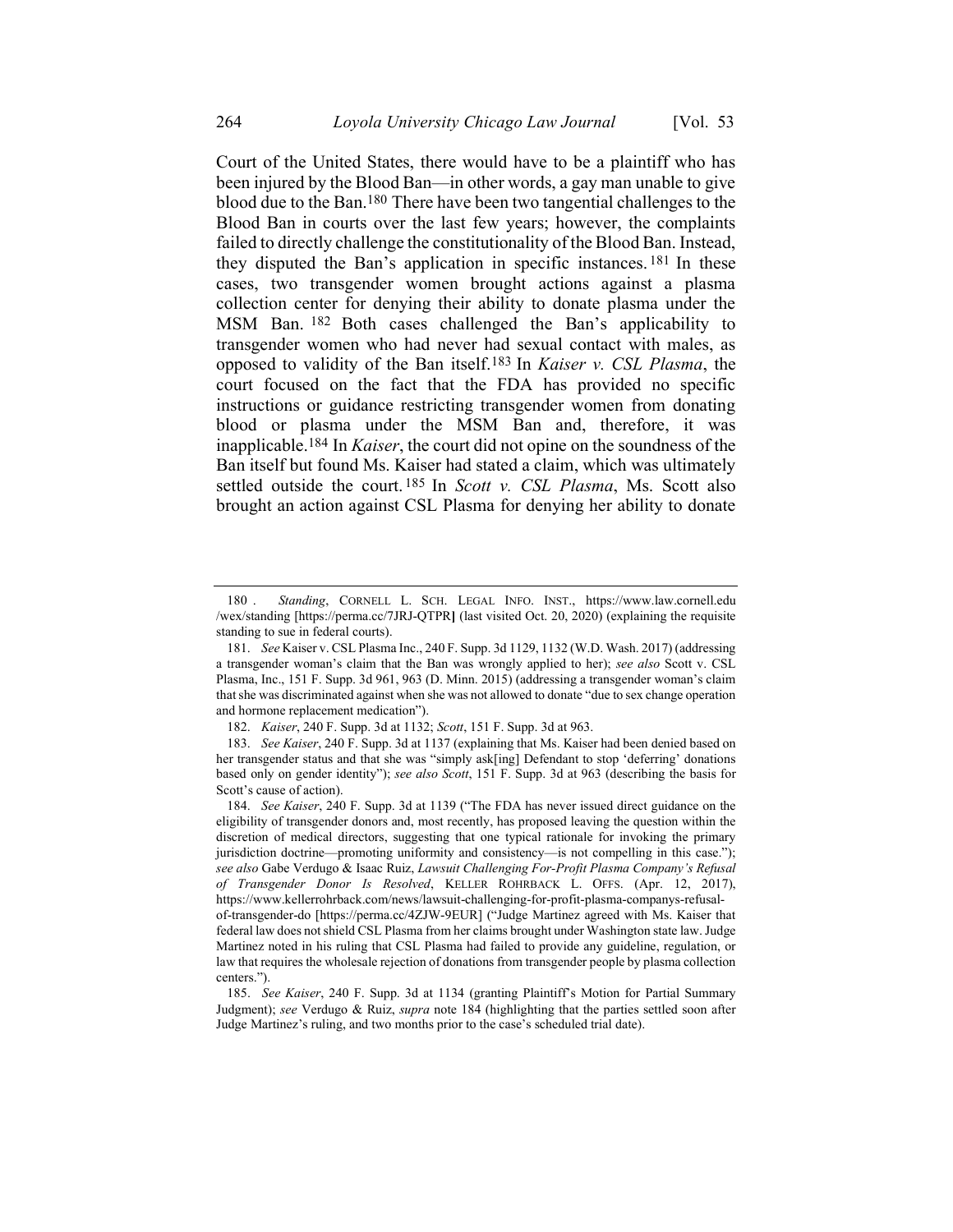plasma based on her transgender status.186 Similarly, the judge in Scott denied CSL's motion for summary judgment based on the specific facts of Ms. Scott's case, without considering the soundness of the Blood Ban policy.187 Unlike Kaiser, however, a federal jury decided Ms. Scott's case and found in favor of CSL because CSL had a legitimate business purpose under Minnesota law to refuse Ms. Scott's donation.188

If the Supreme Court were to grant certiorari to review a Blood Ban challenge, it is still unclear what standard of review its analysis would apply. The majority in *Bostock* was careful not to exercise heightened scrutiny. <sup>189</sup> But the dissent, legal pundits, and a subsequent case addressing transgender rights have interpreted Bostock as an application of heightened scrutiny. 190 This points to ambiguity regarding the applicable standard of review when analyzing sexual orientation discrimination.

On one hand, some case law suggests rational basis review would apply.<sup>191</sup> On the other hand, liberally extending the language of *Bostock*,

191. See Ian Bartrum, The Ninth Circuit's Treatment of Sexual Orientation: Defining "Rational Basis Review with Bite", 112 MICH. L. REV. FIRST IMPRESSIONS 142, 145-46 (2014) (noting that although sexual orientation is historically assessed under rational basis review, courts have used

<sup>186.</sup> See Scott, 151 F. Supp. 3d at 962 ("Lisa Scott is a transgender woman who attempted to give plasma at a collection center run by defendant CSL Plasma . . . but was rejected because she is transgender. She has asserted a single cause of action against CSL for unlawful discrimination . . . ."); see MINN. STAT. § 363A.17(3) (2020) (prohibiting businesses from discriminating based on sex or sexual orientation unless the discrimination is rooted in a "legitimate business purpose").

<sup>187.</sup> See Scott, 151 F. Supp. 3d at 963 ("Although the parties' arguments at times invoke broader concerns regarding the fairness and propriety of federal guidance on plasma donor eligibility, such policy concerns are not properly before the Court, and the Court does not address them.").

<sup>188.</sup> See Special Verdict Form at 1, Scott v. CSL Plasma, Inc., No. 13-2616 (D. Minn. Mar. 9, 2016), ECF No. 136 (expressing the findings of the federal jury in favor of CSL); see also Dominic Holden, Transgender Woman Loses Anti-Discrimination Case Against Blood Bank, BUZZFEED (March 18, 2016, 5:28 PM), https://www.buzzfeednews.com/article/dominicholden/transgenderwoman-loses-anti-discrimination-case-against-blo [https://perma.cc/T8EB-B7WQ] (explaining the verdict in Scott); see MINN. STAT. § 363A.17 ("It is an unfair discriminatory practice for a person engaged in a trade or business or in the provision of a service: . . . (3) . . . to discriminate . . . [based on] sex, sexual orientation . . . unless the alleged refusal or discrimination is because of a legitimate business purpose.").

<sup>189.</sup> Bostock v. Clayton Cnty., 140 S. Ct. 1731, 1738–39 (2020) (analyzing Title VII according to the ordinary public meaning of the statute's language); see Gruberg, supra note 94 ("Despite the holding's language and *Bostock's* focus on firing under Title VII, the potential impact of the decision is much broader: The Supreme Court's opinion states that 'it is impossible to discriminate against a person for being homosexual or transgender without discriminating against that individual based on sex.'").

<sup>190.</sup> Bostock, 140 S. Ct. at 1783 (Alito, J., dissenting) (discussing the "gravitational pull" the Court's opinion may exert in other constitutional cases); Hecox v. Little, 479 F. Supp. 3d 930, 973– 74 (D. Idaho 2020) (noting that sex-based discrimination cases require heightened scrutiny and suggesting Bostock lends support to this approach); see Gruberg, supra note 94 (explaining that the definition of the majority in Bostock could be applied to Equal Protection discussions in the future).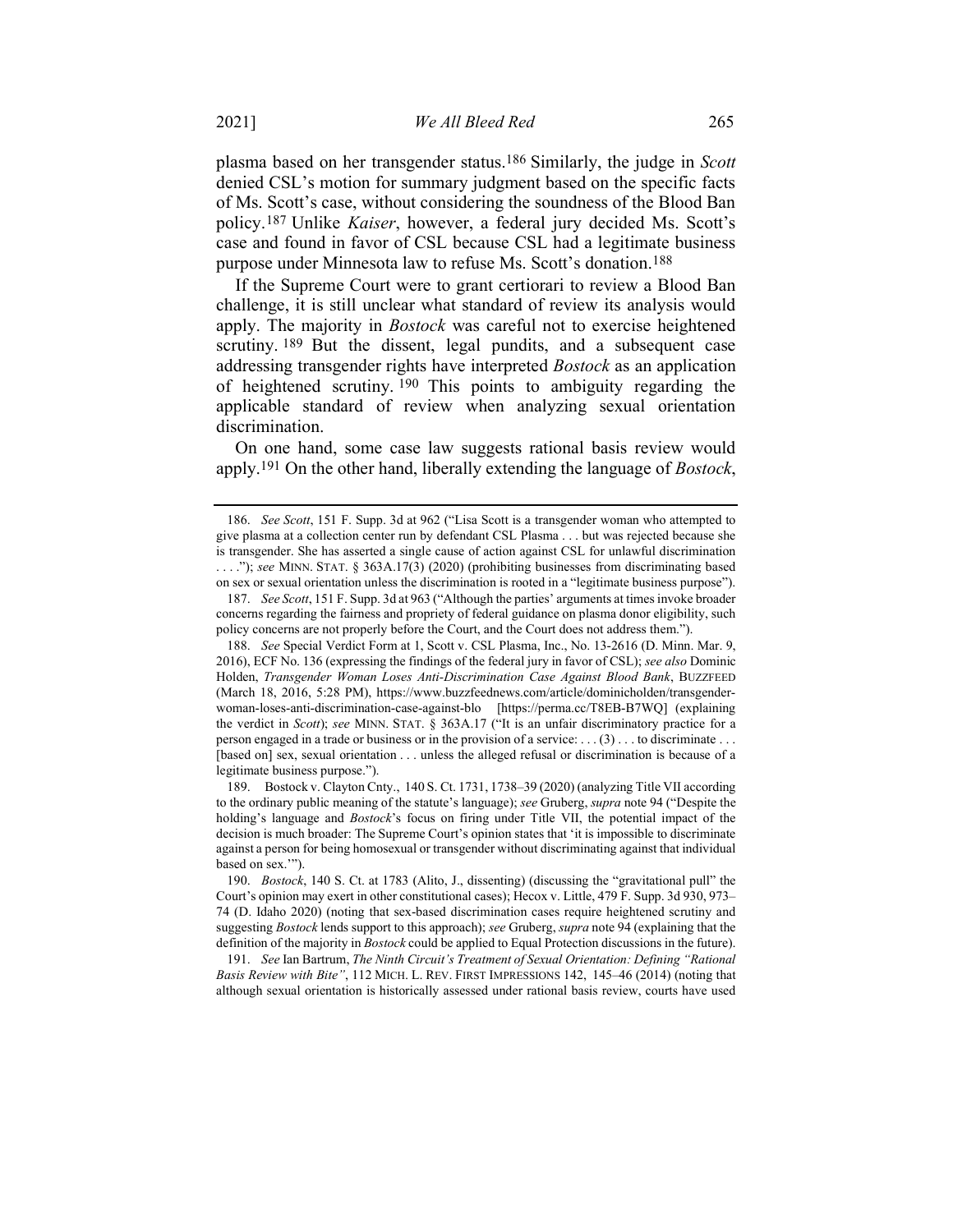which interprets Title VII to include sexual orientation in "sex," would lead one to assume that the Court would apply intermediate scrutiny as it had in other sex-based discrimination cases. 192 This Comment will explore how a challenge to the Blood Ban may be assessed under either of the applicable standards of review. Moreover, this Comment asserts the Blood Ban is illegitimate under both standards.

#### 1. Defeating the Blood Ban at Rational Basis

Rational basis is the lowest level of scrutiny.193 It holds that a law that restricts an activity is constitutional if it addresses a legitimate state interest and is rationally related to said interest.194 Courts apply rational basis review to legislation that distinguishes between people based on age, mental disability, or other attributes considered non-suspect.<sup>195</sup> If the restriction is not arbitrary or capricious, it will often pass constitutional muster under rational basis review.196 In gay-rights cases, the Supreme Court has been careful not to establish sexual orientation as a suspect classification.197 Notably, the Court used rational basis review

193. See Rational Basis Test, supra note 39 ("To pass the rational basis test, the statute or ordinance must have a legitimate state interest, and there must be a rational connection between the statute's/ordinance's means and goals."); see also Erwin Chemerinsky, The Rational Basis Test Is Constitutional (and Desirable), 14 GEO. J. L. & PUB. POL'Y 401, 401 (2016) ("Under the Carolene Products framework, the rational basis test is the minimum level of review. Under equal protection, all classifications must at least meet this level of review . . . .").

more of a "rational basis review with bite" established in Lawrence v. Texas) (quoting Gerald Gunther, Foreword: In Search of Evolving Doctrine on a Changing Court: A Model for a New Equal Protection, 86 HARV. L. REV. 1, 20–22 (1972)); see generally Romer v. Evans, 517 U.S. 620, 632 (1996).

<sup>192.</sup> See Bostock, 140 S. Ct. at 1783 (Alito, J., dissenting). In his dissent, Justice Alito focused on the consequences of the majority opinion's decision to expand the definition of sex to include sexual orientation and transgender status. He foresaw the possibility for this definition to influence constitutional and equal rights analyses, triggering a heightened level of scrutiny that was not afforded to sexual orientation or transgender status prior to Bostock. Id. This foresight proved accurate, as lower court judges have already applied Bostock's rationale to other contexts. See Gruberg, supra note 94 ("In his reasoning for applying heightened scrutiny to the Idaho law, [an Idaho federal district judge] cited the Supreme Court's statement in *Bostock* affirming that one cannot discriminate against an individual for being transgender without also discriminating against that individual based on sex."); see generally Hecox, 479 F. Supp. 3d at 973-74 (applying Bostock to validate a higher level of scrutiny).

<sup>194.</sup> Rational Basis Test, supra note 39.

<sup>195.</sup> See Rational Basis Test, supra note 39 ("The rational basis test is generally used when in cases where no fundamental rights or suspect classifications are at issue.").

<sup>196.</sup> Louis J. Virelli III, Deconstructing Arbitrary and Capricious Review, 92 N.C. L. REV. 721, 727 (2014) (explaining the origin of the "arbitrary and capricious" test in rational basis review).

<sup>197.</sup> See Strasser, *supra* note 70, at 88 ("The *Obergefell* Court suggested that equal protection informed its decision, while at the same time not recognizing sexual orientation as a protected class. Perhaps in light of Romer, Lawrence, Windsor and Obergefell the Court will soon announce that orientation is suspect or quasi-suspect. Perhaps not."); see Courtney A. Powers, Finding LGBTs a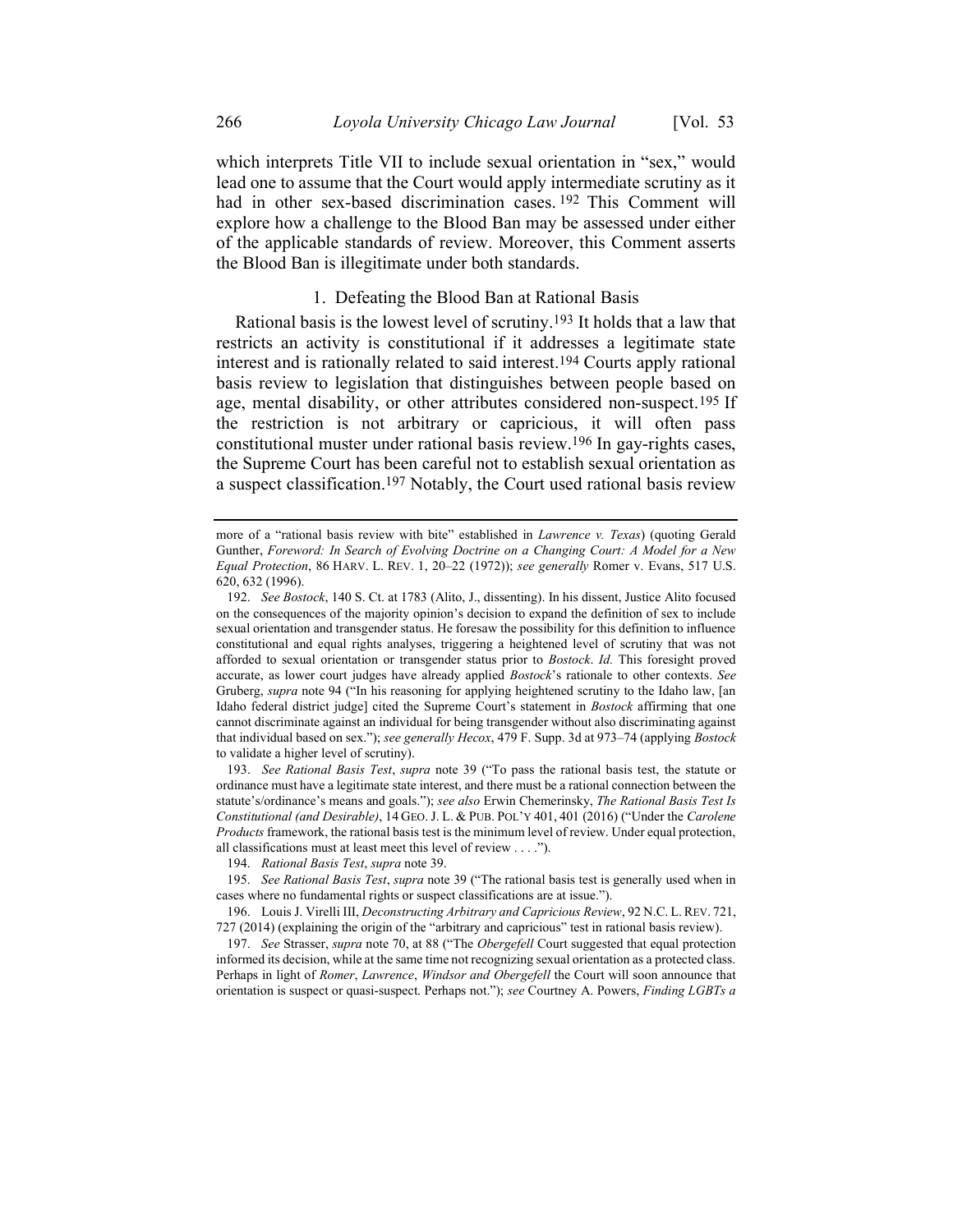in one of the early landmark sex-discrimination cases, which suggests the Blood Ban may be reviewed under the same level of scrutiny. 198 Therefore, though a higher level of scrutiny might apply, it is appropriate to first assess a challenge to the Blood Ban under rational basis review.

In 1971, the Supreme Court decided Reed v. Reed, declaring that an Idaho statute was unconstitutional because it discriminated on the basis of sex and did not further any rational state objective.199 In Reed, the Court overturned an Idaho law that automatically selected a deceased child's father—instead of the child's mother—as administrator of the child's will.<sup>200</sup> Reed is an important case for women's rights, but it also has influential consequences for general Fourteenth Amendment jurisprudence.201 The Court held that discriminatory laws are not prima facie illegal, and the Fourteenth Amendment does not deny states the power to treat different classes of people in different ways. 202 Nevertheless, the Court applied a rational basis test in analyzing the Idaho statute and determined that a non-suspect classification of people must be reasonable, cannot be arbitrary, and must have substantial relation to the legislation's objective.203 When Reed was decided, the Court only had two tests for analyzing equal-protection claims under the Fourteenth Amendment: rational basis and strict scrutiny.204 Again, courts routinely upheld laws assessed under a rational basis test.205

Thus, Reed's analysis and holding under rational basis review is notable for two reasons. First, rational basis review in Reed did not designate sex as a suspect classification, which would afford it strict

Suspect Class: Assessing the Political Power of LGBTs as a Basis for the Court's Application of Heightened Scrutiny, 17 DUKE J. GENDER L. & POL'Y 385, 387 (2010) ("But neither the Supreme Court, nor the majority of state courts, have considered sexual orientation a suspect classification or applied heightened scrutiny to statutes distinguishing on that basis.").

<sup>198.</sup> See Wexler, *supra* note 41, at 44 ("But the Court's opinion simply applied the rationality standard without mentioning the possibility of adopting anything more stringent.").

<sup>199.</sup> Id. at 43–44; Reed v. Reed, 404 U.S. 71, 72–73, 76 (1971).

<sup>200.</sup> Reed, 404 U.S. at 76–77; see Wexler, supra note 41, at 41 ("[T]he Court struck down a state law on the ground that it discriminated against women in violation of the equal protection clause.").

<sup>201.</sup> See Wexler, *supra* note 41, at 44 ("[Blecause the reasonableness test was so malleable, challenges to discriminatory legislation [under the Fourteenth Amendment] would now have to be resolved on a case-by-case basis.").

<sup>202.</sup> Reed, 404 U.S. at 75.

<sup>203.</sup> Id. at 76 ("The question presented . . . is whether a difference in the sex of competing applicants for letters of administration bears a rational relationship to a state objective that is sought to be advanced by the operation [of the statute].").

<sup>204.</sup> Emily Martin, Reed v. Reed at 40: A Landmark Decision, NAT'L WOMEN'S L. CTR. (Nov. 16, 2011), https://nwlc.org/blog/reed-v-reed-40-landmark-decision/ [https://perma.cc/MDC2- 4VRD] (explaining the relevance of *Reed* to the women's rights movement).

<sup>205.</sup> Id. ("Laws, including those that relied on gender-based classifications, were virtually always upheld under this test.").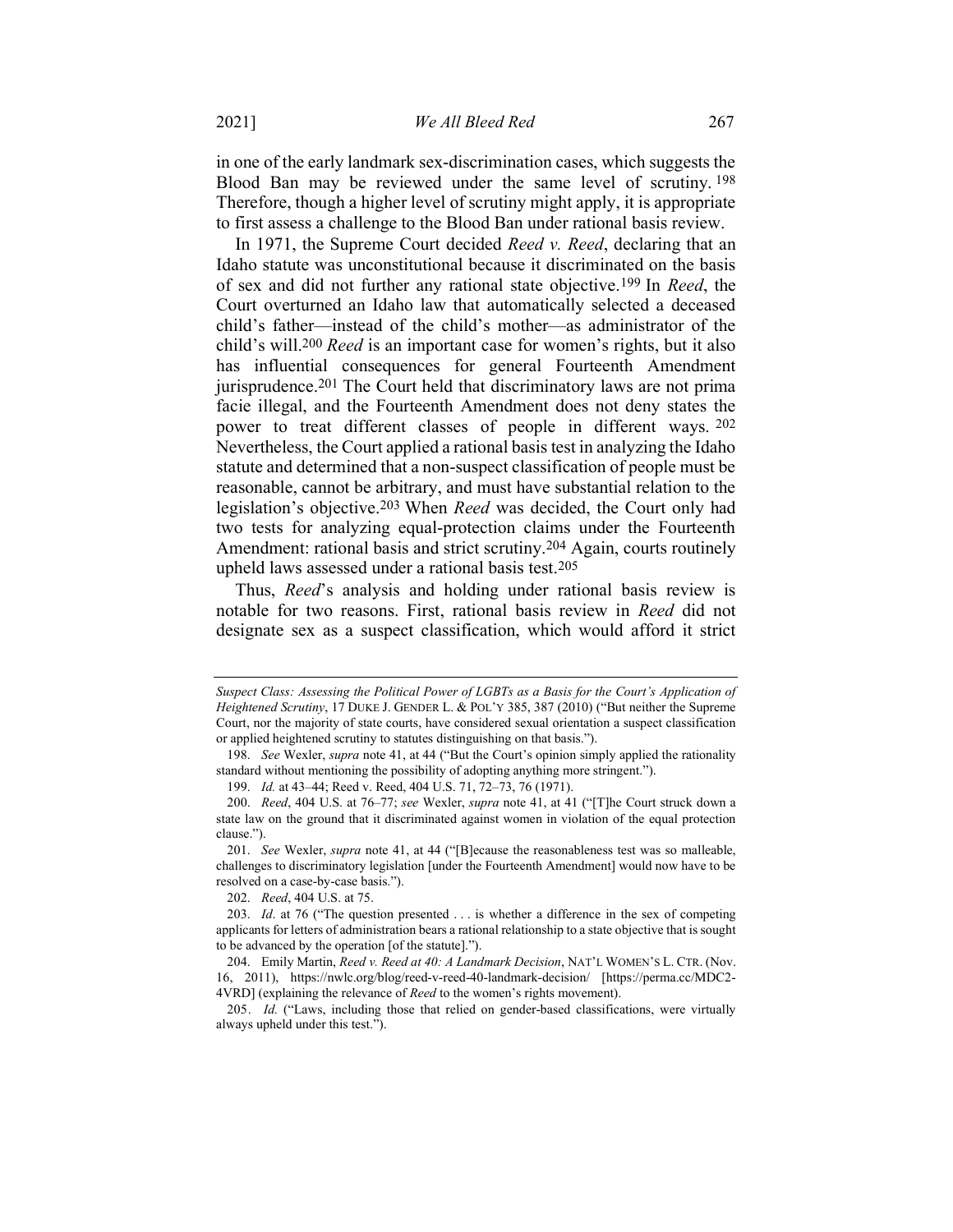scrutiny.<sup>206</sup> Second, *Reed's* holding diverged from the common practice of upholding laws under rational review. The Court found that the Idaho statute's arbitrary preference in favor of males was incompatible with the Fourteenth Amendment's guarantee of equal protection under the law.207 The Court found that if a law that distinguished between the sexes was arbitrary, then even most generous standard of review would deem it unconstitutional and a violation of the Equal Protection Clause.208 The Court explained:

To give a mandatory preference to members of either sex over members of the other, merely to accomplish the elimination of hearings on the merits, is to make the very kind of arbitrary legislative choice forbidden by the Equal Protection Clause of the Fourteenth Amendment; and whatever may be said as to the positive values of avoiding intrafamily controversy, the choice in this context may not lawfully be mandated solely on the basis of sex.209

Like the classification of sex in *Reed v. Reed*, the Court in *Romer v.* Evans held that laws making distinctions based on sexual orientation would also be assessed under rational basis review.210 Notwithstanding subsequent gender and gay-rights cases, under Reed and Romer, it is appropriate to apply rational basis review to a potential challenge against the gay Blood Ban.

For a law to be held constitutional under the Equal Protection Clause using rational basis review, it must be rationally related to a legitimate government interest. 211 The government's interest in mitigating the

<sup>206.</sup> See Reed, 404 U.S. at 76 ("The question presented . . . is whether a difference in the sex of competing applicants for letters of administration bears a rational relationship . . . ."); see also Catherine G. Noonan, Note, Reed v. Reed, 2 TEX. S. U. L. REV. 329, 331–32 (1973) ("In studying the Reed case it appears to be of very limited use in either expanding the concept of the Equal Protection Clause or in changing women's class status in the eyes of the Supreme Court. . . . It employed only the 'reasonable classification' test.").

<sup>207.</sup> Reed, 404 U.S. at 74 ("[T]hat the arbitrary preference established in favor of males by § 15-314 of the Idaho Code cannot stand in the face of the Fourteenth Amendment's command that no State deny the equal protection of the laws to any person within its jurisdiction.").

<sup>208.</sup> Id.

<sup>209.</sup> Id. at 76–77.

<sup>210.</sup> Romer v. Evans, 517 U.S. 620, 632 (1996) ("Second, its sheer breadth is so discontinuous with the reasons offered for it that the amendment seems inexplicable by anything but animus toward the class it affects; it lacks a rational relationship to legitimate state interests.").

<sup>211.</sup> See City of New Orleans v. Dukes, 427 U.S. 297, 303–05 (1976) (per curiam) (upholding a local ordinance prohibiting pushcart vendors in the French Quarter unless they had operated there for at least eight years permissible under the Equal Protection Clause because it was rationally related to the government's goal in regulating commerce and promoting tourism); Raphael Holoszyc-Pimentel, Reconciling Rational Basis Review: When Does Rational Basis Bite?, 90 N.Y.U. L. REV. 2070, 2074 (2015) ("Traditionally, rational-basis review is extremely deferential to legislatures' enactments. A statutory classification comports with the Equal Protection Clause if it is 'rationally related to a legitimate state interest.'" (quoting Dukes, 427 U.S. at 303)).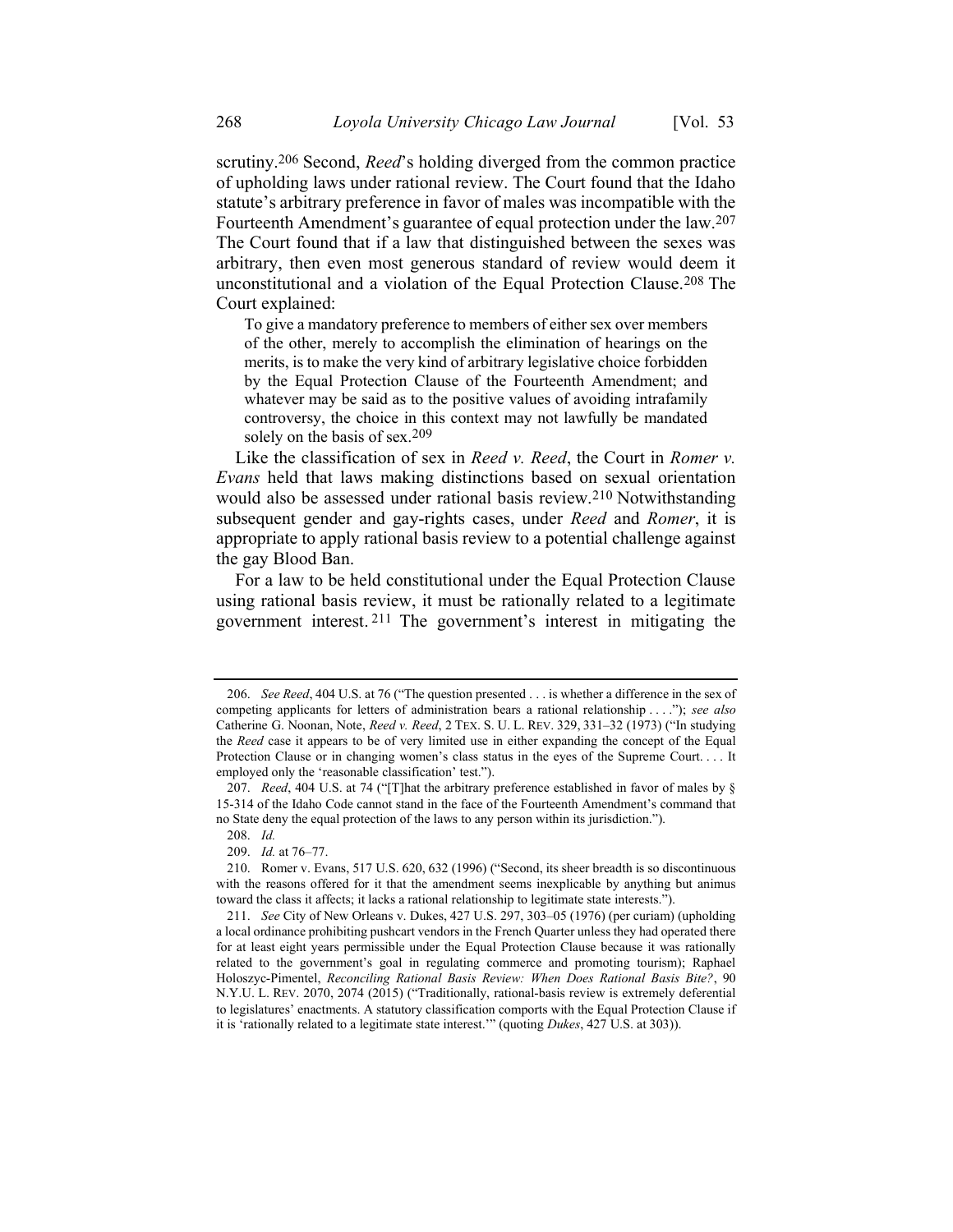spread of disease and having a healthy populace is certainly legitimate.<sup>212</sup> The relationship between a healthy populace through the Blood Ban ostensibly to limit AIDS' spread, however, is not rational today.

#### 2. Legitimate Government Interest

Admittedly, when the AIDS crisis broke out, the government's interest in preserving public health could have been rationally related to the Blood Ban. During a time of confusion and inadequate information, the Blood Ban rationally connected a community that seemed highly susceptible and an activity that seemed to be linked to infections.213 However, the relationship is no longer rational because of the discriminatory nature of the Blood Ban and the lack of scientific evidence linking categorically unsafe blood to the gay community.214

Even under rational basis review, the Court is clear that laws established with discriminatory animus are not constitutional. 215 The Court has held that a bare desire to harm an unpopular group is not enough to constitute a legitimate governmental interest.216 Therefore, the Blood Ban may be unconstitutional based solely on the fact that it is

<sup>212.</sup> State and local governments have enacted legislation limiting the liberties of some for the general health of others in a handful of instances, especially those relating to smoking and tobacco laws. Jessica Niezgoda, Note, Kicking Ash(Trays): Smoking Bans in Public Workplaces, Bars, and Restaurants - Current Laws, Constitutional Challenges, and Proposed Federal Regulation, 33 J. LEGIS. 99, 99 (2006); see also Lexington Fayette Cnty. Food & Beverage Ass'n v. Lexington-Fayette Urb. Cnty. Gov't, 131 S.W.3d 745, 752 (Ky. 2004) ("The fact that an exercise of police power impinges upon private interest does not restrict reasonable regulation.").

<sup>213.</sup> See Evatt, supra note 18, at 2295–96 (discussing the emergence of AIDS as a disease originally thought of as specific to gay men, but that could infect others, such as hemophiliacs, through blood donations).

<sup>214.</sup> Matthew L. Morrison, Note, Bad Blood: An Examination of the Constitutional Deficiencies of the FDA's Gay Blood Ban, 99 MINN. L. REV. 2363, 2364 (2015) ("Though the FDA currently cites statistics to justify its policies, many argue that the guidelines are now outdated and no longer based on 'sound science.' Others contend that the ban is discriminatory and, as such, unconstitutional under U.S. law."); see Gillian Mohney, FDA Ban on Gay Men as Blood Donors Opposed by American Medical Association, ABC NEWS (June 19, 2013, 9:41 AM), https://abcnews.go.com/Health/american-medical-association-opposes-fda-ban-gay-

men/story?id=19436366 [https://perma.cc/SC2V-RR9R] (explaining the lack of scientific support for the Blood Ban).

<sup>215.</sup> See Holoszyc-Pimentel, supra note 211, at 2093 ("Animus can be understood as the impermissible purpose of 'harnessing the public laws to reflect and enforce private bias,' as opposed to a legitimate public purpose. The Court has established the presence of animus in two ways: through 'direct evidence of private bias in the legislative record,' and through 'an inference of animus based on the structure of a law.'" (quoting Susannah W. Pollvogt, Unconstitutional Animus, 81 FORDHAM L. REV. 887, 926 (2012))); see generally U.S. Dep't of Agric. v. Moreno, 413 U.S. 528 (1973); Romer v. Evans, 517 U.S. 620 (1996).

<sup>216.</sup> See Moreno, 413 U.S. at 534. The Supreme Court in Moreno found that a provision of the Food Stamp Act denying food stamps to households of "unrelated persons" was a violation of equal protection because denying food stamps to households of unrelated persons was not rationally connected to the government's goal to prevent fraud, but instead, was found to be simply targeted at an unpopular group. Id. at 534–36.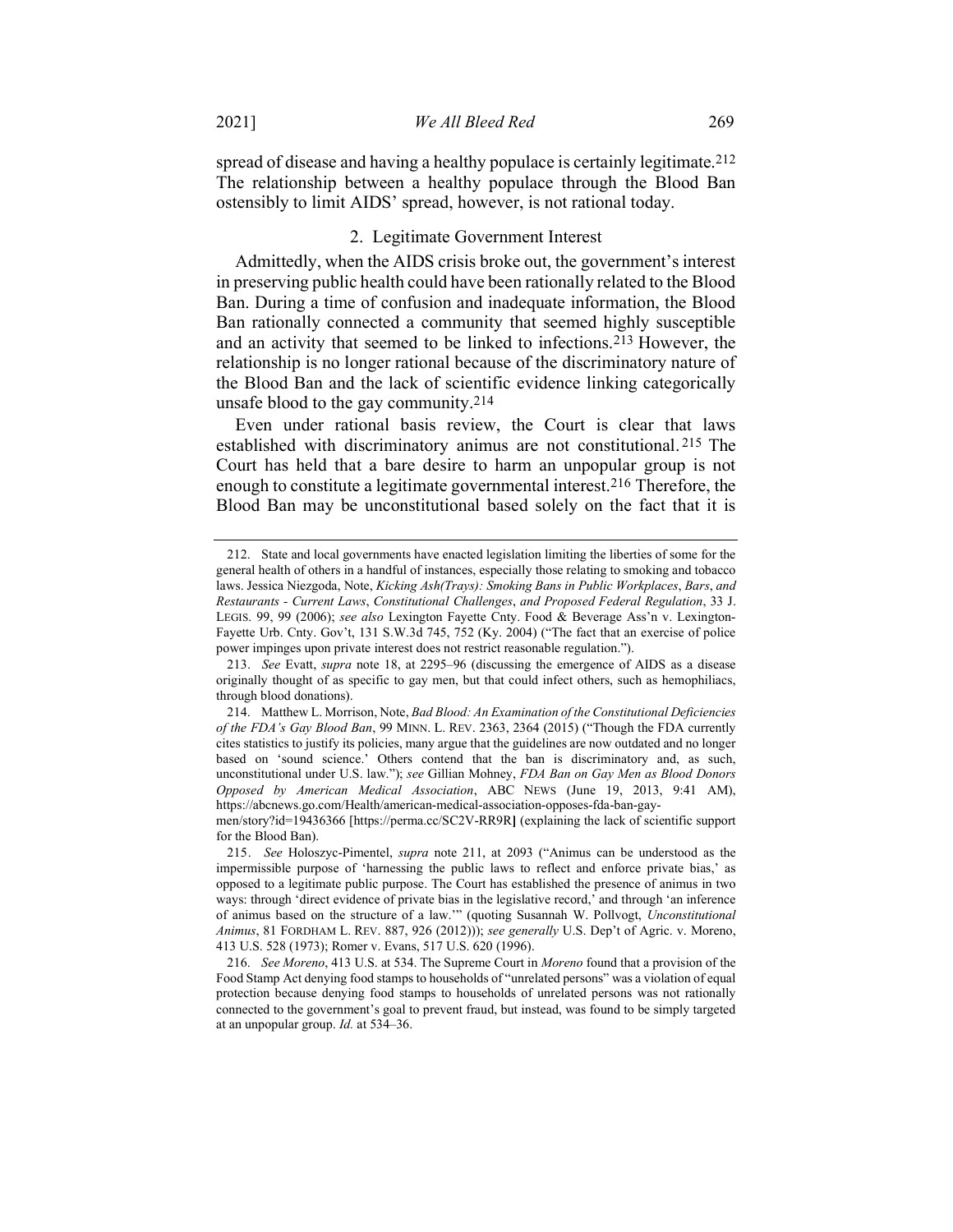grounded in discrimination and a harmful stereotype that conflates the entire gay community with the AIDS virus.217 Additionally, medical and scientific progress further supports the proposition that the Blood Ban is irrational and now based only on outdated prejudice.<sup>218</sup>

## B. Scientific Progress Reduces Rational Relation

Preventive medicine and education, along with the CDC policy for testing all donated blood for HIV, have rendered the Blood Ban irrational. To assess the rationality of the Ban, it is necessary to determine whether the prevalence of HIV/AIDS in the gay community is significant enough to justify excluding the entire class of gay men.

First, HIV transmission has decreased, and education and preventative medication and measures have increased, among gay men. 219 Accordingly, Americans have recognized that AIDS is not simply a gay disease, as believed in the 1980s and at the inception of the Blood Ban.220 Since Ban's inception in the mid-1980s, annual infections in the United States have decreased by more than two-thirds.221 Though the reduction has slowed, HIV diagnoses in the United States decreased by 9 percent between 2015 and 2019.222 Furthermore, HIV diagnoses among men who have sex with men also decreased by 9 percent in the same timeframe, whereas HIV diagnoses have remained stable among people who inject

<sup>217</sup>. See Pulver, supra note 6, at 110 ("But the story of the restriction on blood donations by men who have sex with men is essentially the story of the early days of AIDS itself, and because of this history and the political and rhetorical power of AIDS today, any attempt to isolate the MSM policy will fail."); see Romer, 517 U.S. at 634 ("[I]f the constitutional conception of 'equal protection of the laws' means anything, it must at the very least mean that a bare desire to harm a politically unpopular group cannot constitute a legitimate governmental interest." (quoting Moreno, 413 U.S. at 534)).

<sup>218.</sup> See Shaw, supra note 6 ("The FDA's decision to ease restrictions on blood donations from men who have sex with men proves what medical experts have been saying for decades: that this ban is not based in science but rather discriminatory politics.").

<sup>219.</sup> Liz Highleyman, PrEP Scales Up, HIV Incidence Declines, S.F. AIDS FOUND. (Aug. 8, 2018), https://www.sfaf.org/collections/beta/prep-scales-up-hiv-incidence-declines/ [https://perma.cc/9ZSE-GWUE] (explaining recent statistics related to the decline in AIDS prevalence among gay men and the rise in PrEP and education).

<sup>220.</sup> See Wright, *supra* note 16 (highlighting early stereotypes around the emergence of AIDS—notably, the early name of AIDS as "gay cancer"—and how these misconceptions and stereotypes persist); see Pulver, supra note 6, at 121 ("[T]he fear of HIV amongst gay males caused by the MSM policy is nowhere near the levels experienced throughout the 1980s.").

<sup>221 .</sup> U.S. Statistics, HIV.GOV, https://www.hiv.gov/hiv-basics/overview/data-andtrends/statistics [https://perma.cc/M5JW-RQDK] (last visited Sept. 27, 2021) (comparing statistics on HIV/AIDS in the U.S. based on time, demographics, or geographic focus from the start of the AIDS epidemic until 2019).

<sup>222.</sup> See id. ("[I]n 2019, 36,801 people received an HIV diagnosis in the U.S. and 6 dependent areas—an overall 9% decrease compared with 2015.").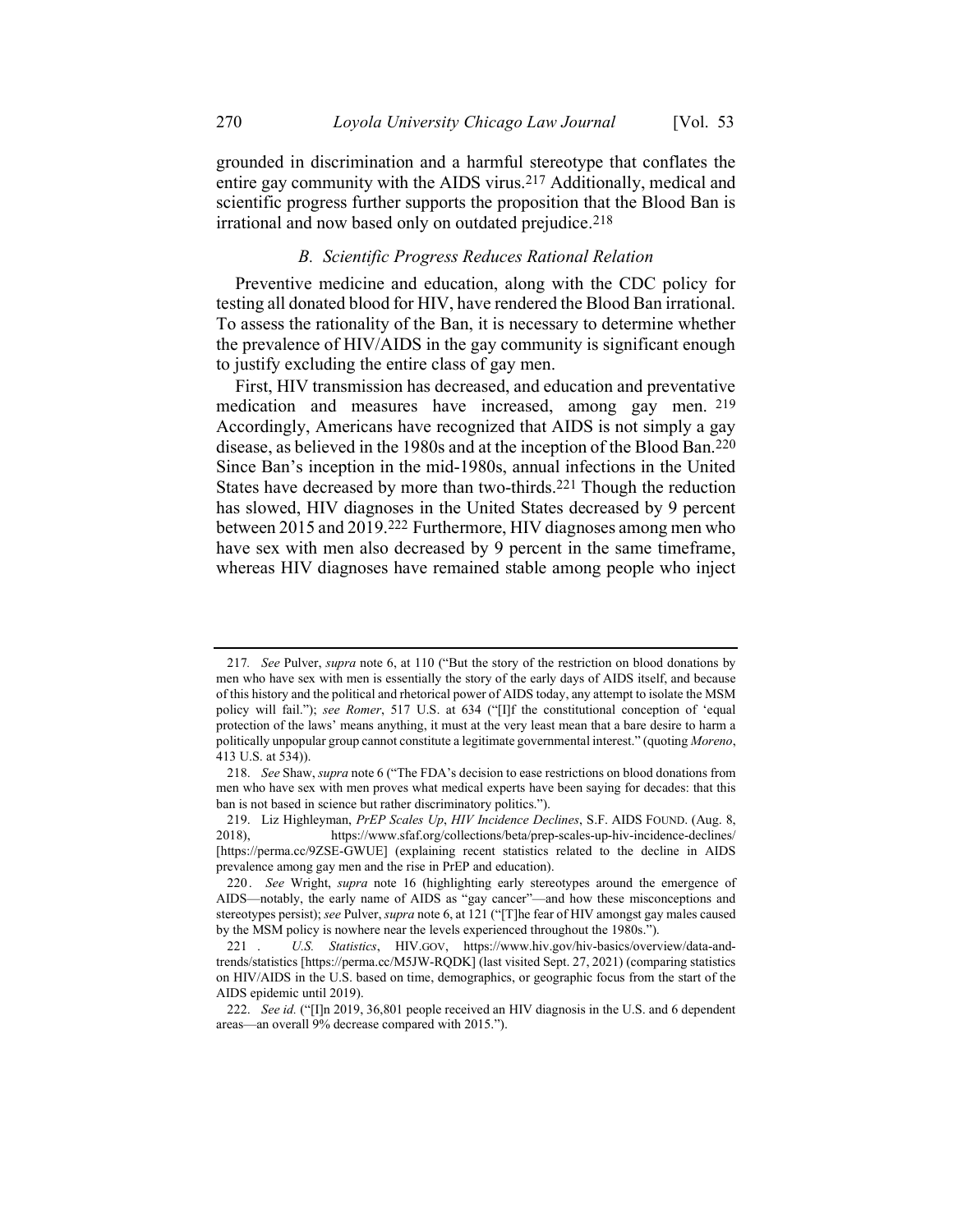drugs.223 Though men who have sex with men still constitute the majority of new HIV cases in the United States, approximately one-third of new diagnoses are among those not involved in MSM activities.224 Even more notably, nearly 23 percent of new diagnoses in 2019 were in heterosexuals and were not linked to drug use—individuals who would likely elude current screening questions for blood donation exclusion.<sup>225</sup>

In addition to HIV diagnoses' downward trend among gay men, innovations in health care have also played an important role in the reduction of HIV/AIDS prevalence among gay men and constitute a further challenge to the rationality of the Blood Ban. Specifically, the introduction of the publicly available PrEP drug has aided in the battle against HIV/AIDS in gay men.226 Studies have shown the increase in PrEP usage correlates with the decline in new HIV infections.<sup>227</sup> In addition to the annual increase of PrEP usage, recall that former President Trump contracted with drug manufacturer Gilead to donate PrEP medication to up to 200,000 individuals for up to eleven years in an effort to end the HIV epidemic by 2030.228

<sup>223.</sup> HIV in the United States and Dependent Areas, CTRS. FOR DISEASE CONTROL & PREVENTION | HIV, https://www.cdc.gov/hiv/statistics/overview/ataglance.html [https://perma.cc/5WC4-HBB6] (last visited Oct. 3, 2021) (noting that while the percentage of HIV diagnoses attributable to people who inject drugs ("PWID") remained stable from 2015 to 2019, HIV diagnoses among men who have sex with men fell by 9 percent).

<sup>224.</sup> See id. (noting heterosexuals accounted for 23 percent of new HIV diagnoses, while PWID accounted for about 7 percent; roughly 69 percent of new HIV diagnoses were among men who have sex with men).

<sup>225.</sup> Id.; see also Full Length Donor History Questionnaire (DHQ), AMERICAN ASS'N OF BLOOD BANKS (Apr. 2020) https://www.aabb.org/tm/questionnaires/Documents/ dhq/v2/DHQ%20v2.0.pdf [https://perma.cc/PQ3S-V3ZP] (listing the questions asked of prospective blood donors).

<sup>226 .</sup> See PrEP Effectiveness, CTRS. FOR DISEASE CONTROL & PREVENTION | HIV, https://www.cdc.gov/hiv/basics/prep/prep-effectiveness.html [https://perma.cc/6L4U-24M7] (last visited Nov. 7, 2020) ("PrEP reduces the risk of getting HIV from sex by about 99 percent when taken as prescribed."); see also About PrEP, CTRS. FOR DISEASE CONTROL & PREVENTION | HIV, https://www.cdc.gov/hiv/basics/prep/about-prep.html [https://perma.cc/XH4N-LMEB] (last visited Nov 7, 2020) ("PrEP (pre-exposure prophylaxis) is medicine people at risk for HIV take to prevent getting HIV from sex or injection drug use.").

<sup>227.</sup> See Liz Highleyman, PrEP Use Linked to Few New HIV Infections in US States, AIDSMAP (July 26, 2018), https://www.aidsmap.com/news/jul-2018/prep-use-linked-fewer-new-hivinfections-us-states [https://perma.cc/3PNQ-8X2N] ("As pre-exposure prophylaxis (PrEP) use continues to grow, epidemiological evidence is starting to show an association between increases in PrEP uptake and declines in new infections."); see also Jules Levin, The Impact of Pre-exposure Prophylaxis with TDF/FTC on HIV Diagnoses, 2012–2016, United States, 22<sup>ND</sup> INT'L AIDS CONF. (July 2018), https://www.natap.org/2018/IAC/IAC\_17.htm [https://perma.cc/6E5W-8VG6] (reporting on the 22nd International AIDS Conference and its discussion of Patrick Sullivan's and his colleagues' research showing a simultaneous decrease in HIV diagnoses while PrEP usage increased).

<sup>228 .</sup> See Trump Administration Secures, supra note 101 (discussing how the Trump Administration secured PrEP donations from Gilead for up to 200,000 individuals for up to eleven years).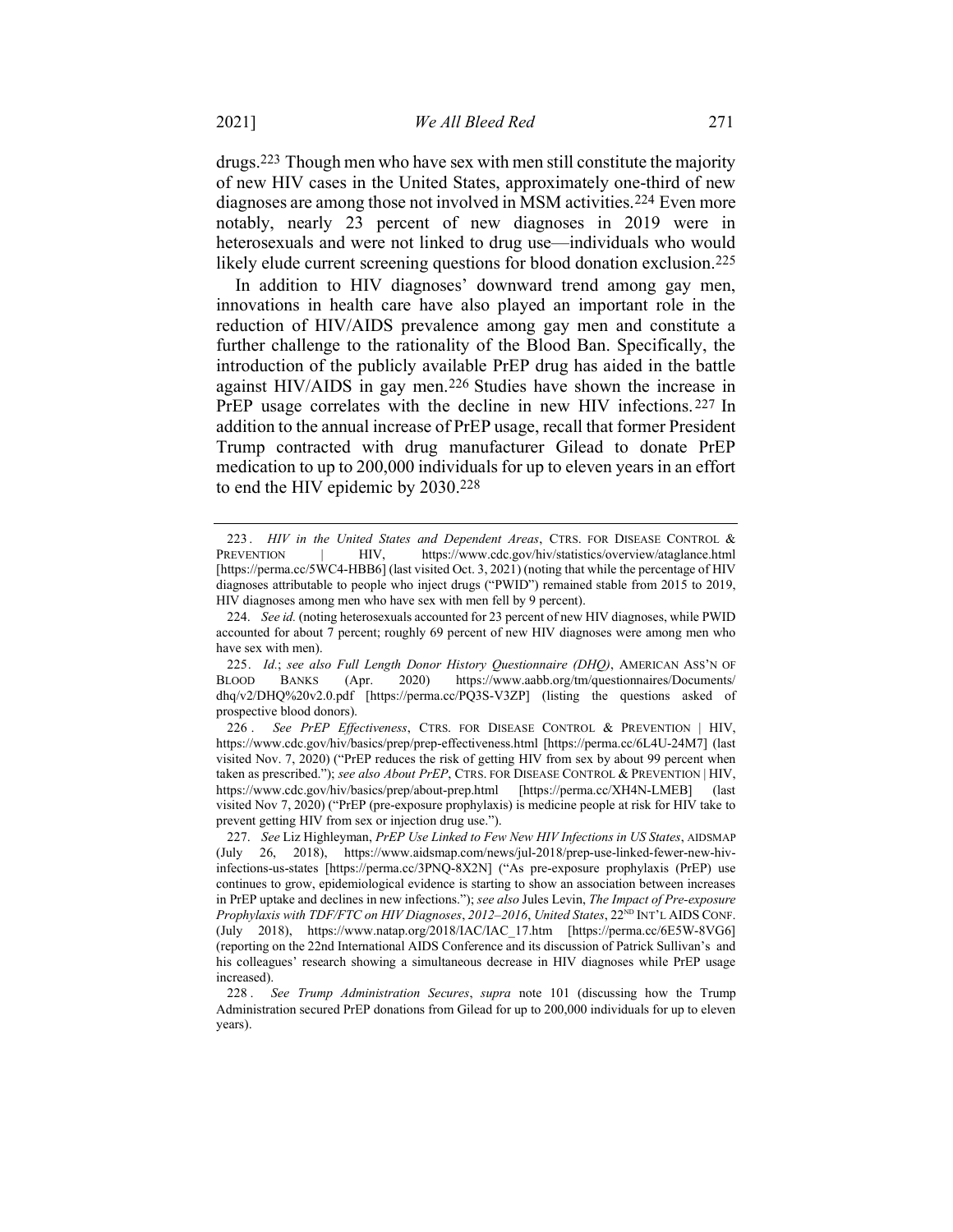If the decrease of HIV among gay men were the only factor at play, the Ban might still meet the rational basis test.229 But the disentanglement of gay men and AIDS, as well as the testing of all blood donations, further weakens the link between the Blood Ban and the government's means to safeguard public health.

All blood is now tested for a series of infectious disease pathogens following donation.230 CDC policy mandates that all donated blood used for transfusion be tested for certain types of infectious disease pathogens, such as hepatitis B and C viruses and human immunodeficiency virus (HIV). 231 Blood is tested for HIV-1 and HIV-2 using nucleic acid amplification to detect the virus's existence as well as to the presence of antibodies; the former is nearly 100 percent accurate.232 The testing of donated blood began to detect antibodies for HIV-1 in 1985 and has continuously improved throughout the last almost four decades—now including the detection of HIV-2 antibodies and the virus itself for both HIV-1 and HIV-2.233 With these scientific tools available, researchers have been able to test and explore potential impacts of lifting the Blood Ban.234 After the Blood Ban's modification from a lifelong ban to a twelve-month deferral in 2015, researchers were able to monitor any changes to HIV occurrence in the donated blood pool.235

<sup>229.</sup> Miller v. Albright, 523 U.S. 420, 452 (1998) (O'Connor, J., concurring) ("It is unlikely . . . that any gender classifications based on stereotypes can survive heightened scrutiny, but under rational scrutiny, a statute may be defended based on generalized classifications unsupported by empirical evidence.").

<sup>230 .</sup> Blood Safety Basics, CTRS. FOR DISEASE CONTROL & PREVENTION, https://www.cdc.gov/bloodsafety/basics.html [https://perma.cc/PL6A-KDXT] (last visited Nov. 7, 2020) ("All blood for transfusion is tested for evidence of certain infectious disease pathogens, such as hepatitis B and C viruses and human immunodeficiency virus (HIV).").

<sup>231.</sup> Id.

<sup>232.</sup> Id. (describing the different tests used to detect each specific disease that must be screened under CDC mandates); see also Susan Bernstein & Jonathan E. Kaplan, Which HIV Tests Are Most Accurate?, WEBMD (June 6, 2020), https://www.webmd.com/hiv-aids/hiv-tests-accurate [https://perma.cc/PKC7-HDRP] (explaining the statistical accuracy of different types of HIV tests).

<sup>233.</sup> Eve M. Lackritz et al., U.S. Public Health Service Guidelines for Testing and Counseling Blood and Plasma Donors for Human Immunodeficiency Virus Type 1 Antigen, CTRS. FOR DISEASE CONTROL & PREVENTION (Mar. 1, 1996), https://www.cdc.gov/mmwr/preview/mmwrhtml/00040546.htm [https://perma.cc/RG57-QC5L] (explaining the evolution of early HIV blood testing).

<sup>234.</sup> Donald G. McNeil Jr., F.D.A. Ends Ban, Allowing Some Blood Donations by Gay Men, N.Y. TIMES (Dec. 21, 2015), https://www.nytimes.com/2015/12/22/health/fda-ends-ban-allowingsome-blood-donations-by-gay-men.html [https://perma.cc/T3L3-SC7Q] (noting that a few different organizations have called for the repeal of the Blood Ban based on relevant scientific data and statistics).

<sup>235.</sup> See Eduard Grebe et al., HIV Incidence in US First-Time Blood Donors and Transfusion Risk with a 12-Month Deferral for Men Who Have Had Sex with Men, 136 BLOOD 1359, 1359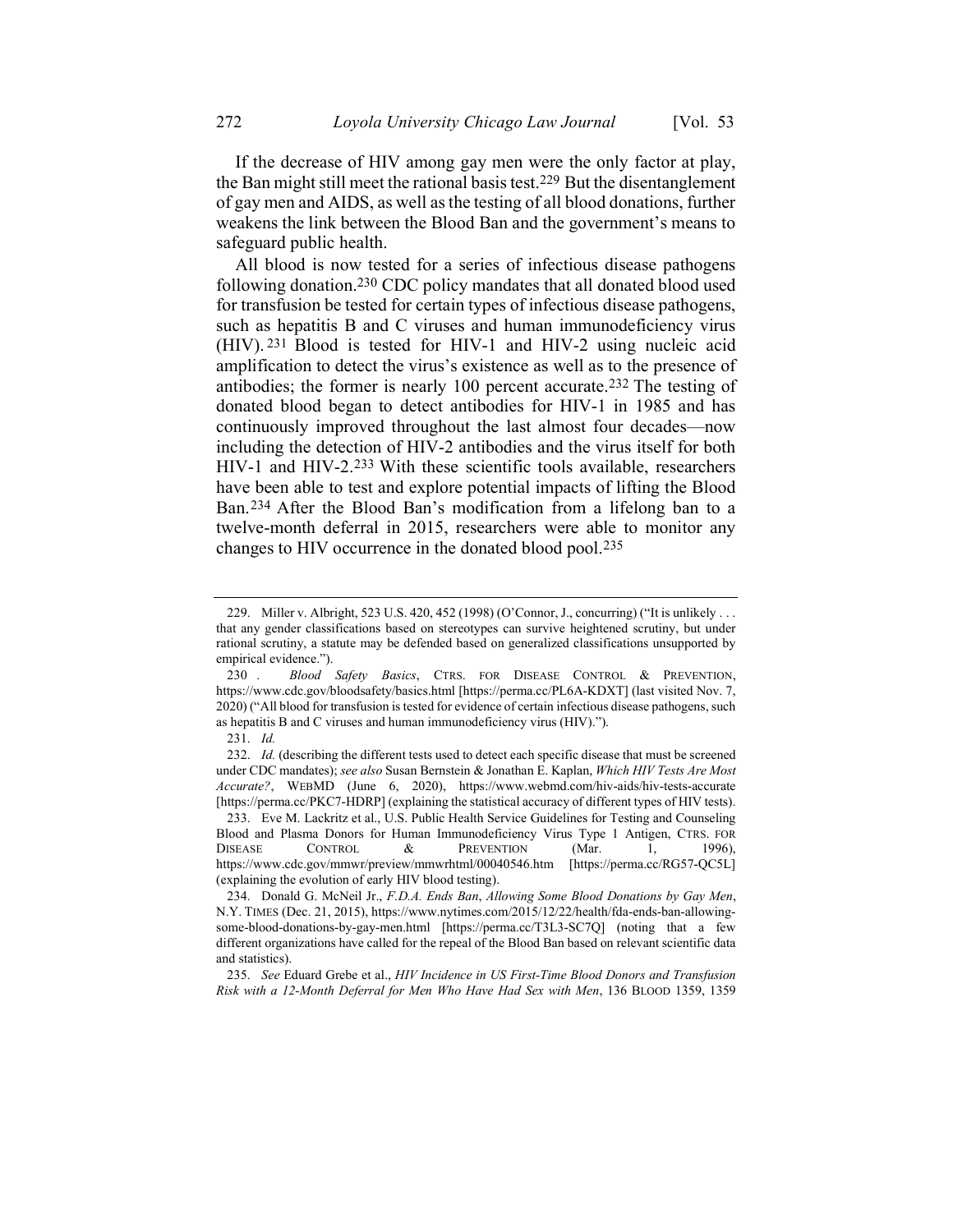When comparing the incidences of HIV in the blood supply before the modification of the Blood Ban and after, researchers from the American Society of Hematology found no increase in HIV incidence or HIVtransmission risk through transfusions.236 In addition to independently conducted research, the FDA has also investigated its current policies through the Blood Products Advisory Committee (BPAC), which published its meeting notes and discussions beginning in 2006.237 Upon the publication of these studies, the American Association of Blood Banks, the American Red Cross, and the Advisory Committee on Blood Safety and Availability issued a joint statement to the FDA urging more rational and scientifically grounded deferral periods applied more fairly across all possible blood donors.238 Thus, the availability of scientific and medical approaches to mitigate the risk of HIV entering the donated blood supply supports a finding that the Blood Ban is irrational, and thus unconstitutional, under an equal-protection claim.

Lastly, other countries' success in eliminating their own versions of the Blood Ban further establishes the irrationality of the Ban in the United States. Italy and Spain—along with a handful of other countries—have eliminated their MSM bans altogether and instead opted for risk-based deferral questions. 239 Notably, these countries do not include any

<sup>(2020),</sup> https://ashpublications.org/blood/article-abstract/136/11/1359/461434/HIV-incidence-in-US-first-time-blood-donors-and?redirectedFrom=fulltext [https://perma.cc/5VKC-DSFK] (explaining the potential impact and minimal risk of reducing or eliminating deferral period for gay men).

<sup>236.</sup> See id. at 1363 ("We did not observe any evidence that a cohort of new higher-risk male donors entered the donor pool after the [12-month] deferral policy implementation. The failure to identify a significant association between period of donation and incident infection . . . lends further weight to the conclusion that there is no evidence that HIV incidence in first-time donors or firsttime male donors increased after implementation of the revised MSM eligibility criteria.").

<sup>237.</sup> Joint Statement Before ACBSA on Donor Deferral for Men Who Have Had Sex with Another Man  $(MSM)$  –  $6/15/10$ , AM. ASS'N BLOOD BANKS (June 15, 2010), http://www.aabb.org/advocacy/statements/Pages/statement061510.aspx [https://perma.cc/HEJ6-PTEE] (noting that the data and publications available since a 2006 BPAC meeting have also encouraged organizations to be critical of the BPAC and FDA because of their reluctance to change the MSM for so long); see generally BPAC Meeting Summary  $-03/20-03/21/19$ , AM. ASS'N BLOOD BANKS, http://www.aabb.org/advocacy/government/bpac/Pages/bpacmeeting190320.aspx [https://perma.cc/FR2Z-S5ET] (last visited Nov. 7, 2020) (showing most recent BPAC meeting notes available).

<sup>238.</sup> See Joint Statement Before ACBSA, supra note 237 (explaining that the AABB, America's Blood Center, and American Red Cross were opposed to the Blood Ban had urged the FDA since 2006 to reevaluate the deferral criteria for male blood donors who have had sexual contact with another male).

<sup>239.</sup> See Ashwin N. Skelly et al., Science over Stigma: The Need for Evidence-Based Blood Donation Policies for Men Who Have Sex with Men in the USA, 7 LANCET HAEMATOLOGY 779, 781 (2020) (highlighting the need for the U.S. to follow the example of other countries); see also McAdam & Parker, supra note 11, at 21 (explaining the different policy cases in various countries).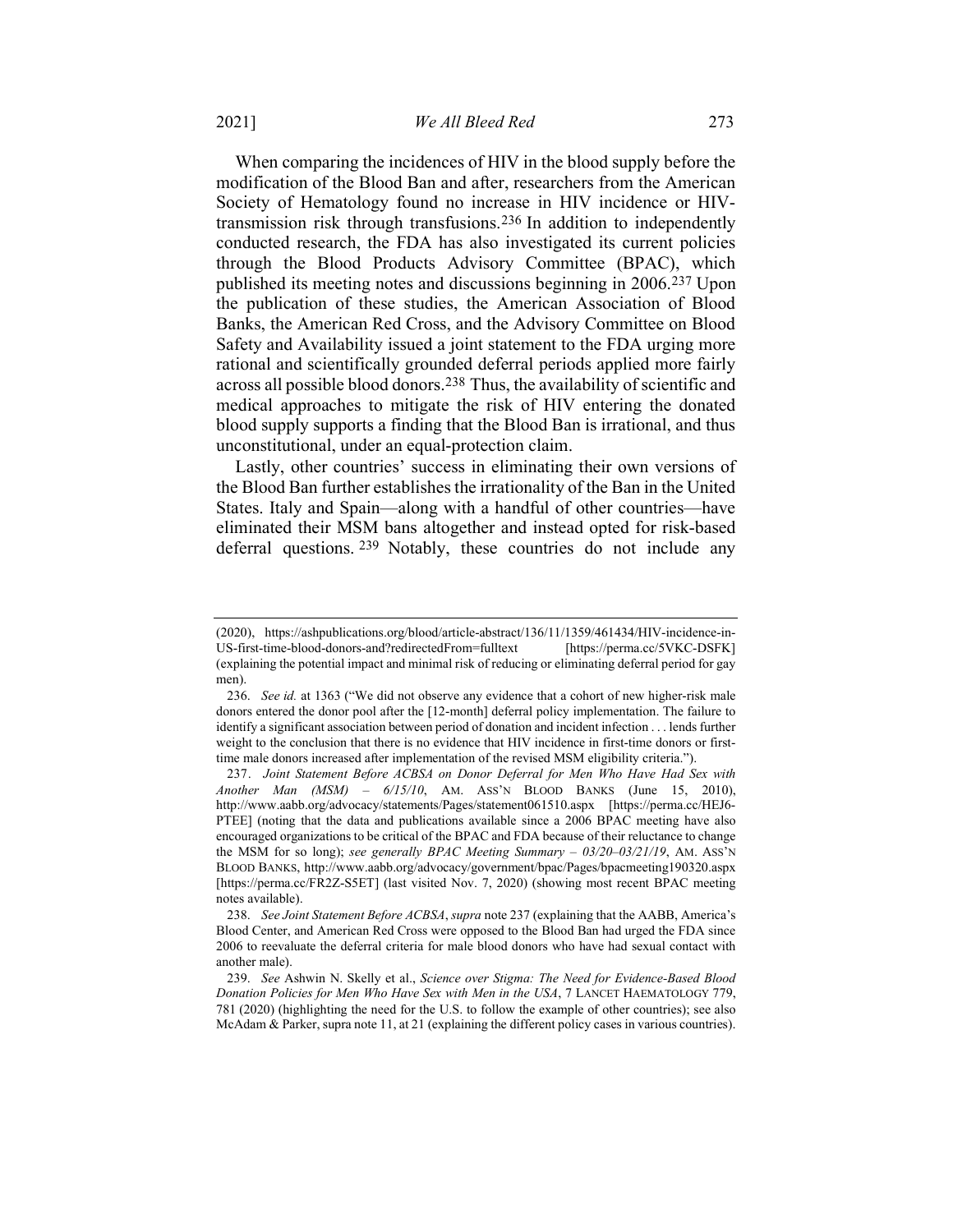questions regarding sexual orientation to establish a donor's risk.240 In Italy, for example, questions focus on the number of sexual partners that a donor has had and whether the donor has used protection, such as a condom. 241 Furthermore, a 2013 study published in Blood Transfus found no significant increase after the MSM Ban's eradication in the proportion of HIV-antibody-positive blood donors who were men who had sex with men compared to heterosexual donors.<sup>242</sup> Additionally, in spring 2020, the Supreme Court of Brazil struck down the country's MSM blood donor deferral and declared it unconstitutional.243 Brazil had previously exercised a twelve-month deferral period for MSM blood donations, but the highest court eliminated the waiting period altogether, explaining that the deferral, based on discrimination and prejudice, disproportionately restricted sexually active gay men from helping their communities.244

The scientific evidence from peer countries such as Italy, which has collected over two decades of data since eliminating the Ban, reveals that existing controls and safeguards are effective in reducing the risk of HIVpositive blood from entering the blood supply and infecting blood transfusion recipients.245 This revelation indicates that, like the policies

<sup>240.</sup> See McAdam & Parker, supra note 11, at 33 ("[T]he study considered Spain and Italy's risk-based approach, in which donors were considered for deferral based on behavior (having sex with HIV carriers, having more than one sexual partner at a time, or having sex with an occasional partner) over the previous twelve months.").

<sup>241 .</sup> Barbara Suligoi et al., Changing Blood Donor Screening Criteria from Permanent Deferral for Men Who Have Sex with Men to Individual Sexual Risk Assessment: No Evidence of a Significant Impact on the Human Immunodeficiency Virus Epidemic in Italy, 11 BLOOD TRANSFUS 441, 442 (2013); see also McAdam & Parker, supra note 11, at 40 ("In 2001, Italy removed the question about male homosexual intercourse and replaced it with questions regarding risky sexual behaviors such as having multiple partners and unprotected sex.").

<sup>242.</sup> See Suligoi, *supra* note 241, at 446 ("[N]o significant increase in the proportion of MSM compared to heterosexuals was observed among HIV antibody-positive blood donors, suggesting that the change in donor deferral policy has not led to a disproportionate increase of HIVseropositive MSM.").

<sup>243.</sup> Michael K. Lavers, Brazil Supreme Court Strikes Down MSM Blood Donor Ban, WASH. BLADE (May 11, 2020), https://www.washingtonblade.com/2020/05/11/brazil-supreme-courtstrikes-down-msm-blood-donor-ban/ [https://perma.cc/96XZ-6HVH]; Fabio Teixeira, Brazil's Supreme Court Throws Out Rules That Limit Gay Men Donating Blood, REUTERS (May 10, 2020, 1:44 AM), https://www.reuters.com/article/us-brazil-lgbt-blood-idUSKBN22M05N [https://perma.cc/ZFV9-LUEE] (discussing Brazil's Supreme Court decision to overturn law limiting gay and bisexual men from donating blood).

<sup>244.</sup> See Teixeira, *supra* note 243 ("Instead of the state enabling [gay men] to promote good by donating blood, it unduly restricts solidarity based on prejudice and discrimination." (quoting Brazil Supreme Court Minister Edson Fachin)).

<sup>245.</sup> See Beattie RH Sturrock & Stuart Mucklow, What Is the Evidence for the Change in the Blood Donation Deferral Period for High-Risk Groups and Does It Go Far Enough?, 18 ROYAL COLL. PHYSICIANS | CLINICAL MED. 304, 306 (2018) ("A comparison of the blood donor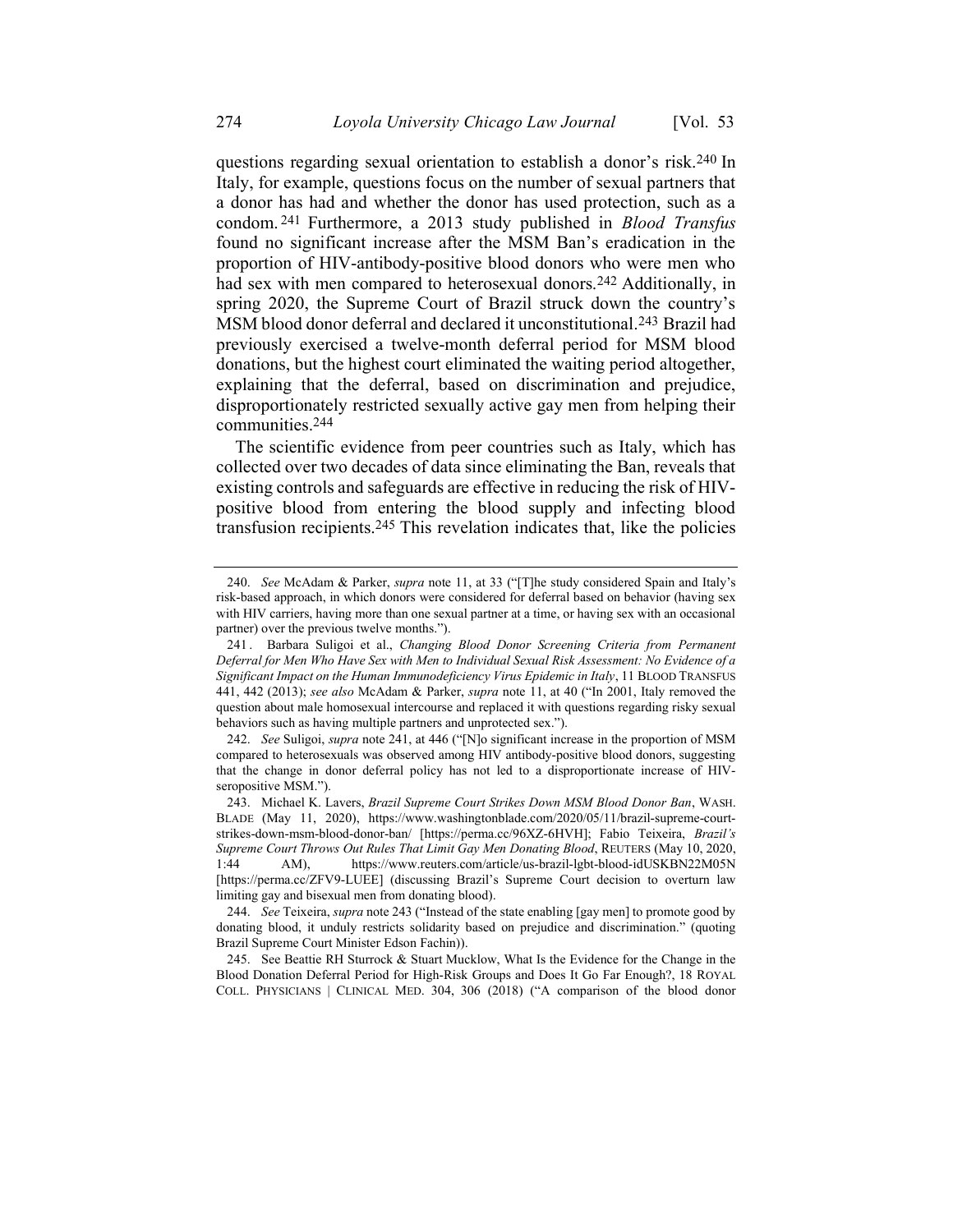in question in both Romer v. Evans and Reed v. Reed, the Blood Ban exists now as nothing but animus toward gay men because it, too, lacks a rational relationship to legitimate state interests.246

Furthermore, when considering the totality of circumstances, the policy seemingly exists as a bare desire to harm a disfavored group.247 Thus, as the Court decided in Romer v. Evans, this policy cannot be said to further a legitimate government interest and thus would likely be found to be unconstitutional under the rational basis review.248

## V. PROPOSAL

The Blood Ban can be eliminated in a number of ways. It can be revoked by the FDA, repealed through legislation in Congress, or struck down in the courts. The FDA made the two modifications to the Ban (decreasing it to a one-year deferral in 2015 and to a three-month deferral in 2020).249 Although President Trump stated that he did not directly instruct the FDA to modify the Blood Ban from a one-year to a threemonth deferral, the reduction came after he ordered the FDA to eliminate outdated rules and bureaucracy during the coronavirus pandemic.250 If history is any indication, the dismantling of the policy will probably be handled independently and unilaterally by the FDA, due to both public pressure and pressure from outspoken lawmakers, like Senator Tammy

248. Id. at 635–36.

epidemiology between 1999 and 2009/10 showed no significant change in HIV prevalence in either first time or repeat donors."); see Alice Klein, New Rules for Gay and Bisexual Male Blood Donors Found to Be Safe, NEW SCIENTIST (Nov. 29, 2019), https://www.newscientist.com/article/2225154-new-rules-for-gay-and-bisexual-male-blooddonors-found-to-be-safe/#ixzz6pF2CZJvX [https://perma.cc/5WBC-R3WV] ("In Italy, for example, the risk of getting HIV from a blood transfusion is estimated to be 1 in 13 million.").

<sup>246.</sup> Romer v. Evans, 517 U.S. 620, 632 (1996) ("[T]he amendment seems inexplicable by anything but animus toward the class it affects; it lacks a rational relationship to legitimate state interests.").

<sup>247.</sup> Romer, 517 U.S. at 634 ("[I]f the constitutional conception of 'equal protection of the laws' means anything, it must at the very least mean that a bare . . . desire to harm a politically unpopular group cannot constitute a *legitimate* governmental interest." (quoting U.S. Dep't of Agric. v. Moreno, 413 U.S. 528, 534 (1973))).

<sup>249.</sup> See Heitz, *supra* note 5 (explaining how the FDA altered the ban in 2015 from a lifetime ban to a twelve-month deferral); see also REVISED RECS., supra note 6, at 9 (outlining the recommendations published by the FDA in 2020 to shorten the twelve-month deferral to a threemonth deferral for MSM).

<sup>250 .</sup> David Greene, Food and Drug Administration Seeks to Expand Treatment for Coronavirus, NPR (Mar. 20, 2020, 9:09 AM), https://www.npr.org/2020/03/20/818835878/foodand-drug-administration-seeks-to-expand-treatment-for-coronavirus [https://perma.cc/PY2K-KX9A] (statement of President Donald Trump) ("What the FDA is doing is incredible. They've done things in times that were not even thinkable. And I've directed the FDA to eliminate outdated rules and bureaucracy so this work can proceed rapidly, quickly and, I mean, fast.").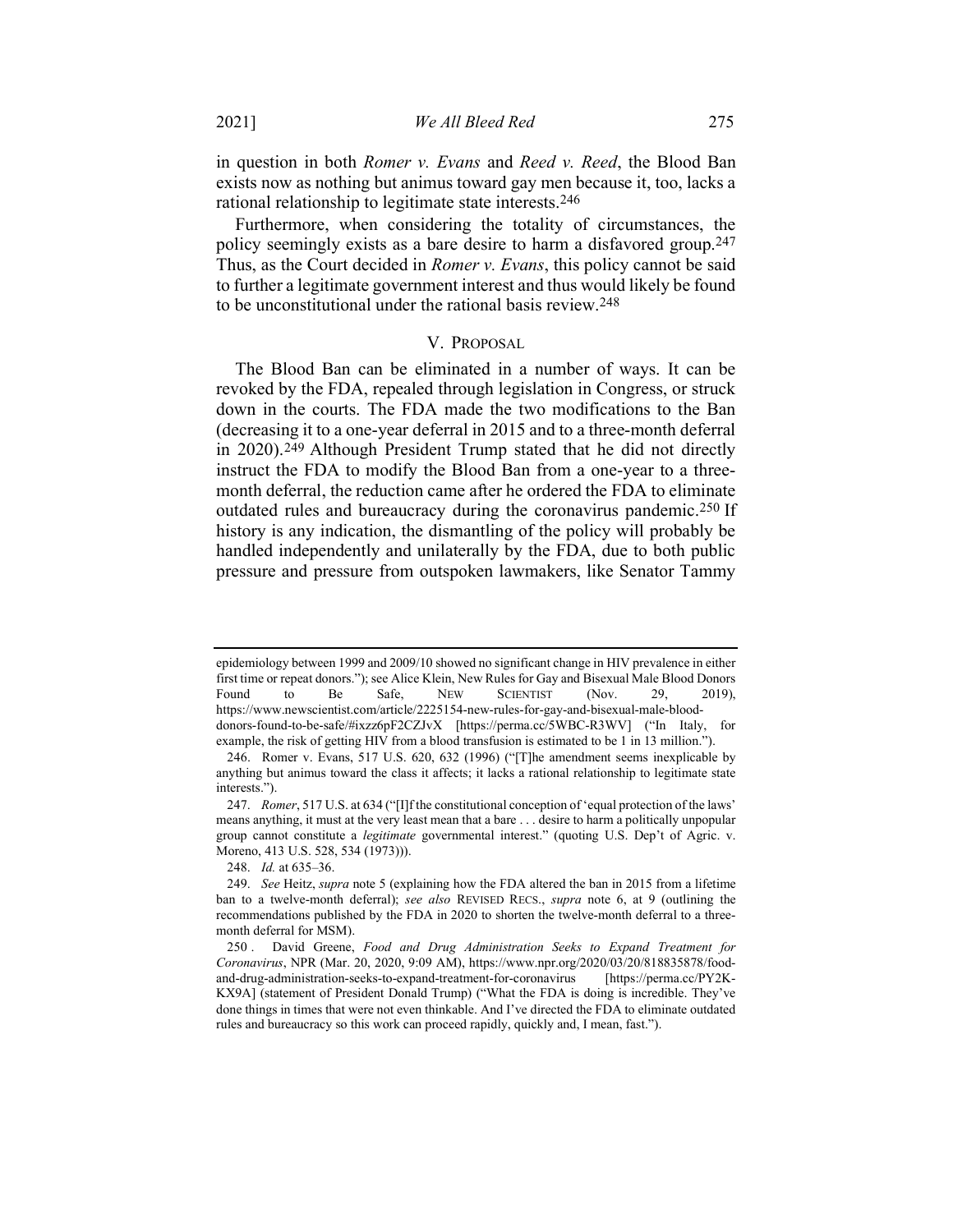Baldwin, in Congress.251 Nevertheless, this Comment proposes that in the wake of Bostock, a heightened scrutiny, resembling the modern application of intermediate scrutiny for sex-based discrimination, should be used.

## A. The Potential Challenge to the Blood Ban in Courts

Bostock's impact was limited to the definition of "sex" within the confines of Title VII. 252 The majority deliberately emphasized the limitation of its holding to the text of Title VII and its protections against sex-based discrimination. 253 Nevertheless, if the courts extended Bostock's reasoning to include sexual orientation as inherent in sex, the Blood Ban might be held unconstitutional under the Fourteenth Amendment.254

Extending Bostock's reasoning means the Blood Ban's sexualorientation-based discrimination is analogous to sex- or gender-based discrimination.255 This extension would then cement sexual orientation as a quasi-suspect class that triggers the heightened scrutiny afforded to sex-based discrimination—intermediate scrutiny.256 A federal court in Idaho has already extended Bostock's definition of gender in other cases involving discrimination.<sup>257</sup> In *Hecox v. Little*, a federal judge applied heightened scrutiny to assess an Idaho law that prohibited transgender

<sup>251.</sup> See Letter to Hahn, supra note 170 (urging FDA to reconsider and eliminate the Blood Ban); see Padgett, supra note 170 (describing different lawmakers' lobbying for changes to the restriction in summer 2020).

<sup>252.</sup> Bostock v. Clayton Cnty., 140 S. Ct. 1731, 1742 (2020) ("Not because homosexuality or transgender status are related to sex in some vague sense or because discrimination on these bases has some disparate impact on one sex or another, but because to discriminate on these grounds requires an employer to intentionally treat individual employees differently because of their sex.").

<sup>253.</sup> Id. at 1753 (discussing the limitations of the decision in Bostock).

<sup>254.</sup> Id. at 1783 (Alito, J., dissenting) ("Under this logic, today's decision may have effects that extend well beyond the domain of federal antidiscrimination statutes. . . . Although the Court does not want to think about the consequences of its decision, we will not be able to avoid those issues for long."); see also Gruberg, supra note 94 ("An extension of the Supreme Court's finding in Bostock that sex necessarily includes sexual orientation and gender identity could also mean, then, that laws that target people based on sexual orientation or gender identity could be subject to heightened scrutiny.").

<sup>255.</sup> Bostock, 140 S. Ct. at 1783 (Alito, J., dissenting) ("By equating discrimination because of sexual orientation or gender identity with discrimination because of sex, the Court's decision will be cited as a ground for subjecting all three forms of discrimination to the same exacting standard of review.").

<sup>256.</sup> Id. (highlighting Justice Alito's hypothesis that Bostock opens the door to extend intermediate scrutiny to sexual orientation cases).

<sup>257.</sup> See Gruberg, supra note 94 ("In his reasoning for applying heightened scrutiny to the Idaho law, [a federal district court judge] cited the Supreme Court's statement in Bostock affirming that one cannot discriminate against an individual for being transgender without also discriminating against that individual based on sex."); see also Hecox v. Little, 479 F. Supp. 3d 930, 962, 974, 984 (D. Idaho 2020) (citing Bostock).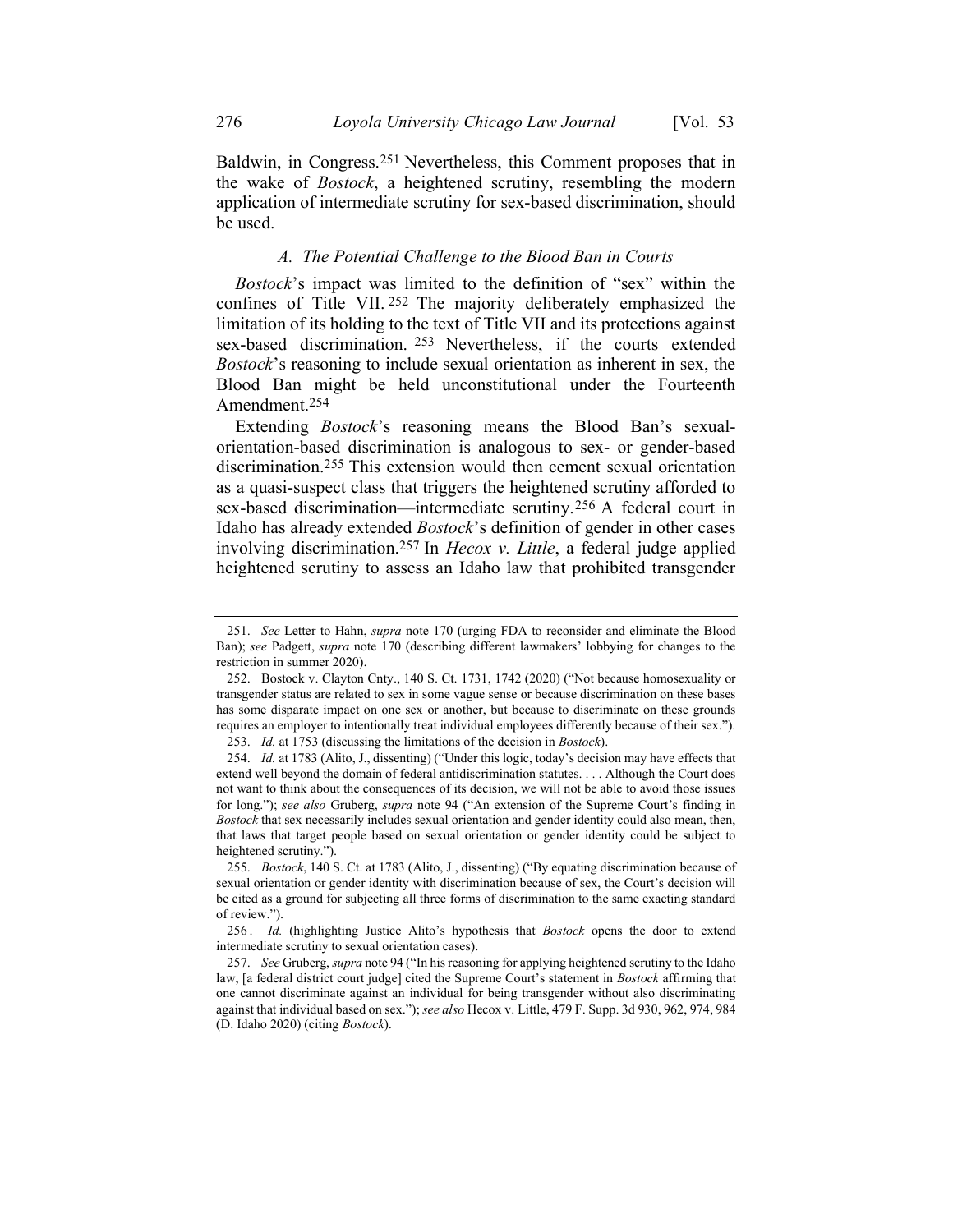women and girls from playing on sports teams and cited Bostock as the relevant jurisprudence.<sup>258</sup> If the ruling in *Hecox* is affirmed, intermediate scrutiny will likely become the standard of review in any subsequent case assessing the Blood Ban. Therefore, if that were the case, the impact that applying intermediate scrutiny in assessing the Blood Ban would have on the Constitution is negligible, as it would have already been established in at least one prior case.

# 1. Beyond Rational Basis; Discrediting the Blood Ban Under Heightened Scrutiny

Though the Supreme Court has not explicitly extended heightened scrutiny to cases involving discrimination based on sexual orientation, some judges point to *Bostock* as demonstrating a higher level of scrutiny than mere rational basis.259 In Obergefell and Lawrence, the fundamental rights at issue—marriage and privacy, respectively—triggered heightened scrutiny.<sup>260</sup> But *Bostock* represents a turning point because no fundamental right was at issue, but the Court nevertheless applied a seemingly higher level of scrutiny when including sexual orientation as a part of sex.261 Sex discrimination sits between rational basis and strict scrutiny review—a standard referred to as intermediate scrutiny.262 Strict scrutiny demands the government prove a restriction is narrowly tailored and serves a compelling government interest.263 Intermediate scrutiny

<sup>258.</sup> Hecox, 479 F. Supp. 3d at 973–74 (citing *Bostock* as support for principle that "transgender individuals qualify as a quasi-suspect class" (citing 140 S. Ct. at 1731)).

<sup>259.</sup> Hecox, 479 F. Supp. 3d at 974; Bostock, 140 S. Ct. at 1783 (Alito, J., dissenting).

<sup>260.</sup> Laurence H. Tribe, Lawrence v. Texas: The "Fundamental Right" That Dare Not Speak Its Name, 117 HARV. L. REV. 1893, 1898 (2004) (highlighting that the right to private intimacy between consensual adults is fundamental); see Gruberg, supra note 94 (explaining that the focus in Obergefell was based on the fundamental right of marriage).

<sup>261.</sup> See Gruberg, supra note 94 ("An extension of the Supreme Court's finding in Bostock that sex necessarily includes sexual orientation and gender identity could also mean, then, that laws that target people based on sexual orientation or gender identity could be subject to heightened scrutiny."); see also Miss. Univ. for Women v. Hogan, 458 U.S. 718, 724 (1982) ("[T]he party seeking to uphold a statute that classifies individuals on the basis of their gender must carry the burden of showing an 'exceedingly persuasive justification' for the classification." (quoting Kirchberg v. Feenstra, 450 U.S. 455, 461 (1981))).

<sup>262 . &</sup>quot;[C]ourts will sometimes refer to intermediate scrutiny by other names, such as 'heightened scrutiny,' or as 'rational basis with bite.'" Intermediate Scrutiny, supra note 40.

<sup>263 .</sup> See Johnson v. California, 543 U.S. 499, 505 (2004) ("Under strict scrutiny, the government has the burden of proving that racial classifications 'are narrowly tailored measures that further compelling governmental interests.'" (quoting Adarand Constructors, Inc. v. Peña, 515 U.S. 200, 227 (1995))); see also Korematsu v. United States, 323 U.S. 214, 216 (1944) (explaining strict scrutiny as applied to racial classifications); see also Ozan O. Varol, Strict in Theory, but Accommodating in Fact?, 75 MO. L. REV. 1243, 1245–46 (2010) ("As to its ends, the government must show a compelling interest in drawing a suspect classification or infringing on a fundamental right. As to its means, the government must prove that it adopted narrowly tailored means to achieve that compelling interest.").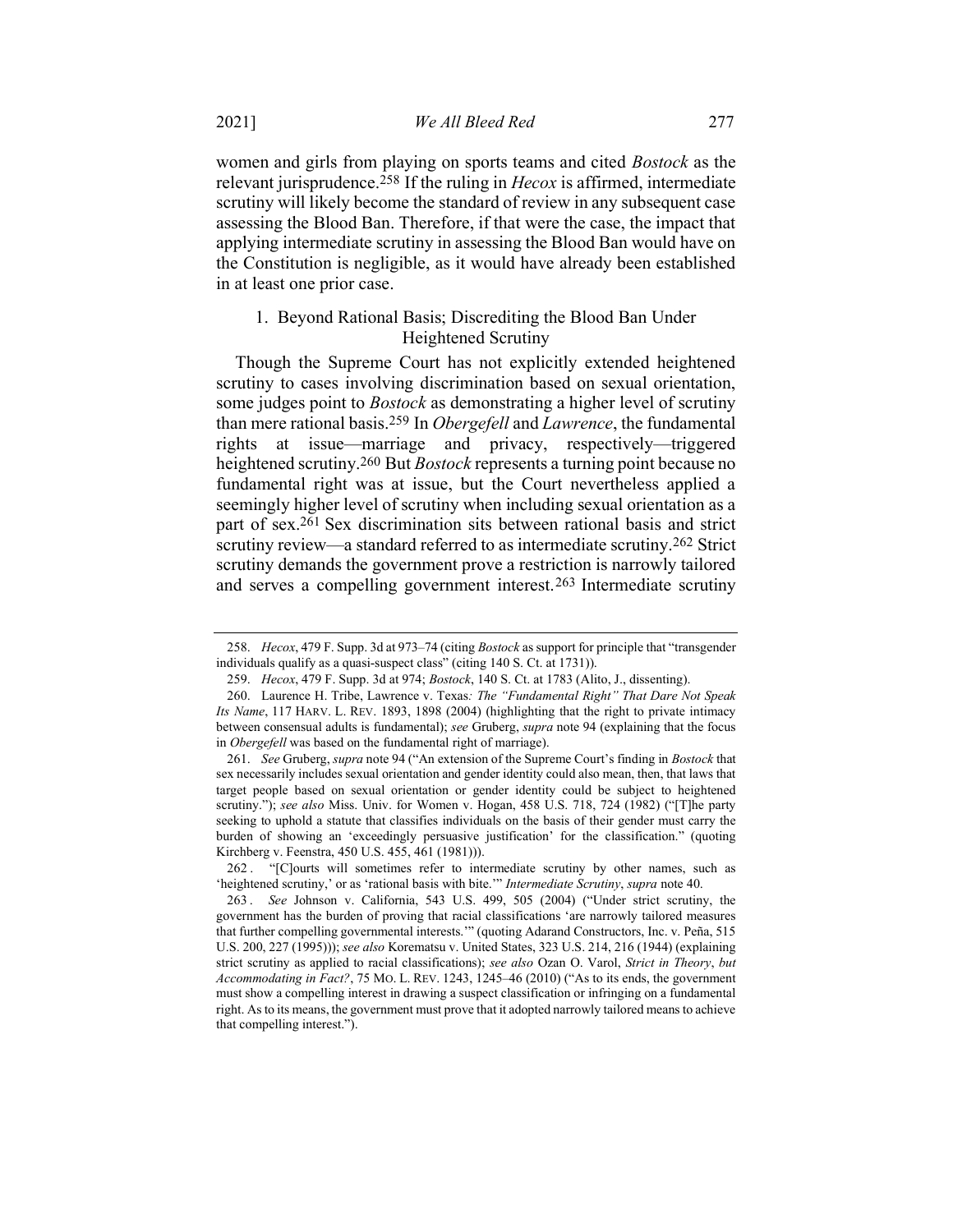requires that the challenged law furthers an important government interest and that the means of the law must be substantially related to the interest.264 Accordingly, applying Bostock's holding that sex includes sexual orientation, the Court would analyze the Blood Ban's validity according to intermediate scrutiny. Though it is worth reiterating that the Court in Bostock defined sex as inclusive of sexual orientation only within the parameters of Title VII, this definition could be extended to include sexual orientation as part of gender in an equal-protection analysis.265 As Justice Alito noted in his dissent:

Finally, despite the important differences between the Fourteenth Amendment and Title VII, the Court's decision may exert a gravitational pull in constitutional cases. Under our precedents, the Equal Protection Clause prohibits sex-based discrimination unless a "heightened" standard of review is met. By equating discrimination because of sexual orientation or gender identity with discrimination because of sex, the Court's decision will be cited as a ground for subjecting all three forms of discrimination to the same exacting standard of review.266

Thus, if what Justice Alito cautions proves true, the Blood Ban would be assessed under an intermediate scrutiny analysis.<sup>267</sup>

As such, intermediate scrutiny first asks whether the Blood Ban furthers an important government interest.268 In Craig v. Boren, the Court stated that the protection of public health and safety is an important function of the government.269 Similarly, the Court could logically find limiting the spread of the AIDS virus is an important government

<sup>264.</sup> See Intermediate Scrutiny, supra note 40 (explaining intermediate scrutiny); see also Craig v. Boren, 429 U.S. 190, 197 (1976) (affirming that state law discriminating based on sex must serve "important governmental objectives and must be substantially related to achievement of those objectives" (citing Reed v. Reed, 404 U.S. 71, 75 (1971))); see also Wexler, supra note 41, at 56 ("The cat was out of the bag: a new equal protection standard had been born. The intermediate, or middle-tier, test was a compromise . . . .").

<sup>265.</sup> See Gruberg, supra note 94 ("An extension of the Supreme Court's finding in Bostock that sex necessarily includes sexual orientation and gender identity could also mean, then, that laws that target people based on sexual orientation or gender identity could be subject to heightened scrutiny."); Bostock v. Clayton Cnty., 140 S. Ct. 1731, 1783 (2020) (Alito, J., dissenting) (explaining that the Bostock majority's definition of gender to include sexual orientation under Title VII could be extended to equal-protection analyses and heightened scrutiny).

<sup>266.</sup> Bostock, 140 S. Ct. at 1783 (Alito, J., dissenting) (citing Sessions v. Morales-Santana, 137 S. Ct. 1678, 1689 (2017)).

<sup>267.</sup> Id.

<sup>268.</sup> See Intermediate Scrutiny, supra note 40 (explaining intermediate scrutiny); see also Boren, 429 U.S. at 197 (affirming that state law discriminating based on sex must serve "important governmental objectives and must be substantially related to achievement of those objectives" (citing Reed v. Reed, 404 U.S. 71, 75 (1971))).

<sup>269.</sup> Boren, 429 U.S. at 199–200.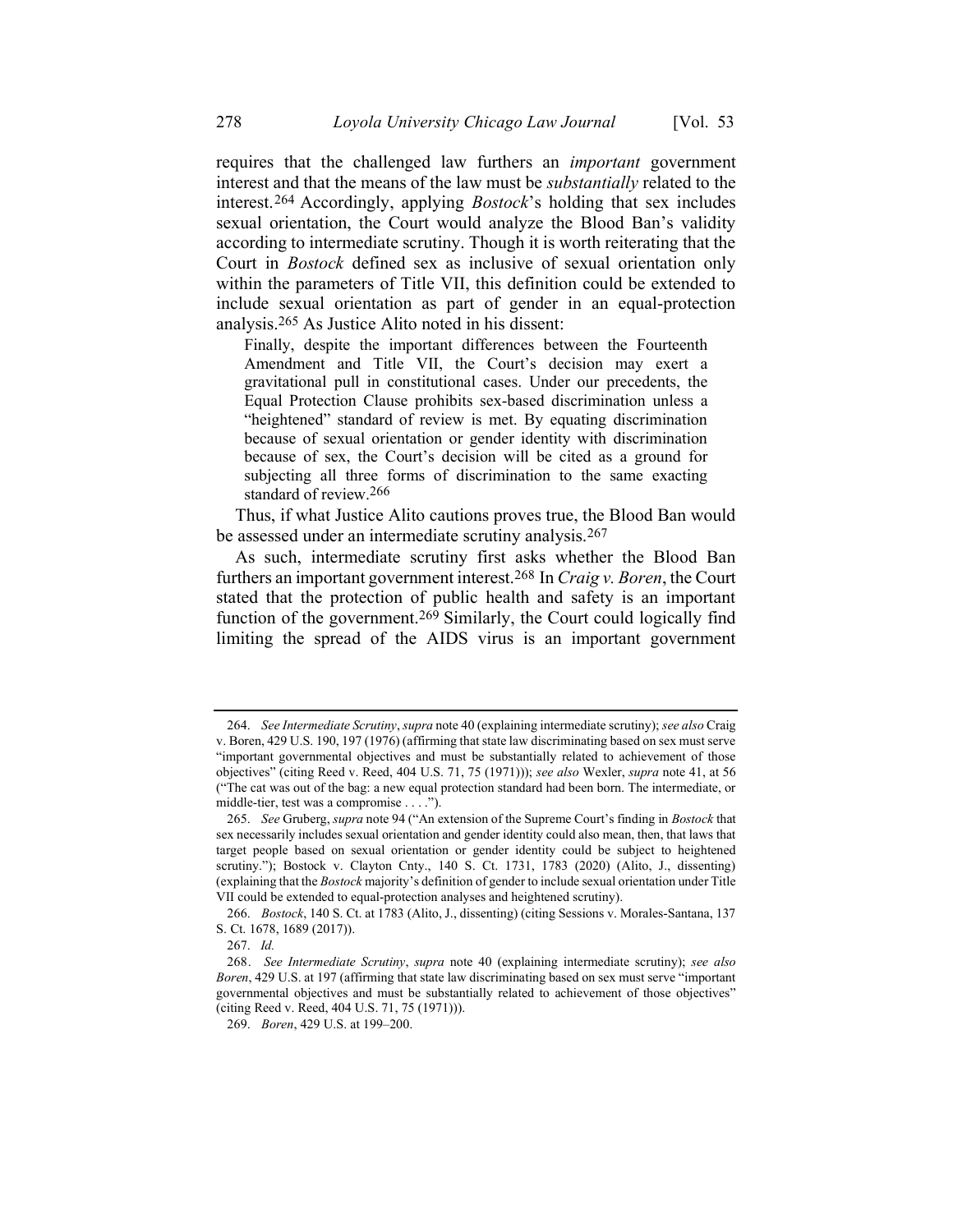objective. 270 But in light of Boren and prior rational-relationship justifications based on safety, it is unlikely that data would support a court's conclusion that sexual orientation-based discrimination is substantially related to achieving that objective.271 The analysis of the relationship would rely on the science-based arguments, likely rendering the Ban unconstitutional under rational basis review, but a higher level of scrutiny could examine the validity of the policy even more closely.<sup>272</sup> The FDA justifies the Ban with the high statistical prevalence of HIV/AIDS among men who have sex with men.273 Thus, using Bostock's inclusion of sexual orientation within sex, and extending it from Title VII to an equal-protection analysis under the Fourteenth Amendment, the statistical evidence must be substantially related to the objective.274 The Court has repeatedly found that the use of statistics to justify burdening individuals of a certain gender insufficient to uphold discriminatory policies.275

For instance, in *Craig v. Boren*, the Court found that even though

<sup>270.</sup> See Niezgoda, supra note 212, at 99 (discussing government's history of intervening to protect public health, especially regarding secondhand tobacco smoke).

<sup>271.</sup> See Boren, 429 U.S. at 200–04 (finding statistics that young men were more likely to be involved in a DUI-related crash than young women were insufficient to prohibit young men—but allow young women—to consume certain alcoholic drinks); City of Los Angeles Dep't of Water & Power v. Manhart, 435 U.S. 702, 709–10 (1978) (finding that using statistical evidence that women live longer than men was insufficient to require female employees to pay more into pension funds than male employees).

<sup>272.</sup> See Brian Soucek, The Case of the Religious Gay Blood Donor, 60 WM. & MARY L. REV. 1893, 1904 (2019) (noting some circuits apply heightened scrutiny to sexual orientation discrimination in equal-protection claims); see SmithKline Beecham Corp. v. Abbott Labs., 740 F.3d 471, 474 (9th Cir. 2014) (holding heightened scrutiny applies to sexual orientation discrimination claims in the Ninth Circuit, prior to both the Obergefell (2015) and Bostock (2020) decisions).

<sup>273.</sup> See CTRS. FOR DISEASE CONTROL & PREVENTION, HIV AND GAY AND BISEXUAL MEN 1 (2020), https://www.cdc.gov/hiv/pdf/group/msm/cdc-hiv-msm.pdf [https://perma.cc/GR4W-CLEE] (noting that 69 percent of new HIV diagnoses in the United States and dependent areas were among gay men in 2018); see also Dwayne J. Bensing, Comment, Science or Stigma: Potential Challenges to the FDA's Ban on Gay Blood, 14 U. PA. J. CONST. L. 485, 500 (2011) ("The FDA defends the policy by stating the high HIV prevalence . . . in MSM men."); see Mike Darling, Banned for Life: Why Gay Men Still Can't Donate Blood, NBC NEWS (July 14, 2013, 9:42 AM), https://www.nbcnews.com/healthmain/banned-life-why-gay-men-still-cant-donate-blood-

<sup>6</sup>c10622947 [https://perma.cc/3WKM-B7JR] ("The FDA classifies all gay men in the highest-risk blood-donor category—the same category as IV drug users and people who've spent more than five years since 1980 in a country that has mad cow disease.").

<sup>274.</sup> Definitions or explanations under one statute can sometimes influence interpretation of other areas of law outside of the original statute. See Emeldi v. Univ. of Oreg., 698 F.3d 715, 724 (9th Cir. 2012) (explaining that stating a sex-based retaliation claim under Title IX is analogous to the same claim under Title VII); see also Boren, 429 U.S. at 204 (discussing that the requirement for gender-based policies must be "substantially related to the achievement of the statutory objective").

<sup>275.</sup> See Boren, 429 U.S. at 200–05; Manhart, 435 U.S. at 709 (explaining illegitimacy of using statistics to broadly discriminate against groups).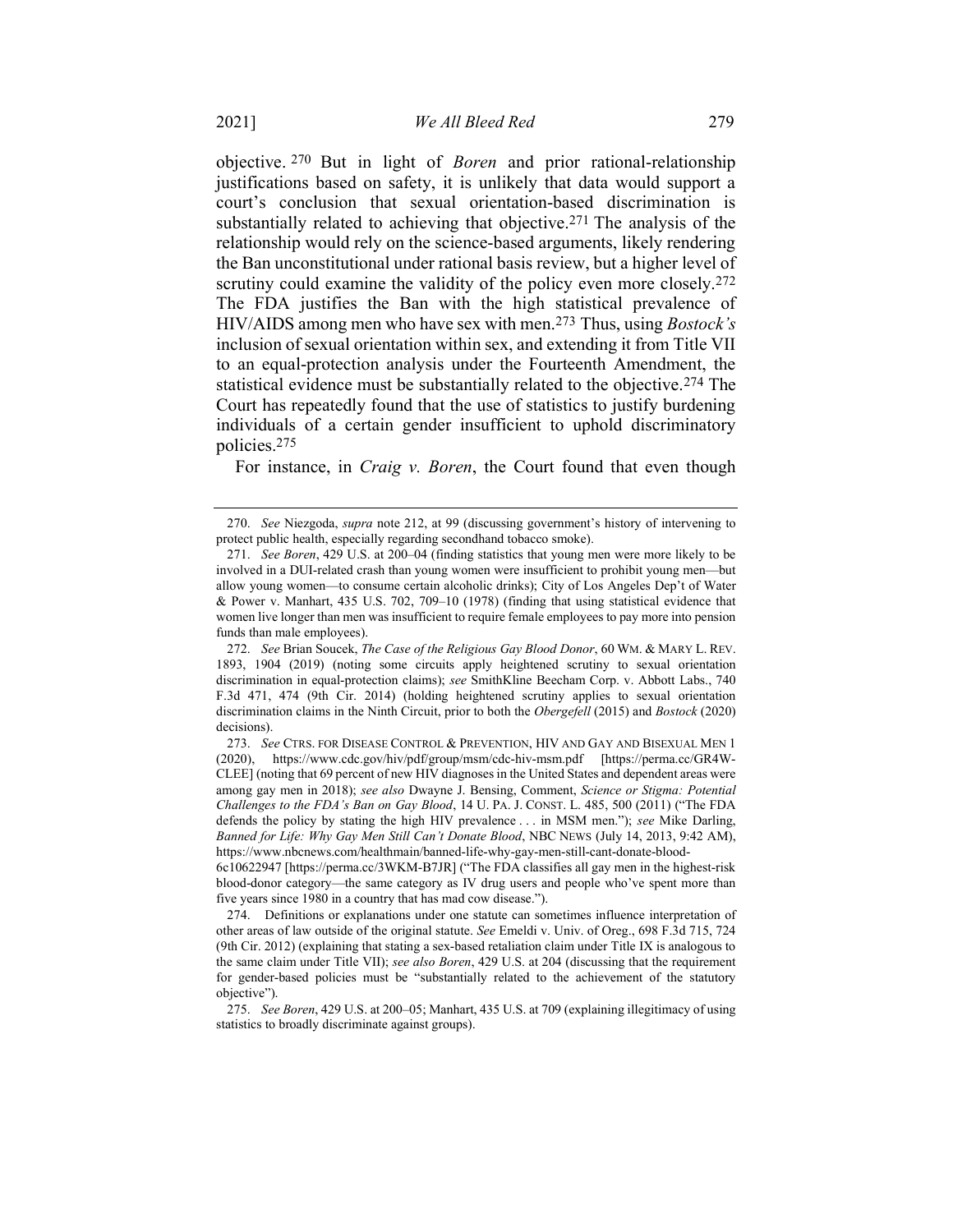young men were more likely to be involved in drunk-driving traffic accidents than similarly aged women, Oklahoma could not prohibit these men from purchasing alcoholic beverages while allowing similarly aged women to purchase the same beverage. 276 The Court reasoned that although the statistics used by Oklahoma inarguably showed men (ages eighteen to twenty) were more likely to be arrested for alcohol-related driving offenses than women of the same age, this statistical probability alone could not justify sex-based discrimination.277 The Court in Boren explained that the use of sex-based statistics to prove extensive sociological schemes was unequivocally opposed to the Equal Protection Clause's foundational principles.278 In other words, the Court has found using statistics as the sole basis for discriminatory policies in direct tension with constitutional equal protection guarantees.279 The FDA's use of HIV/AIDS statistics to defend the Blood Ban as the sole justification is analogous to Oklahoma's explanation in Boren.<sup>280</sup>

As noted in the rational basis discussion, the advanced and highly accurate testing of all donated blood to detect HIV would likely defeat any argument that the Blood Ban is still rational; however, under heightened scrutiny, an examination of the ineffectiveness of the current policy's implementation is germane as well.281

As it stands, the Blood Ban policy requires donors to answer screening questions.282 Whomever is administering the blood donation must ask any male blood donor if he has had sexual contact with a male within the past three months.283 There are three issues that most affect the rationality of this question, beyond its discriminatory nature and overall lack of

<sup>276.</sup> Boren, 429 U.S. at 204 (finding the Oklahoma statute unconstitutional and a violation of the Equal Protection Clause of the Fourteenth Amendment); see Wexler, supra note 41, at 51–52 (explaining the holding of Boren).

<sup>277.</sup> Boren, 429 U.S. at 201 (explaining the statistics were not trivial but could not be employed for a sex-based policy).

<sup>278. &</sup>quot;[P]roving broad sociological propositions by statistics is a dubious business, and one that inevitably is in tension with the normative philosophy that underlies the Equal Protection Clause." Id. at 204.

<sup>279.</sup> The Court explained that the use of statistics to define an entire class, and thus, restrict its liberty is exactly what the Equal Protection Clause exists to protect against. Id.

<sup>280.</sup> See id. at 201 ("Even were this statistical evidence accepted as accurate, it nevertheless offers only a weak answer to the equal protection question presented here."); see Bensing, supra note 273, at 500 ("The FDA defends the policy by stating the high HIV prevalence . . . in MSM men.").

<sup>281.</sup> Richard H. Fallon, Jr., Strict Judicial Scrutiny, 54 UCLA L. REV. 1267, 1328 (2007) (explaining that under higher scrutiny, statute's effectiveness must also be considered if it discriminates and an equally effective, but less discriminatory means could achieve the same goal).

<sup>282.</sup> See Full Length Donor History Questionnaire (DHQ), supra note 225 (listing all the questions asked of prospective blood donors); REVISED RECS., *supra* note 6, at 7 (noting DHQ).

<sup>283.</sup> See id. (asking the donor specifically if he has "[h]ad sexual contact with another male").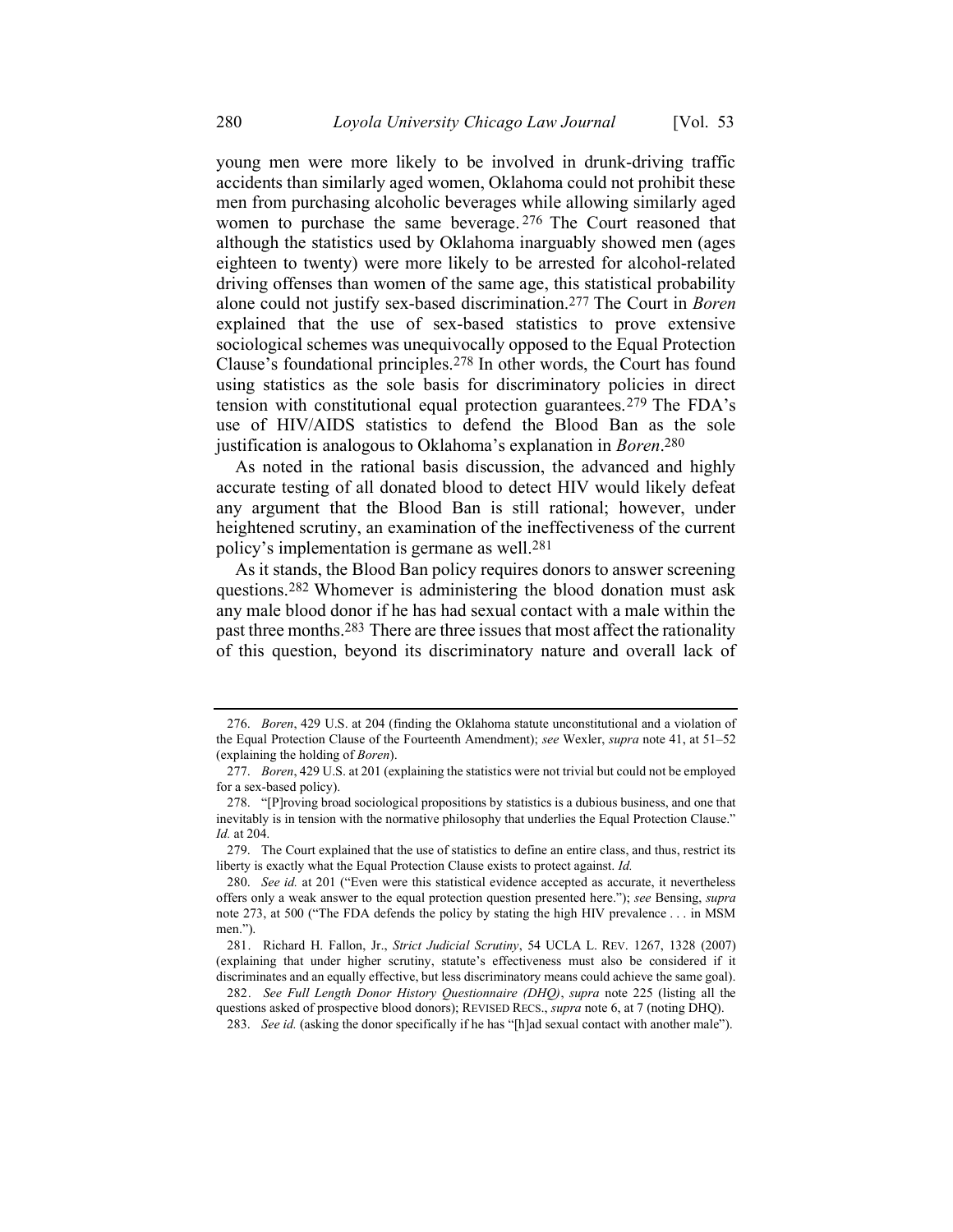scientific support: 1) its redundancy,  $284$  2) its over-inclusiveness,  $285$  and 3) its inefficacy.286

#### a. Redundancy of the Question's Goal

First and foremost, the question does not need to be asked because it is redundant in its goal.<sup>287</sup> The goal of this question, as the expression of the Blood Ban policy, is to prevent the spread of AIDS through the exclusion of high-risk individuals from donating blood and, thus, infecting the blood supply with HIV.288 But among the other screening questions, the administrator must ask if the potential donor has had sexual contact with anyone who has HIV/AIDS or has tested positive for HIV/AIDS in the past three months.289 Though the two questions are clearly different, the purpose is the same—identifying donors who should be ineligible to donate blood.290 Though a gay man who has had sex with another man may have been unknowingly exposed to HIV, the same can be said of a heterosexual donor.<sup>291</sup> Therefore, the MSM question is redundant in its purpose and falls short of effectively contributing to the overall goal of mitigating the spread of HIV/AIDS.

## b. Distinguishing "Gay Men" as a Class

Secondly, the question is not one about risky activity but instead about status and thus aimed at excluding an entire class of people.292 Donors answer other questions like whether they have had sex with a prostitute, had a tattoo, had a body piercing, or had an organ transplant—all within

289. See Full Length Donor History Questionnaire (DHQ), supra note 225 (listing questions asked of prospective blood donors, including whether the donor has "[h]ad sexual contact with anyone who has HIV/AIDS or has had a positive test for the HIV/AIDS virus?").

290. See REVISED RECS., *supra* note 6, at 7 ("The following sections summarize the revised recommendations related to blood donor deferral and requalification related to reducing the risk of HIV transmission by blood and blood products.").

<sup>284.</sup> See discussion supra Section V.A.1.a.

<sup>285.</sup> See discussion supra Section V.A.1.b.

<sup>286.</sup> See discussion supra Section V.A.1.c.

<sup>287.</sup> See REVISED RECS., supra note 6, at 2-7 (outlining the purpose and the current status of the FDA MSM policy); see Fallon, supra note 281, at 1328 (explaining that under heightened scrutiny, alternative options that are equally effective and less discriminatory must be considered).

<sup>288.</sup> See REVISED RECS., *supra* note 6, at 7 ("The following sections summarize the revised recommendations related to blood donor deferral and requalification related to reducing the risk of HIV transmission by blood and blood products.").

<sup>291.</sup> See McAdam & Parker, supra note 11, at 59 (explaining Blood Ban's overinclusivity by admitting risky heterosexual donors).

<sup>292.</sup> See id. at 59 ("By categorically excluding gay men, the MSM policy is facially discriminatory. The ban does not apply to other high-risk groups, thus is not rationally related to its stated goal of protecting the nation's blood supply. A ban that discriminates against a suspect class without commendable rationalization violates the Equal Protection Clause and should be deemed unconstitutional.").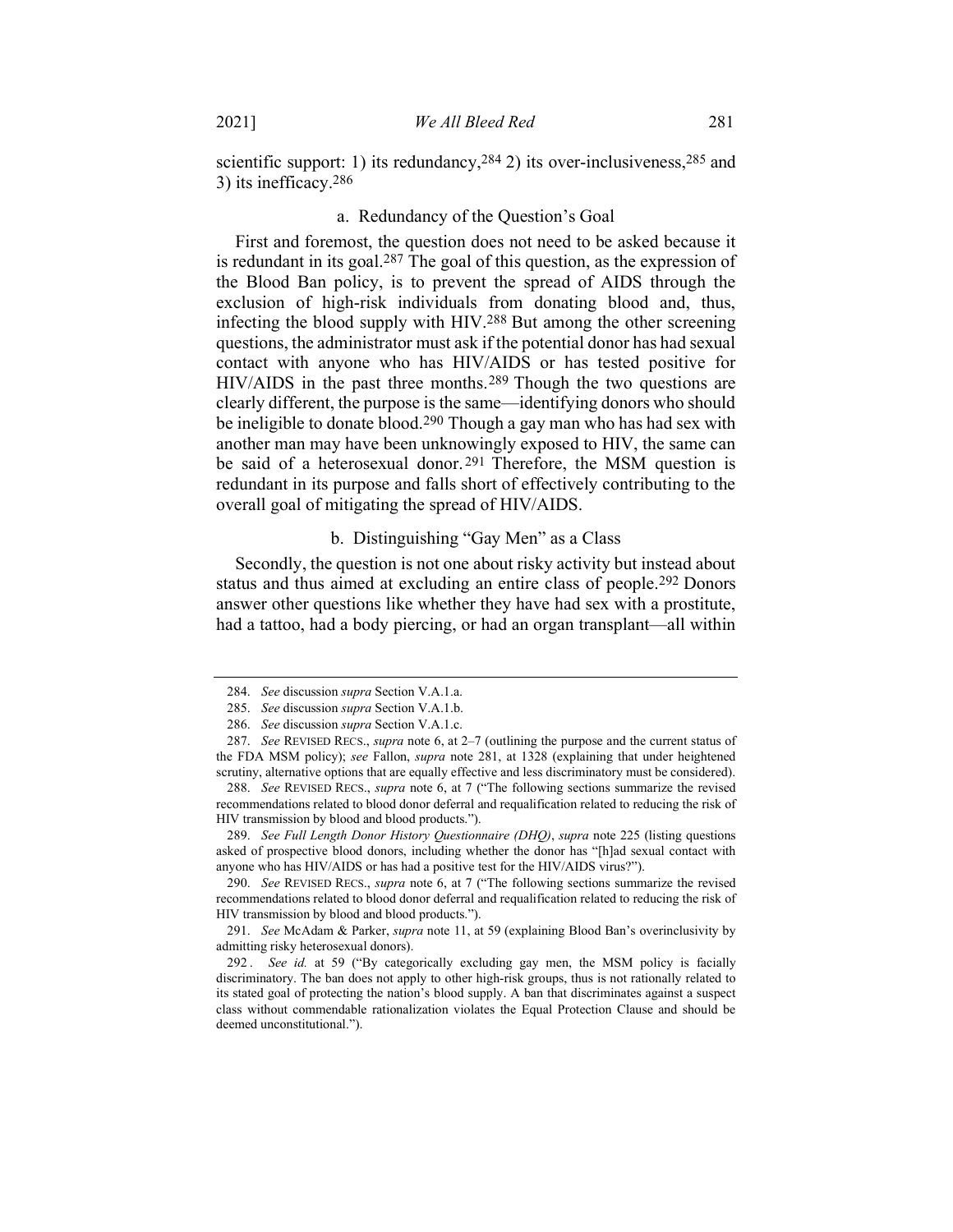in the past three months.293 The MSM question is distinct from the others because of its permanence.294 All the other questions in this section of the screening address temporary activities that can reasonably be ceased, allowing the donor to become eligible after a certain period at any point in the potential donor's life. However, the MSM question singles out a class of people—gay men—and excludes them simply based on that status.295 It is unreasonable to assume that a gay individual would abstain from sex for a period of time in the same way that an individual may abstain from getting a body piercing, receiving an organ transplant, or having sex with a prostitute for the same amount of time, thus permitting them to donate blood. Furthermore, the question does not consider the risk level of the gay man's sexual conduct and, instead, treats all gay sex as inherently risky. In other words, the question (and the policy) treats a gay man who has been tested for HIV and is in a monogamous, long-term relationship the same as it would treat a gay man who has unprotected sex with many sexual partners and who has not been tested for HIV.296

Even more significantly, the policy is hypocritical in that it treats the aforementioned gay man (HIV-negative and in a long-term, monogamous relationship) as a riskier donor than a heterosexual donor who engages in unprotected sex with many sexual partners and who also has not been tested for HIV.297 Additionally, this MSM question remains unique on the blood donation screening for singling out a certain class of people.298 There are no other questions that differentiate between groups based on race, sex, sexual orientation, sexual identity, nationality, or ethnicity who are disproportionately affected by HIV/AIDS. 299 Statistics show that certain racial and ethnic communities have a higher prevalence of

<sup>293.</sup> See Full Length Donor History Questionnaire (DHQ), supra note 225 (listing all questions asked of prospective blood donors); see generally REVISED RECS., supra note 6.

<sup>294.</sup> The Court has recognized the liberty of consensual sexual intimacy as integral to the fundamental rights of privacy and in relationships with other people. It is clear that the right to engage in consensual sexual activities has been found to be more integral and important to humans' fundamental rights and life than the ability to get a tattoo or piercing. See Lawrence v. Texas, 539 U.S. 558, 574 (2003) ("In explaining the respect the Constitution demands for the autonomy of the person in making these choices, we stated as follows: 'These matters, involving the most intimate and personal choices a person may make in a lifetime, choices central to personal dignity and autonomy, are central to the liberty protected by the Fourteenth Amendment.'" (quoting Planned Parenthood of Southeastern Pa. v. Casey, 505 U.S. 833, 851 (1992))).

<sup>295.</sup> See McAdam & Parker, supra note 11, at 58 ("The MSM ban targets all gay men, even those who practice safe sex, get tested regularly, and do not have an HIV infection.").

<sup>296.</sup> Id. ("[A] person does not get HIV/AIDS because he is gay, nor does a person only get HIV by having sex with a man. A person contracts HIV by participating in risky behavior. It does not matter if that person is gay or straight.").

<sup>297.</sup> Id. at 58–59.

<sup>298.</sup> See Full Length Donor History Questionnaire (DHQ), supra note 225 (listing all questions asked of prospective blood donors).

<sup>299.</sup> Id.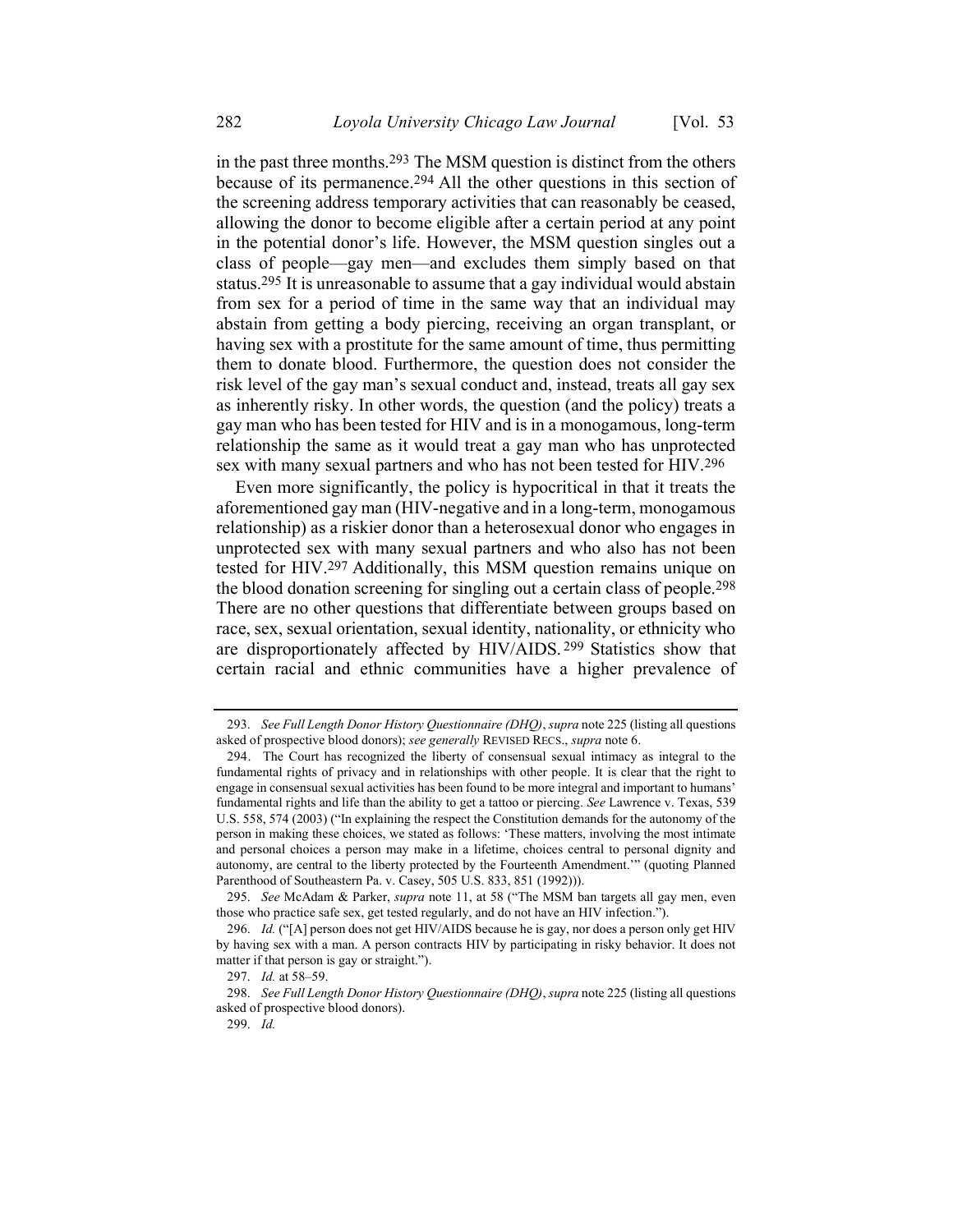HIV/AIDS when compared to the national average in the United States.300 Though certain racial groups make up a disproportionate share of those infected with HIV/AIDS, the screening questions only differentiate between gay men and everyone else.301 Overall, the question does not truly consider the riskiness of the sexual behaviors or conduct beyond donors' sexual orientation, thus revealing an overtly homophobic policy.

## c. The Insubstantiality of the Question's Efficacy

Lastly, and perhaps most obviously, the screening question is irrational because its efficacy is uncertain. 302 The screening question assumes potential donors to be truthful with neither incentive nor threat of punishment.303 Donating blood is an uncompensated act of good faith, so there is no incentive for donors to lie or to tell the truth, nor the ability for the blood bank or FDA to punish those who are not truthful in their screening questions.<sup>304</sup> Blood drives often take place at high schools, universities, and churches as a way for schools and organizations to help their communities. 305 Therefore, a gay man may feel uncomfortable

<sup>300.</sup> See HIV and AIDS in the United States of America (USA), AVERT (Oct. 10, 2019), https://www.avert.org/professionals/hiv-around-world/western-central-europe-north-america/usa [https://perma.cc/N2ZQ-C4RF] ("Stigma and discrimination continue to hamper people's access to HIV prevention as well as testing and treatment services, which fuels a cycle of new infections."); see also id. ("The HIV epidemic in the USA has impacted some groups more than others. These groups . . . can be grouped by transmission category (for example, men who have sex with men) but also by race and ethnicity, with people of colour having significantly higher rates of HIV infection over white Americans.").

<sup>301.</sup> See Full Length Donor History Questionnaire (DHQ), supra note 225 (listing all questions asked of prospective blood donors).

<sup>302.</sup> A British study found that over 10 percent of men surveyed in a United Kingdom who had sex with other men had been noncompliant with the Ban. The study highlights that the reasons men violated the Ban and still donated blood while ineligible included the self-categorization of oneself as low risk, or discounting sexual experience that barred donation. Other reasons included the belief that screening safeguarded blood, a misunderstanding of the rule, the need for secrecy around sexual history, and rarely, resentment over inequity of the deferral. P. Grenfell et al., Views and Experiences of Men Who Have Sex with Men on the Ban on Blood Donation: A Cross Sectional Survey with Qualitative Interviews, U.S. NAT'L LIBR. OF MED. NAT'L INSTS. OF HEALTH (Sept. 8, 2011), https://www.ncbi.nlm.nih.gov/pmc/articles/PMC3168936/; see Pulver, supra note 6, at 119 (explaining that people lie to donate blood or to avoid explaining to others why they cannot donate blood).

<sup>303.</sup> John Riley, Blood Lies: Gay Men Who Lie to Donate Blood, METRO WEEKLY (July 13, 2016), https://www.metroweekly.com/2016/07/blood-lies-gay-men-lie-donate-blood/ [https://perma.cc/T9ZL-HWN2] (explaining the commonplace practice of gay, sexually-active men lying to donate blood for a variety of reasons).

<sup>304.</sup> Id.; see Shaw, supra note 6 (highlighting testimony that blood bank nurses do not know if blood donor is gay or is being honest).

<sup>305.</sup> Alexander Indrikovs, The Pandemic Is Pushing Blood Supplies to the Brink, U.S. NEWS &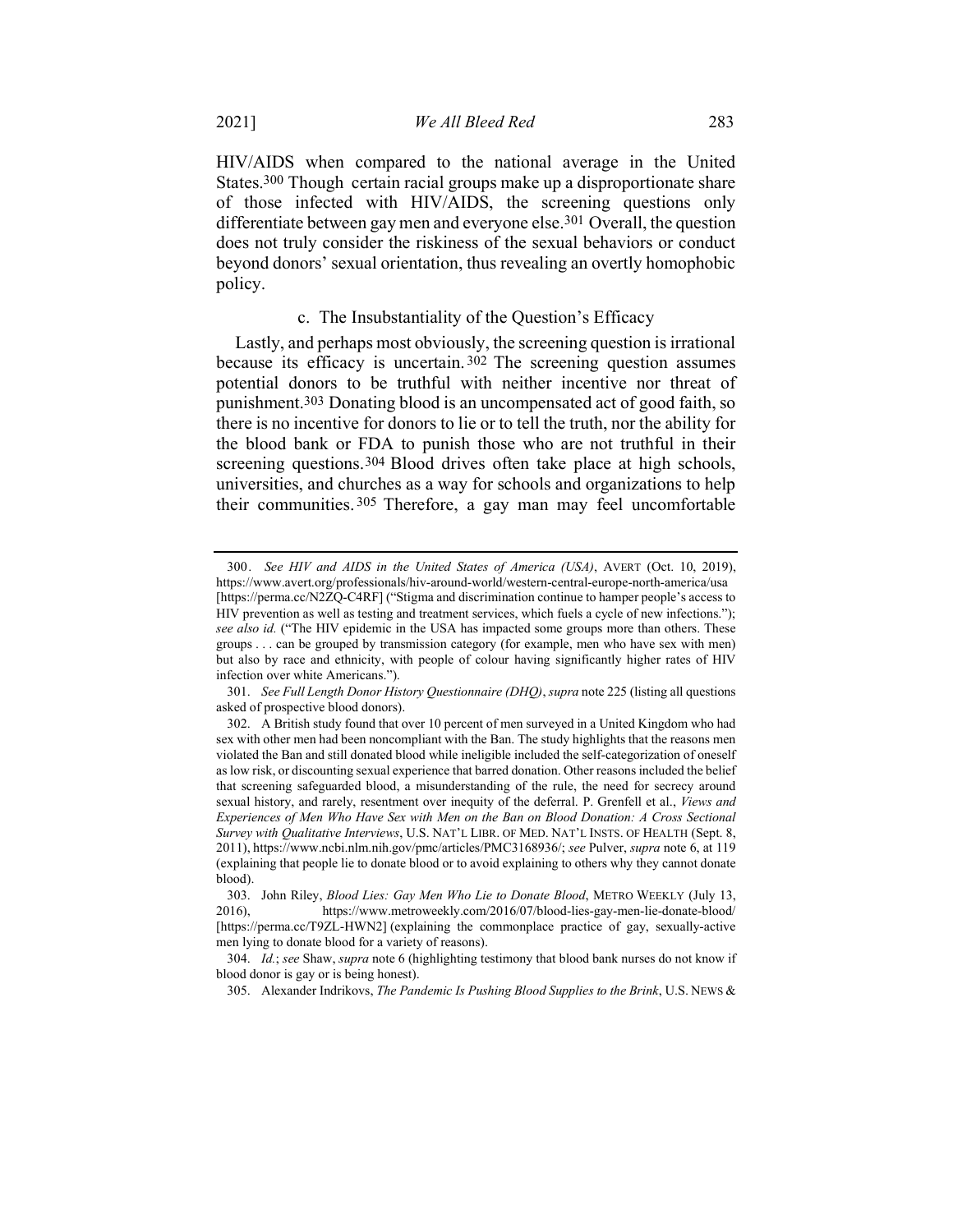answering this question truthfully if he fears that he is within earshot of his classmates, colleagues, or fellow parishioners. 306 Because stigma around homosexuality still exists, coupled with the typical location of blood drives and the lack of any authority by the blood banks, respondents may not answer truthfully.  $307$  As in Craig v. Boren, a policy's enforcement is also worth questioning.<sup>308</sup> In *Boren*, the Court noted that the challenged law did nothing to prevent a younger man from consuming the beverage he could not legally purchase as long as a female companion or an older male bought it for him.<sup>309</sup> The Blood Ban is a similar policy, in that its enforcement and posited effectiveness depend entirely upon the truthfulness of the donor; one gives blood on the honor system, so to speak.<sup>310</sup> Thus, the relationship between preventing the spread of AIDS and disclosing sexual orientation becomes increasingly tenuous under scrutiny, just as in Boren, the relationship between public safety and treating men and women differently was insufficiently close.

Though the ineffectiveness and problematic nature of the MSM question may not independently demonstrate that the Blood Ban policy is irrational, when considered with the overall discriminatory nature of the policy, as well as medical innovations in testing donated blood, the policy is not substantially related to the goal of mitigating the spread of HIV/AIDS.

## B. Health & Societal Impacts

One of the greatest quantifiable impacts that the abolition of the Blood Ban will have is to increase the available blood supply. The Williams Institute on Sexual Orientation and Gender Identity Law at the University

WORLD REPORT (Nov. 11, 2020, 11:08 AM), https://www.usnews.com/news/healthiestcommunities/articles/2020-11-11/covid-19-is-pushing-us-blood-supplies-to-the-brink

<sup>[</sup>https://perma.cc/7N87-6BYE] (touching on the fact that blood supply dwindled as pandemic caused cancellations of blood drives at closed schools and churches).

<sup>306.</sup> See Riley, supra note 303 (highlighting why some Americans choose to donate blood despite being ineligible under the Blood Ban); see Grenfell, supra note 302 (listing the reasons why men had violated the Blood Ban in the United Kingdom and still donated blood, despite being prohibited from doing so).

<sup>307.</sup> See Riley, *supra* note 303 (explaining how stereotypes impact blood drive respondents).

<sup>308.</sup> See Craig v. Boren, 429 U.S. 190, 204 (1976) (highlighting the difficulty at enforcing the restriction to have any impact to the desire goals of the statute).

<sup>309.</sup> Id. ("In fact, when it is further recognized that Oklahoma's statute prohibits only the selling of 3.2% beer to young males and not their drinking the beverage once acquired (even after purchase by their 18–20-year-old female companions), the relationship between gender and traffic safety becomes far too tenuous to satisfy Reed's requirement that the gender-based difference be substantially related to achievement of the statutory objective.").

<sup>310.</sup> See Riley, supra note 303 (highlighting why some Americans choose to donate blood despite being ineligible under the Blood Ban); see Grenfell, supra note 302 (listing the reasons why men had violated the Blood Ban in the United Kingdom and still donated blood, despite being prohibited from doing so).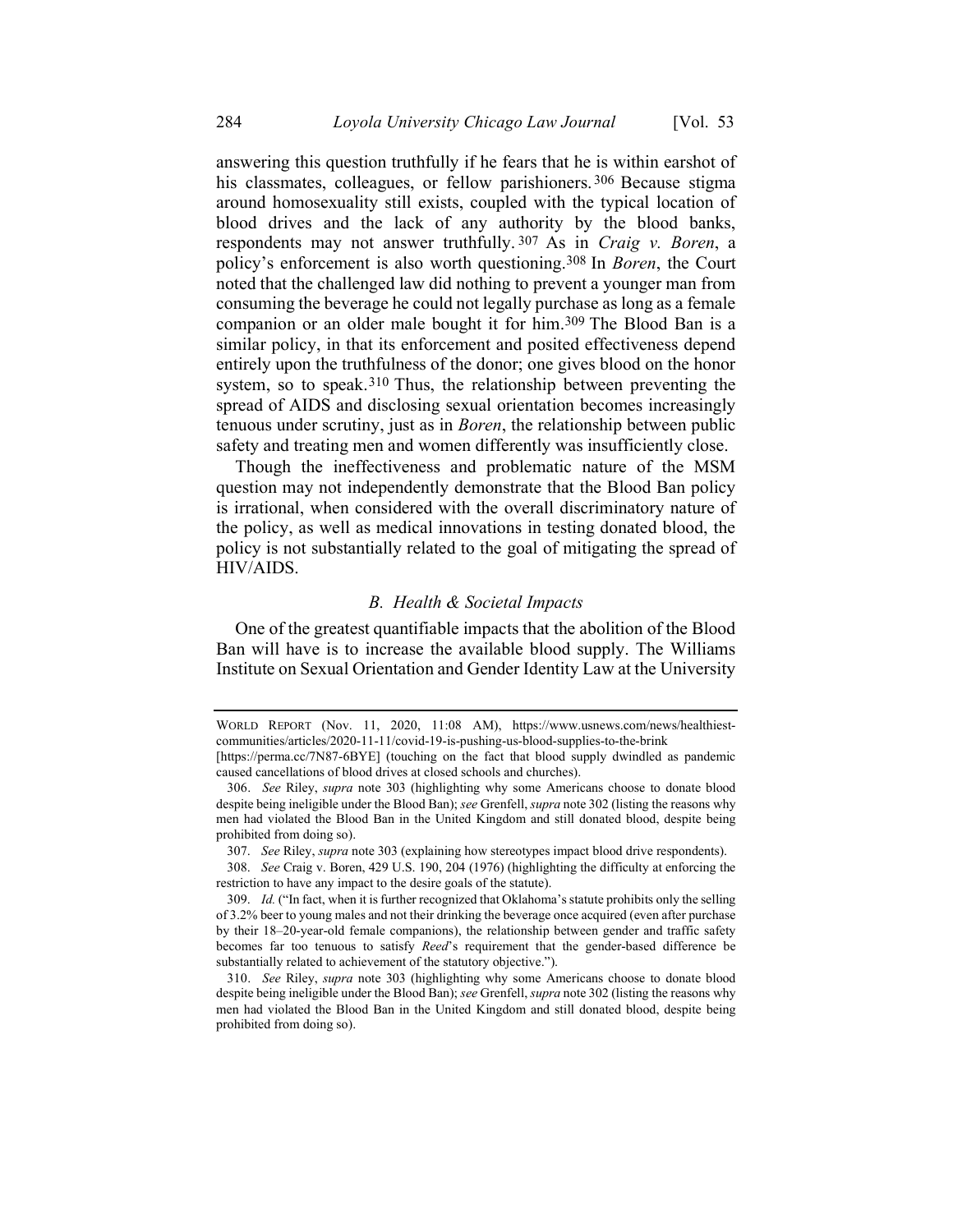of California Los Angeles estimated that if the ban were lifted, more than 600,000 additional pints of blood would be donated, resulting in aid to more than one million individuals.311 This impact, especially during the blood shortage caused by the COVID-19 crisis, would be palpable.

The second greatest impact is that dismantling the Blood Ban would help decrease the stigma of being gay. Researchers have found that when there is less of a stigma around homosexuality and HIV, more people are likely to get tested for HIV.<sup>312</sup> Interestingly, an elimination of the policy may actually lead to a healthier populace because of the increase in donated blood as well as an increase in people knowing their HIV status and being able to take proactive measures to reduce its transmission and seek treatment. Ultimately, this policy is homophobic and has negatively impacted the morale and feelings of inclusion of individuals in the gay community. To want to help others by giving the gift of life, only to be denied based on your sexual orientation, is stigmatizing. The eradication of the policy would undoubtedly advance equality.

#### VI. CONCLUSION

Since the ruling in Romer v. Evans, nearly forty years ago, the Court has continued to dismantle discriminatory laws and policies that have burdened homosexuals. Although it began with more basic protections and rights, such as prohibiting government discrimination against gays, barring the criminalization of consensual sex between gay adults, and the right to marry, the Court has since progressed to extending equal protection and fundamental rights in more nuanced rulings. The successes that the gay-rights movement has celebrated since the days of Romer and the original five young gay men mysteriously dying in Los Angeles cannot be understated. Nevertheless, the focus should now shift to eradicating the still-lingering archaic Gay Blood Ban.

This Comment argues the Gay Blood Ban has become untenable under either a rational basis or a heightened scrutiny standard of review. If rational basis is applied, the Blood Ban will fall short because of the progress made in science and technology—notably the advanced screening of donated blood to detect HIV and the growing adoption of PrEP to prevent the spread of HIV among gay men through sexual contact. More so, this Comment contends that under a higher standard of review—such as intermediate scrutiny—, the Blood Ban will also fail.

<sup>311.</sup> See Schnell & Morrison, supra note 145 (discussing lawmakers' advocacy for Blood Ban's repeal based on urgent need for blood donations during the coronavirus pandemic).

<sup>312.</sup> See HIV and AIDS in the United States of America (USA), supra note 300 (explaining that HIV-related stigma, socially conservative communities, and low HIV-risk perception all serve as barriers to testing).